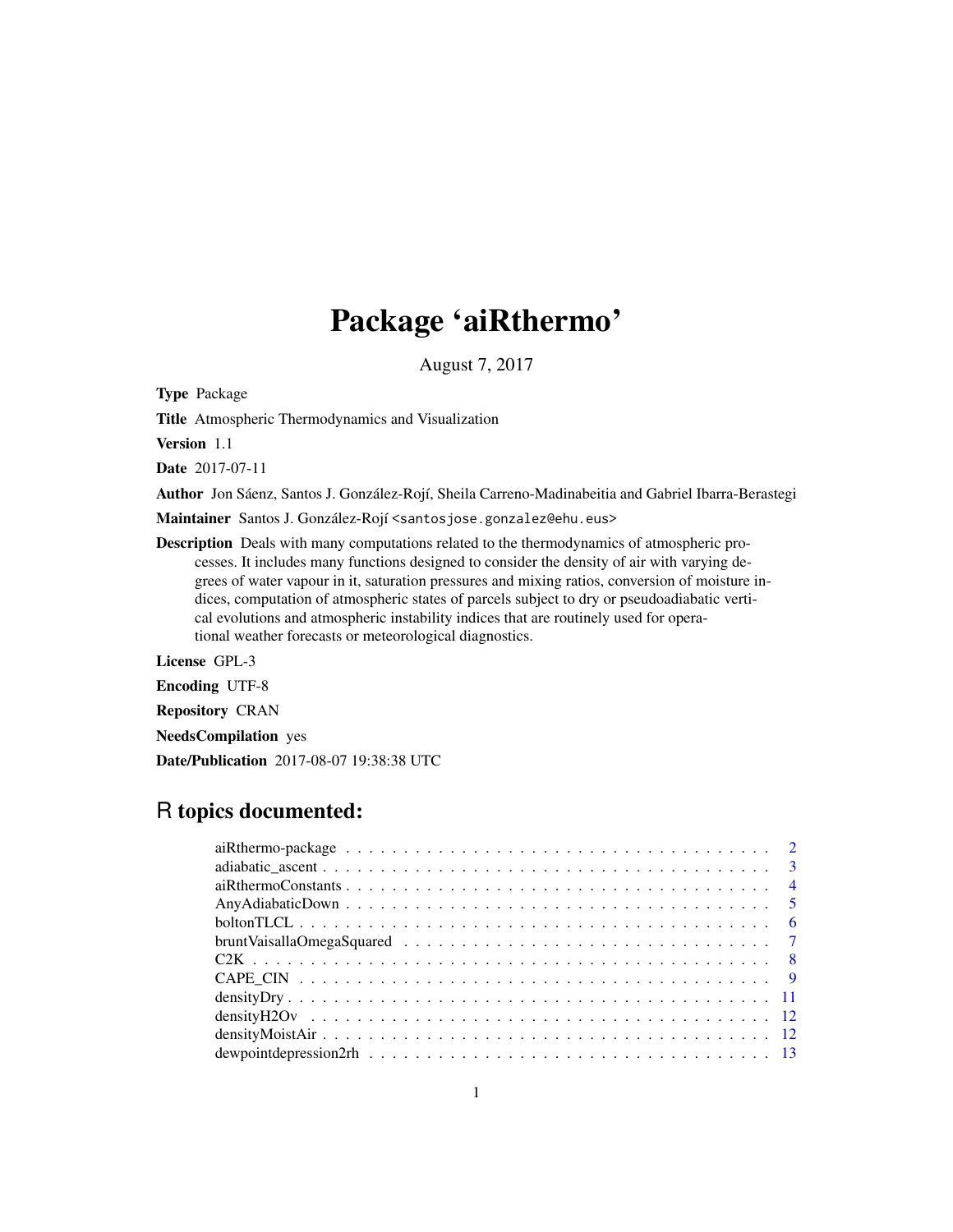<span id="page-1-0"></span>

| PW                                                                                                                    |  |  |  |  |  |  |  |  |  |  |
|-----------------------------------------------------------------------------------------------------------------------|--|--|--|--|--|--|--|--|--|--|
|                                                                                                                       |  |  |  |  |  |  |  |  |  |  |
| q2w                                                                                                                   |  |  |  |  |  |  |  |  |  |  |
|                                                                                                                       |  |  |  |  |  |  |  |  |  |  |
|                                                                                                                       |  |  |  |  |  |  |  |  |  |  |
|                                                                                                                       |  |  |  |  |  |  |  |  |  |  |
|                                                                                                                       |  |  |  |  |  |  |  |  |  |  |
|                                                                                                                       |  |  |  |  |  |  |  |  |  |  |
|                                                                                                                       |  |  |  |  |  |  |  |  |  |  |
|                                                                                                                       |  |  |  |  |  |  |  |  |  |  |
|                                                                                                                       |  |  |  |  |  |  |  |  |  |  |
|                                                                                                                       |  |  |  |  |  |  |  |  |  |  |
|                                                                                                                       |  |  |  |  |  |  |  |  |  |  |
|                                                                                                                       |  |  |  |  |  |  |  |  |  |  |
|                                                                                                                       |  |  |  |  |  |  |  |  |  |  |
| virtual_temperature $\dots \dots \dots \dots \dots \dots \dots \dots \dots \dots \dots \dots \dots \dots \dots \dots$ |  |  |  |  |  |  |  |  |  |  |
|                                                                                                                       |  |  |  |  |  |  |  |  |  |  |
| w2Td                                                                                                                  |  |  |  |  |  |  |  |  |  |  |
|                                                                                                                       |  |  |  |  |  |  |  |  |  |  |

aiRthermo-package *Atmospheric Thermodynamics and Visualization*

# Description

Deals with many computations related to the thermodynamics of atmospheric processes. It includes many functions designed to consider the density of air with varying degrees of water vapour in it, saturation pressures and mixing ratios, conversion of moisture indices, computation of atmospheric states of parcels subject to dry or pseudoadiabatic vertical evolutions and atmospheric instability indices that are routinely used for operational weather forecasts or meteorological diagnostics.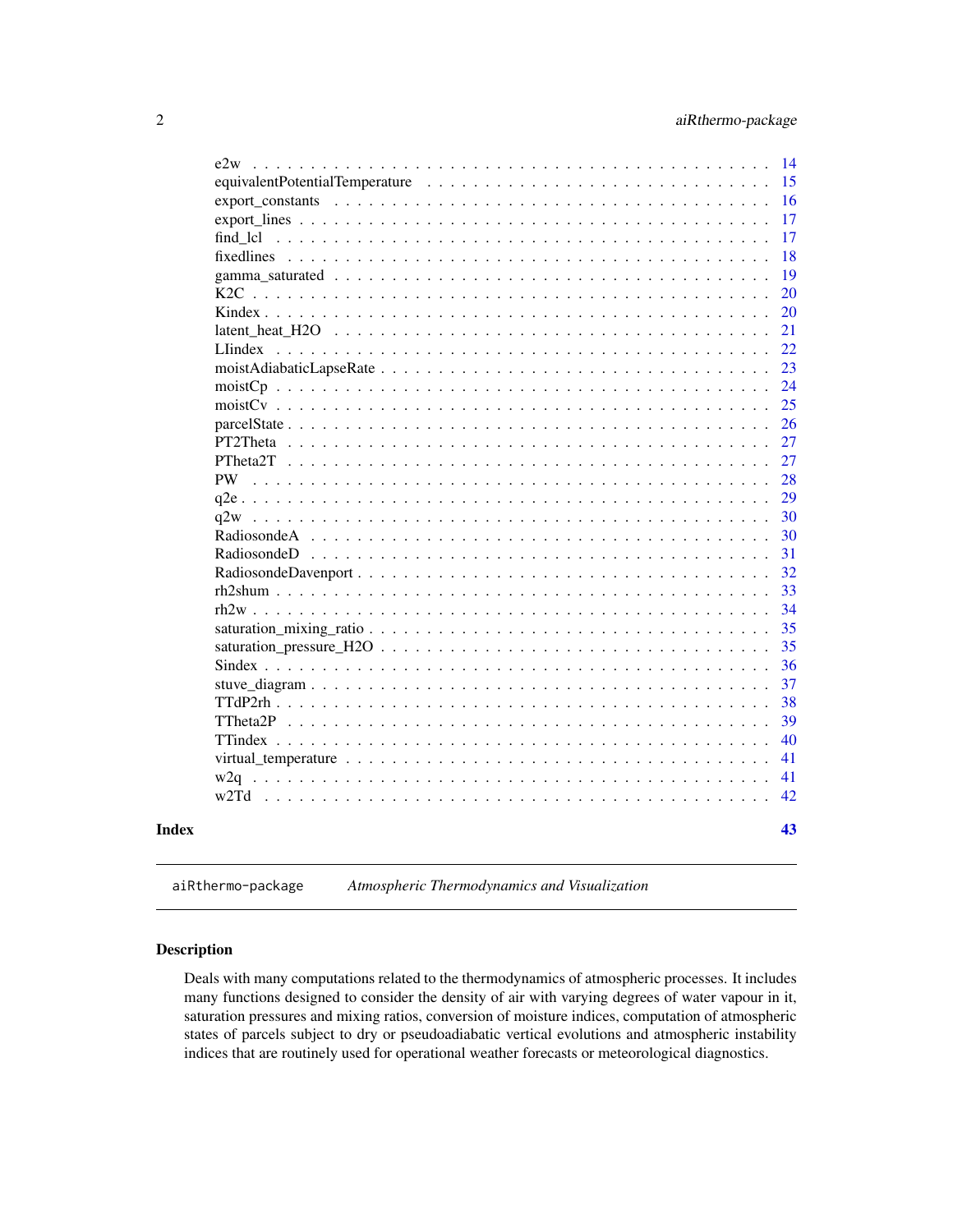# <span id="page-2-0"></span>adiabatic\_ascent 3

Unless otherwise explicitly noted ([boltonTLCL](#page-5-1) and [stuve\\_diagram](#page-36-1)) all parameters to functions must be provided in the International System of Units: P in Pa, T in K and w in kg/kg.

#### Author(s)

Jon Sáenz, Santos J. González-Rojí, Sheila Carreno-Madinabeitia and Gabriel Ibarra-Berastegi Maintainer: Santos J. González-Rojí <santosjose.gonzalez@ehu.eus>

#### Examples

```
# CAPE, CIN index
data(RadiosondeA)
aPs<-RadiosondeA[,1]*100
aTs<-C2K(RadiosondeA[,3])
aws<-RadiosondeA[,6]/1000
capeCin<-CAPE_CIN(PlowTop=98000,precoolType="adiabatic",
                  Ps=aPs,Ts=aTs,ws=aws,doLog=0,deltaP=5,
                  getLiftedBack=TRUE,upToTop=TRUE)
print(min(capeCin$CAPE))
pdf("stuve.pdf")
stuveA<-stuve_diagram(Pres = aPs/100,Temp=aTs-273.15)
```

```
lines(capeCin$Tl-273.15,capeCin$Pl/100,col="red",lwd=2)
dev.off()
```

```
# Adiabatic Ascent
P0<-101325
T0<-273.15
w0<-0.0025
adiabEvol<-adiabatic_ascent(P0,T0,w0,50000,5)
```
adiabatic\_ascent *Properties of an air parcel after adiabatic ascent*

#### **Description**

A particle located at Pstart pressure (Pa), Tstart temperature (K) and wstart mixing ratio (kg/kg) ascends (pseudo)adiabatically to Pend (Pa). The evolution is computed by numerically integrating the dT/dP ordinary differential equation (ODE) using a 4th order Runge-Kutta scheme, assuming hydrostatic equilibrium and that the particle is saturated after the Lifted Condensation Level (LCL).

#### Usage

```
adiabatic_ascent(Pstart, Tstart, wstart, Pend, deltaP = 1)
```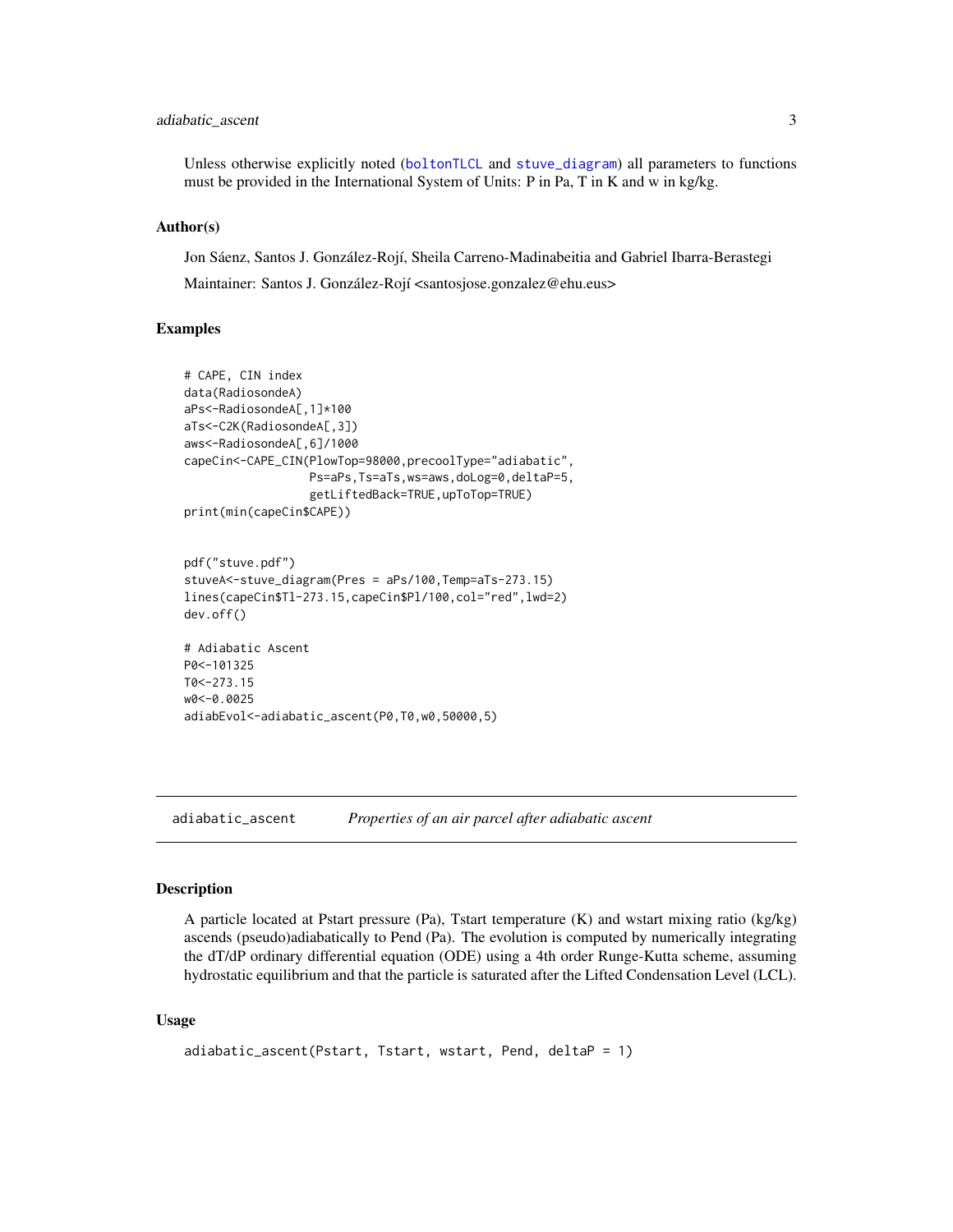#### <span id="page-3-0"></span>Arguments

| Pstart | Initial value for pressure (Pa)                                                                                                                     |
|--------|-----------------------------------------------------------------------------------------------------------------------------------------------------|
| Tstart | Initial value for temperature $(K)$                                                                                                                 |
| wstart | Initial value for mixing ratio (kg/kg)                                                                                                              |
| Pend   | End value for pressure (Pa)                                                                                                                         |
| deltaP | deltaP (Pa) represents the numerical increment used for integrating the Ordinary<br>Differential Equation (ODE) representing the vertical evolution |

#### Value

The function returns a list that includes Tend (final value of temperature) and mixRatioEnd (mixing ratio of the air parcel at the end of the evolution).

| Tend        | Temperature at the end $(K)$    |
|-------------|---------------------------------|
| mixRatioEnd | Mixing ratio at the end (kg/kg) |

# Examples

```
P0<-101325
T0<-273.15
w0<-0.0025
adiabEvov<-adiabatic_ascent(P0,T0,w0,50000,5)
```
<span id="page-3-1"></span>aiRthermoConstants *Thermodynamical Constansts*

#### Description

Frecuently used constants in atmospheric thermodynamics and in this package.

#### Usage

```
data(aiRthermoConstants)
```
# Format

*aiRthermoConstants* is a vector that includes the constants used by many of the functions in package

#### Details

The constants stored in the vector are (in SI units): the gas constant for dry air  $R_d$  and for water vapour  $R_v$  ( $\frac{J}{Kkg}$ ), the temperature  $T_0$  corresponding to 0 degree Celsius,  $es_0$  used to calculate the saturated vapour pressure (Pa), 1000 hPa in Pa (P1000), the specific heat of dry air for constant pressure  $c_p$  ( $\frac{J}{Kkg}$ ) and for constant volume  $c_v$  ( $\frac{J}{Kkg}$ ), acceleration due to gravity at sea level g ( $\frac{m}{s^2}$ ), our definition of a missing value MISSING\_VALUE (-99999999) and epsilon  $\varepsilon$  ( $\frac{R_d}{R_v}$ ).

The values of the constants are taken from Bohren & Albrecht (1998), and they are also consistent with those used in Petty (2008), Erukhimova & North (2009) and Davies-Jones (2009).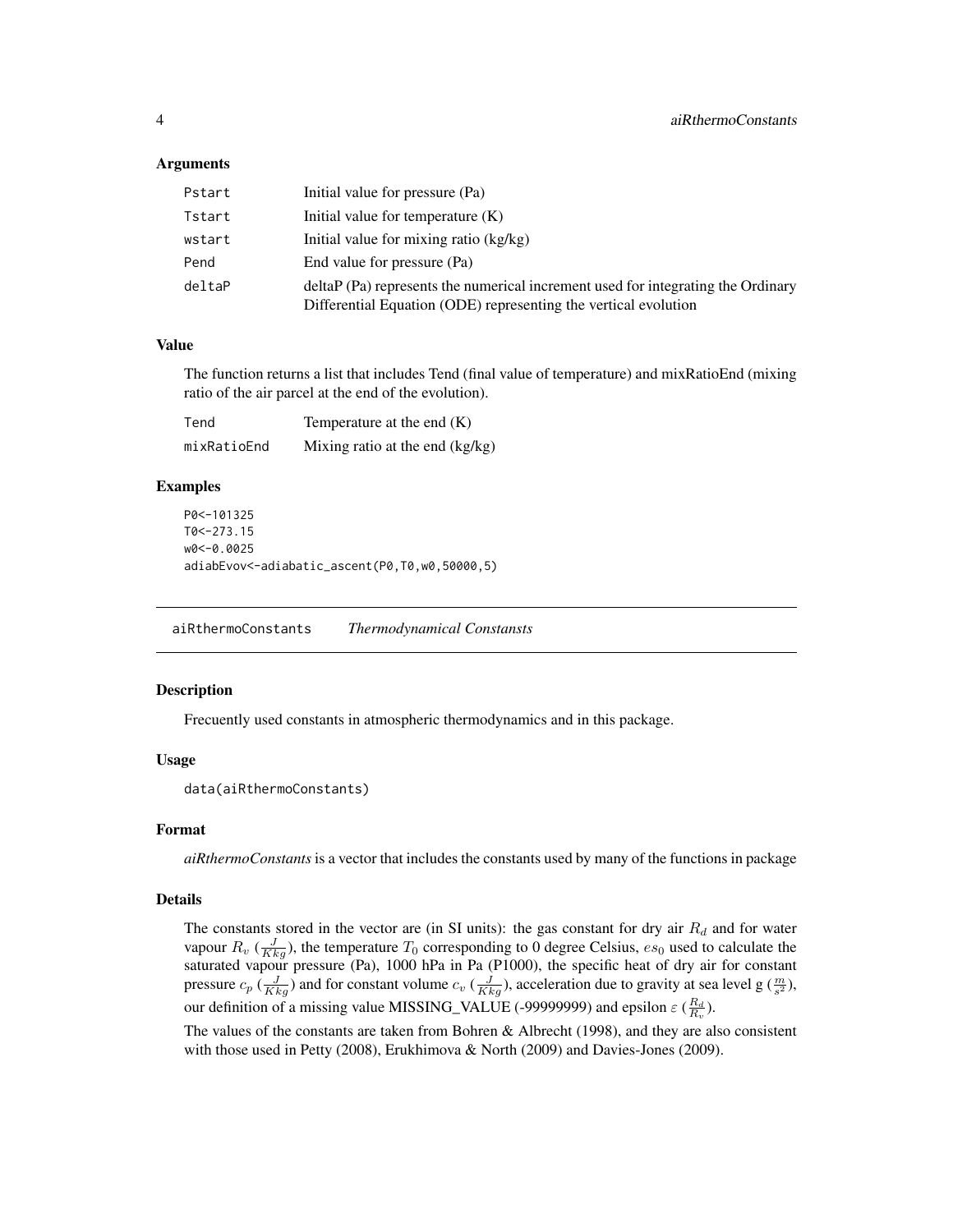#### <span id="page-4-0"></span>References

Bohren, C.F., & Albrecht, B. A. (1998). Atmospheric thermodynamics. Atmospheric thermodynamics. Publisher: New York; Oxford: Oxford University Press, 1998. ISBN: 0195099044.

Petty, G.W. (2008). A First Course in Atmospheric Thermodynamics, Sundog Publishing, Madison.

North, G. R. , Erukhimova,T. L. (2009). Atmospheric Thermodynamics, Cambridge University Press, New York.

Davies-Jones, R. (2009). On formulas for equivalent potential temperature, Monthly Weather Review, 137,3137-3148. doi:10.1175/2009MWR2774.1.

# Examples

```
#Define the Rd
data(aiRthermoConstants)
Rd <- aiRthermoConstants['Rd']
```

```
#Define gravity
data(aiRthermoConstants)
g <- aiRthermoConstants['g']
```
AnyAdiabaticDown *Adiabatic Downwards Evolution*

# Description

Calculation of the state of an air parcel subject to an adiabatic downwards evolution, taking into account the initial conditions of the parcel (Pstart, Tstart, wstart, wcstart).

#### Usage

```
AnyAdiabaticDown(Pstart, Tstart, wstart, wcstart, Pend, deltaP)
```
#### Arguments

| Pstart  | Initial pressure value (Pa)                                              |
|---------|--------------------------------------------------------------------------|
| Tstart  | Initial temperature value $(K)$                                          |
| wstart  | Initial mixing ratio value (kg/kg)                                       |
| wcstart | Initial mixing ratio value for the condensates (kg/kg)                   |
| Pend    | Final pressure value (Pa)                                                |
| deltaP  | Pressure step used for the calculation. It must be a positive value (Pa) |
|         |                                                                          |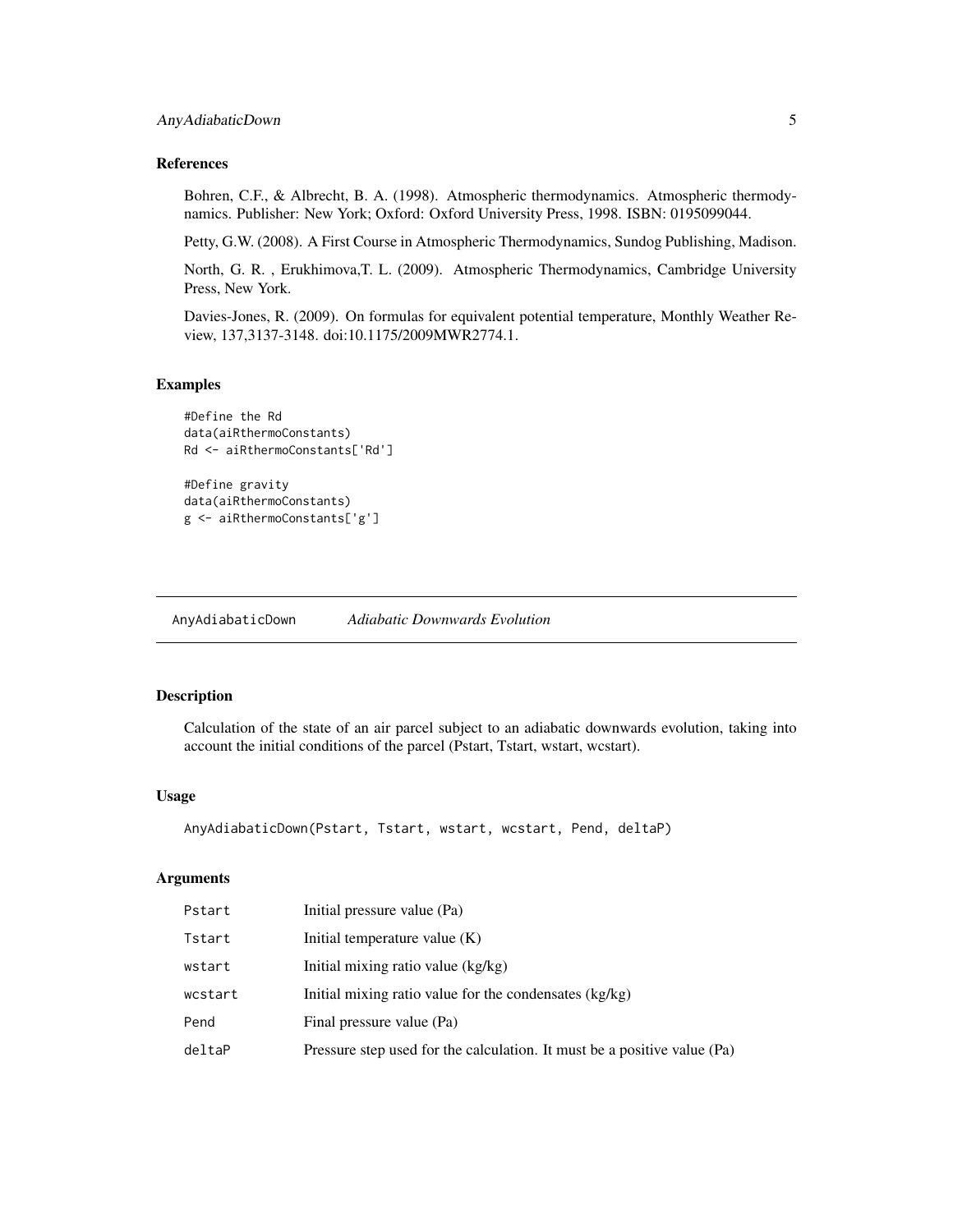# <span id="page-5-0"></span>Details

In this case, we start from a parcel at pressure pstart  $(Pa)$ , temperature tstart  $(K)$  and mixing ratio wstart (kg/kg), with potentially some condensates wcstart (kg/kg). The latent heat (L) used during the evolution depends on the Temperature (T). It is computed as described by [latent\\_heat\\_H2O](#page-20-1). As the parcel goes down it could evaporate the condensates or, if no condensates are available anymore, it will go down according to a dry adiabatic evolution by means of a dry adiabatic process until the level Pend. At this point, it will have a temperature Tend, mixing ratio (vapour) Wend and Wcend (may be still some condensates could be left) using steps of pressure dP (always positive).

#### Value

This function returns a list including the following values:

| Tend  | Temperature at the end $(K)$                       |
|-------|----------------------------------------------------|
| Wend  | Mixing ratio of water vapour at the end (kg/kg)    |
| Wcend | Mixing ratio of condensed water at the end (kg/kg) |

# Examples

AnyAdiabaticDown(50000,227,8.5e-5,0.005,101325,5) AnyAdiabaticDown(70000,237,4e-4,0.005,101325,5)

<span id="page-5-1"></span>

|  | boltonTLCL | Find the Temperature at the Lifting Condensation Level (LCL) |
|--|------------|--------------------------------------------------------------|
|--|------------|--------------------------------------------------------------|

# Description

This function is used to calculate the Temperature at the Lifting Condensation Level (LCL) using Bolton's approximation instead of integrating the Ordinary Differential Equation (ODE) upwards

# Usage

```
boltonTLCL(TempCelsius, rh, consts = export_constants())
```
#### Arguments

| TempCelsius | Temperature in degrees Celsius                                      |
|-------------|---------------------------------------------------------------------|
| rh          | Relative humidity $(\% )$                                           |
| consts      | Includes the frecuently used constants in thermodynamics defined in |
|             | aiRthermoConstants.                                                 |

#### Value

This function calculates an approximation of the temperature in degrees Celsius corresponding to the LCL.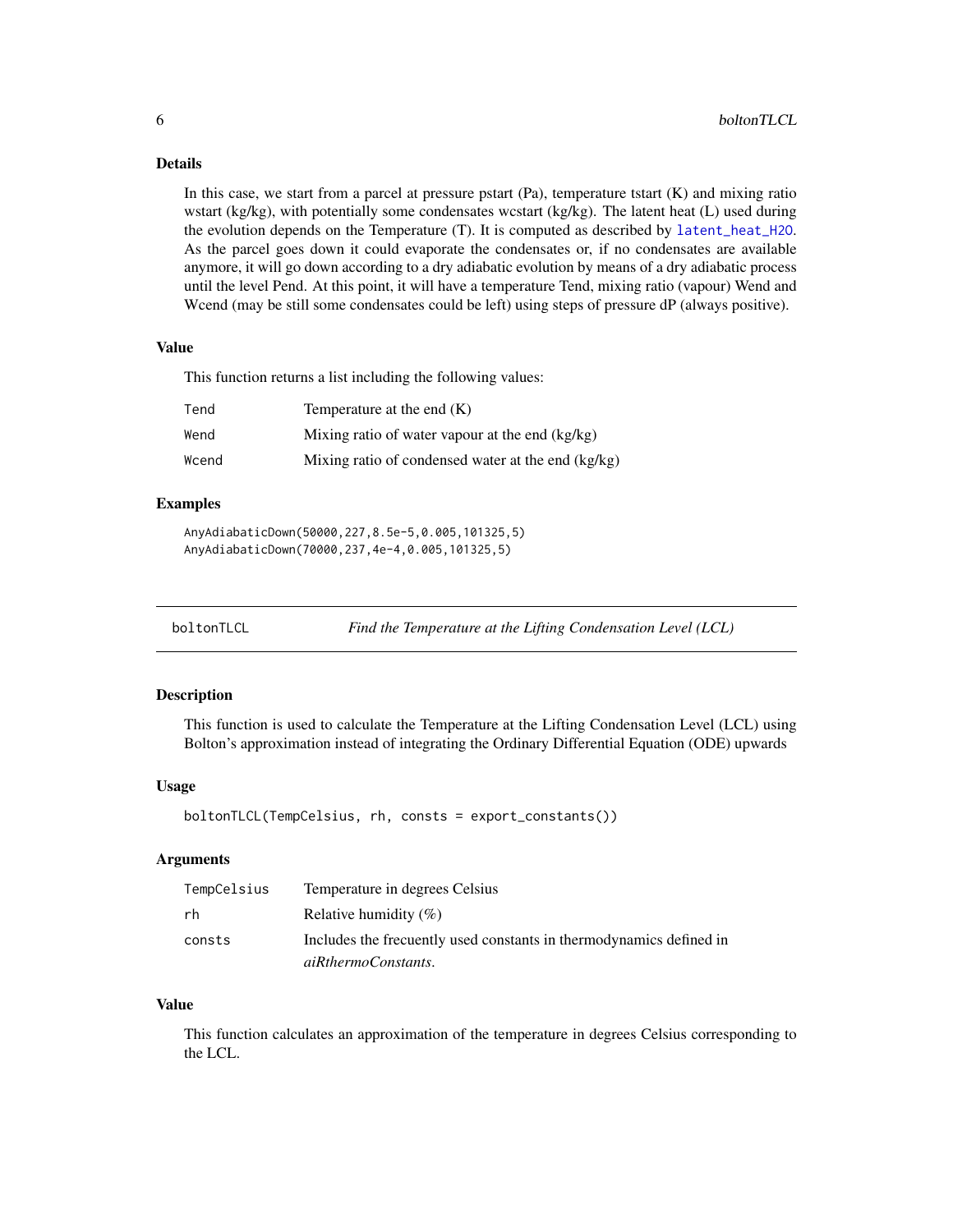# <span id="page-6-0"></span>References

Bolton, D. (1980). The computation of equivalent potential temperature, Monthly Weather Review 108, 1046-1053. doi:10.1175/1520-0493(1980)108<1046:TCOEPT>2.0.CO;2.

#### Examples

```
T0=273.15
rh=66.25489
boltonTLCL(T0,rh)
```
bruntVaisallaOmegaSquared

*Brunt-Vaisalla (angular) frequency*

# Description

Brunt-Vaisalla (angular) frequency  $(s^{-2})$  considering hydrostatic equilibrium. P is used as a vertical level.

#### Usage

```
bruntVaisallaOmegaSquared(Ps, Ts, ws, consts = export_constants())
```
#### Arguments

| Ps     | A vector with pressure values (Pa)                                                                         |
|--------|------------------------------------------------------------------------------------------------------------|
| Ts     | A vector with temperature values $(K)$                                                                     |
| WS     | A vector with mixing ratio values (kg/kg)                                                                  |
| consts | The constants defined in <i>aiRthermoConstants</i> data are necessary. The constants<br>g and Rd are used. |

# Details

The angular frequency (squared,  $(s^{-2})$ ) is returned in order to avoid complex numbers.

#### Value

omega\_sq

# Note

For stable atmospheres, should be positive at every level. Ps, Ts and ws are 1D arrays

# See Also

[PT2Theta](#page-26-1) and [densityMoistAir](#page-11-1) are used inside bruntVaisallaOmegaSquared.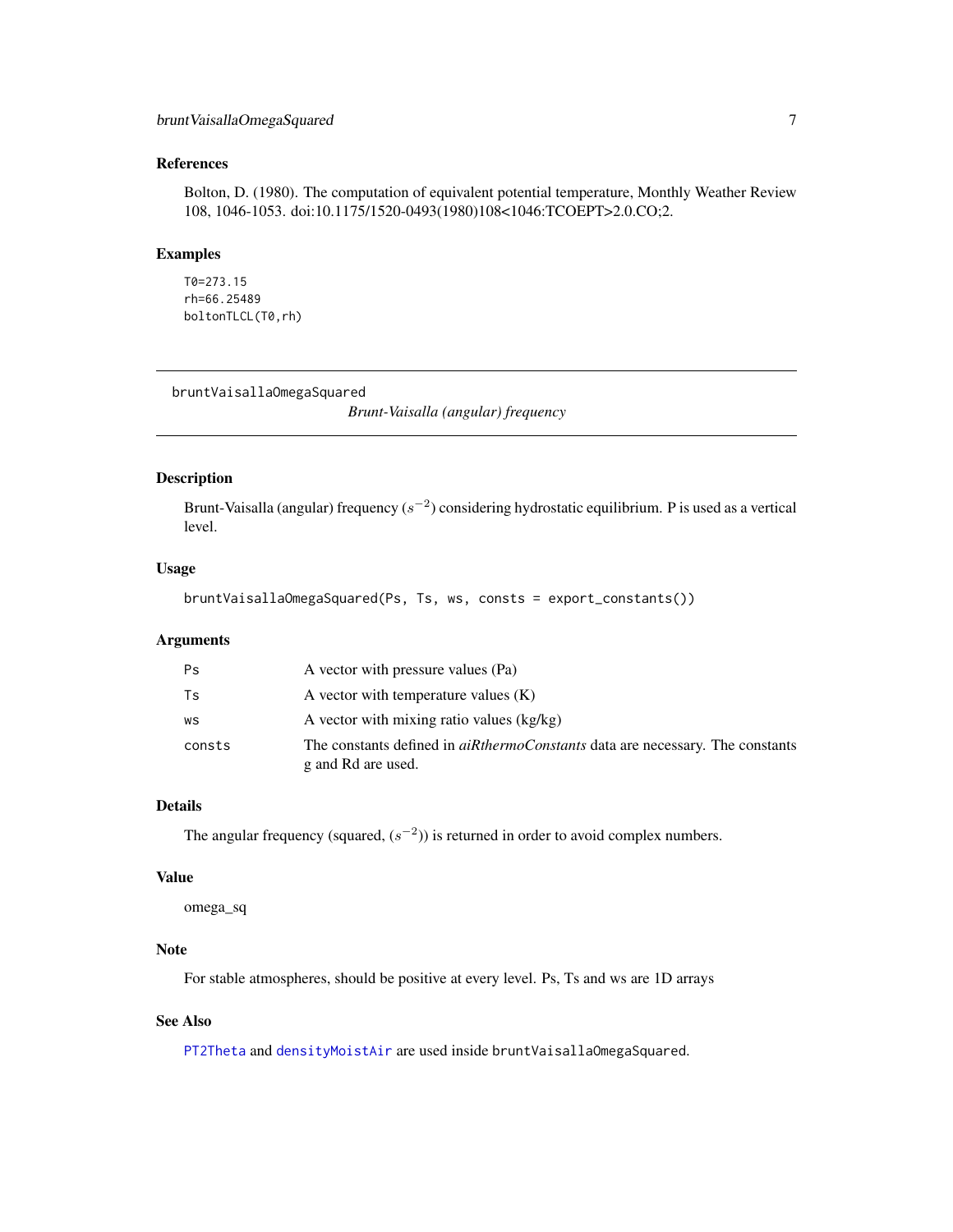# Examples

```
data(RadiosondeD)
dPs<-RadiosondeD[,1]*100
dTs<-C2K(RadiosondeD[,3])
dws<-RadiosondeD[,6]/1000
bruntVaisallaOmegaSquared(dPs,dTs,dws)
```
# <span id="page-7-1"></span>C2K *From Celsius to Kelvin degrees*

# Description

This function makes the transformation from Celsius to Kelvin degrees.

# Usage

C2K(Tc, consts = export\_constants())

# Arguments

| Тc     | A vector of temperatures in degrees Celsius                                                                      |
|--------|------------------------------------------------------------------------------------------------------------------|
| consts | This funtion uses the $T_0$ constant, corresponding to 0 degree Celsius expressed<br>in K $(273.15 \text{ K})$ . |

# Value

A vector of temperatures in Kelvin degrees is returned

# See Also

[aiRthermoConstants](#page-3-1) and [K2C](#page-19-1)

# Examples

```
data(RadiosondeD)
dTs<-RadiosondeD[,3]
C2K(dTs)
```
<span id="page-7-0"></span>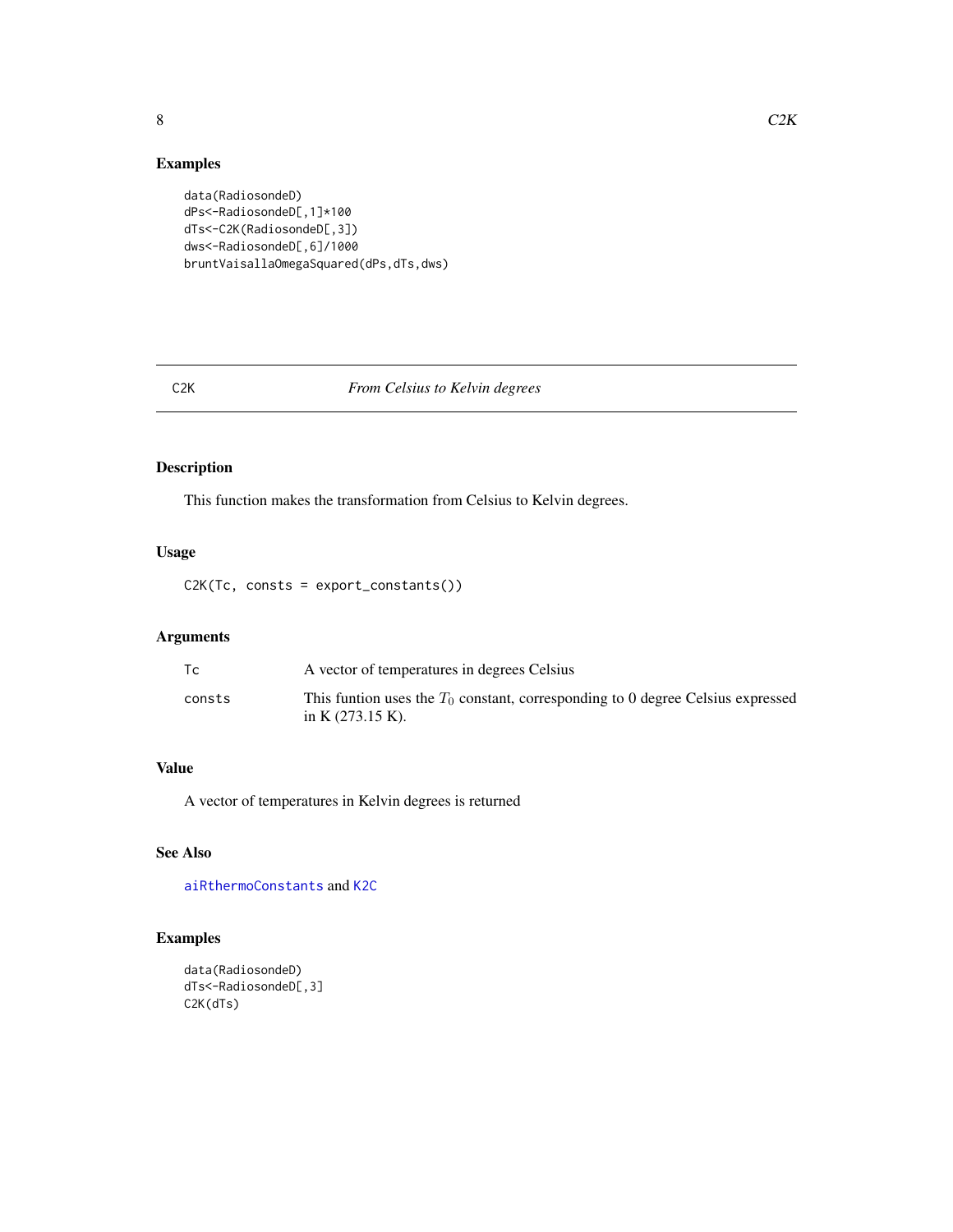<span id="page-8-0"></span>

Taking into account the data obtained in a radiosonde, and after defining the initial values of the parcel, this function calculates the values of CAPE and CIN for the sounding.

# Usage

```
CAPE_CIN(Ps, Ts, ws, deltaP = 5, P0 = NA, T0 = NA, w0 = NA, PlowTop = NA,
precoolType = "none", doLog = 0, getLiftedBack = FALSE, upToTop = TRUE,
checkBuoyancy = \theta)
```
# Arguments

| Ps            | Pressures (Pa) defining the sounding                                                                                                                                                                                                                                                                                                                                      |
|---------------|---------------------------------------------------------------------------------------------------------------------------------------------------------------------------------------------------------------------------------------------------------------------------------------------------------------------------------------------------------------------------|
| Ts            | Temperatures $(K)$ defining the sounding                                                                                                                                                                                                                                                                                                                                  |
| WS            | Mixing ratios (kg/kg) defining the sounding                                                                                                                                                                                                                                                                                                                               |
| deltaP        | The width (Pa) of the layers used in the calculation of the numerical solution for<br>the vertical evolution. A default value of 5 Pa is used. It must be positive.                                                                                                                                                                                                       |
| P0            | The initial pressure (Pa) for the parcel that is lifted (may be the lowest level of<br>the sounding). Missing value is used by default.                                                                                                                                                                                                                                   |
| T0            | The initial temperature $(K)$ of the parcel being lifted. Missing value is used by<br>default.                                                                                                                                                                                                                                                                            |
| w0            | The initial mixing ratio (kg/kg) of the parcel being lifted.                                                                                                                                                                                                                                                                                                              |
| PlowTop       | If some layers must be averaged in the bottom of the sounding this argument<br>provides the pressure (Pa) at the top of the layer that must be averaged in the<br>bottom of the sounding. NA is used by default.                                                                                                                                                          |
| precoolType   | If requested, an adiabatic or an isobaric precooling of the initial parcel is per-<br>formed. "none" is used by default, but "adiabatic" and "isobaric" are also ac-<br>cepted.                                                                                                                                                                                           |
| doLog         | Use logarithmic vertical interpolation between sounding levels if doLog=1. The<br>default value is $d$ o $Log=0$ .                                                                                                                                                                                                                                                        |
| getLiftedBack | TRUE/FALSE requests that the evolution of the lifted particle until the top level<br>of the soundig is returned as a set of vectors for P, T and w (fields Pl, Tl and wl<br>respectively). FALSE is used by default.                                                                                                                                                      |
| upToTop       | TRUE(FALSE) requests that the lifted particle continues(stops) after the first<br>crossing with the ambient sounding (EL) (until the sounding finishes). If TRUE,<br>remaining negative areas above are accumulated into CIN only if the parcel be-<br>comes buoyant again in upper levels depending on the setting of <i>checkBuoyancy</i> .<br>TRUE is used by default. |
| checkBuoyancy | If checkBuoyancy is TRUE, the computation of CAPE and CIN proceed to the<br>top of the sounding if <i>upToTop</i> is TRUE if CAPE is larger than CIN while the<br>parcel passes non-buoyant regions. The default value is FALSE.                                                                                                                                          |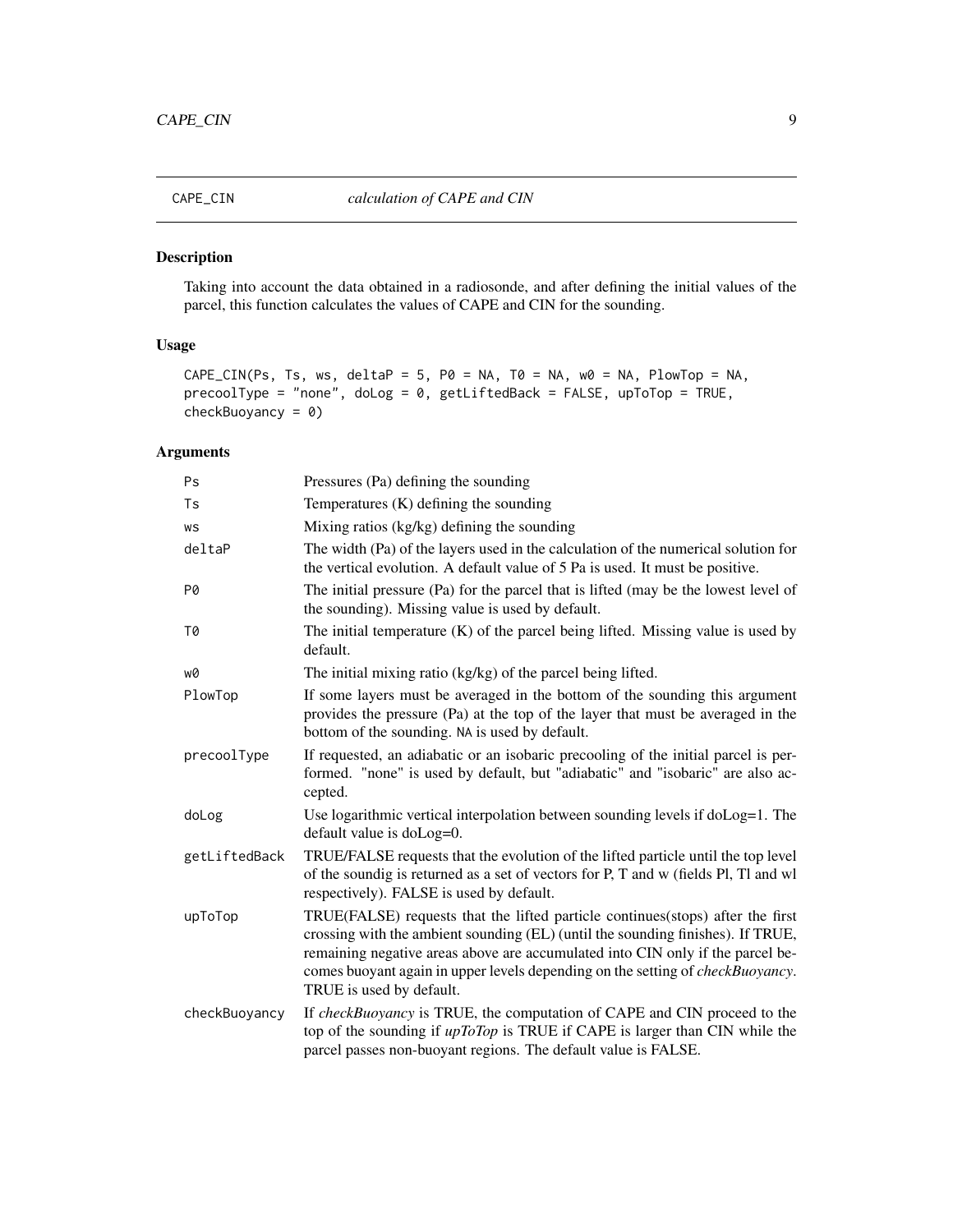# Details

CAPE and CIN (J/kg) are calculated from a sounding given by 1D arrays for pressure Ps (Pa), for temperature Ts (K) and for mixing ratio ws (kg/kg).

If  $P_0/T_0/w_0$  are provided, no low vertical averaging is done and these values are used as initial points for the parcel. Missing value is used by default for these arguments.

This function returns some error codes in field *outCode* in the return value if the computation of CAPE and CIN failed.

# Value

Returns:

| airStart | The real starting variable of the air parcel. It is a vector with 6 elements: P (Pa),<br>Temp $(K)$ , w (kg/kg), theta $(K)$ , Tvirtual $(K)$ and wsat (kg/kg). The values are<br>computed depending on the input arguments. |
|----------|------------------------------------------------------------------------------------------------------------------------------------------------------------------------------------------------------------------------------|
| cape     | CAPE index $(J/kg)$                                                                                                                                                                                                          |
| cin      | $CIN$ index $(J/kg)$ as a negative number                                                                                                                                                                                    |
| apLCL    | Variables of the air parcel at the Lifting Condensation Level (LCL). It is returned<br>as a vector with 6 elements: $P(Pa)$ , Temp (K), w (kg/kg), theta (K), virtualT (K)<br>and wsat (kg/kg)                               |
| apLFC    | Variables of the Level of Free Convection (LFC). If LFC is found, it is returned<br>as a vector with six elements: $P(Pa)$ , Temp (K), w (kg/kg), theta (K), virtualT<br>$(K)$ and wsat $(kg/kg)$                            |
| apEL     | End Level (EL). If EL is found, it is returned as a vector with six elements: P<br>$(Pa)$ , Temp $(K)$ , w $(kg/kg)$ , theta $(K)$ , virtual $T(K)$ and wsat $(kg/kg)$                                                       |
| gotLCL   | TRUE/FALSE whether the LCL has been found or not                                                                                                                                                                             |
| gotLFC   | TRUE/FALSE whether the LFC has been found or not                                                                                                                                                                             |
| gotEL    | TRUE/FALSE whether the EL has been found or not                                                                                                                                                                              |
| Pl       | Pressure (Pa) at every step of the lifted particle during its evolution. If requested<br>by using getLiftedBack==TRUE, every step until the end of the radiosonde is<br>returned.                                            |
| T1       | Temp $(K)$ at every step of the lifted particle during its evolution. If requested<br>by using getLiftedBack==TRUE, every step until the end of the radiosonde is<br>returned.                                               |
| wl       | Mixing-ratio of the lifted particle during its evolution. If requested by using<br>getLiftedBack==TRUE, every step until the end of the radiosonde is returned.                                                              |
| Olifted  | Number of elements in Pl/Tl/wl                                                                                                                                                                                               |
| upToTop  | Process the whole sounding even after finding the first "EL level"                                                                                                                                                           |
| outCode  | The error code returned by the C routine that computes CAPE/CIN. If 0, every-<br>thing has been OK!                                                                                                                          |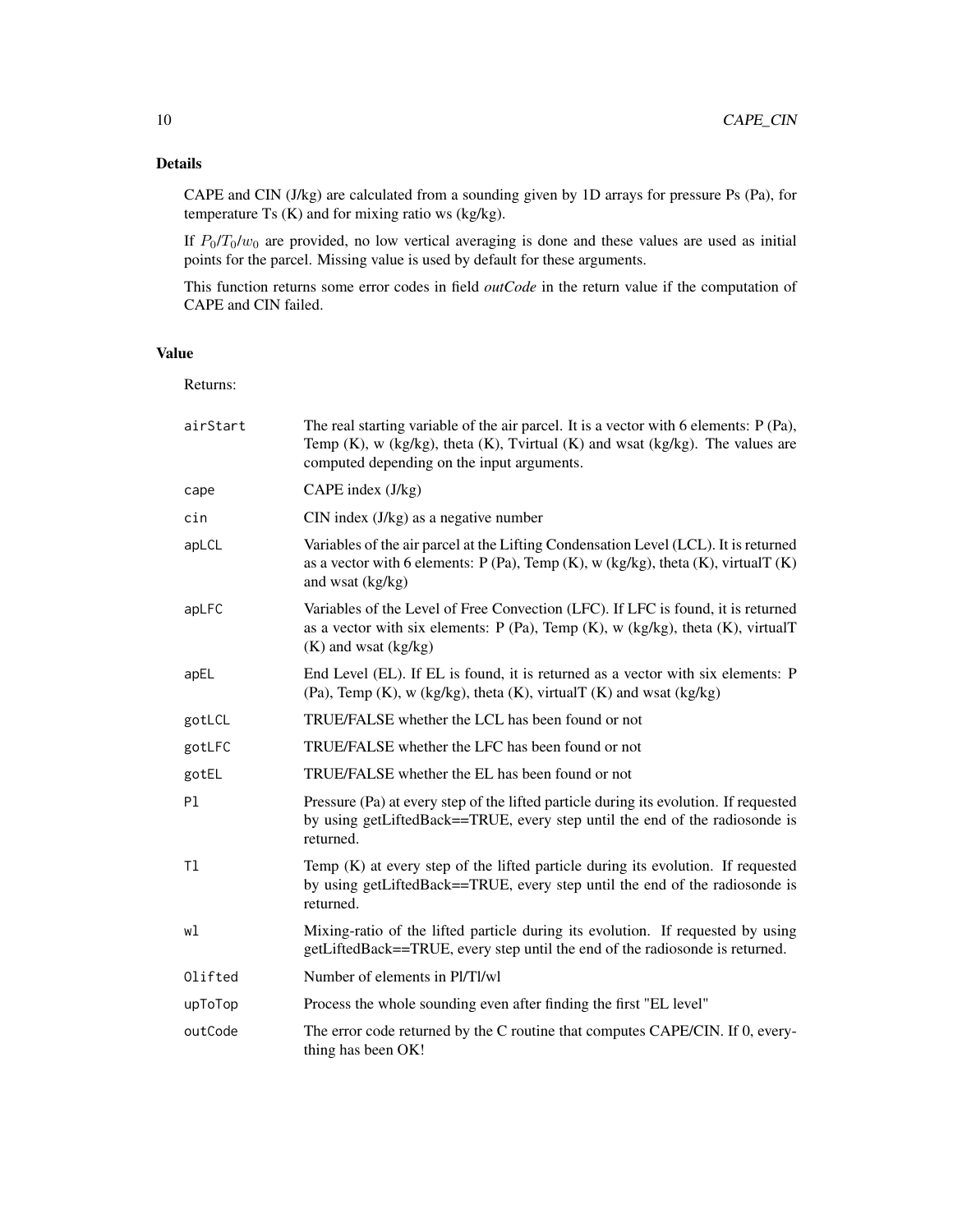# <span id="page-10-0"></span>densityDry 11

# Examples

```
data(RadiosondeA)
aPs<-RadiosondeA[,1]*100
aTs<-C2K(RadiosondeA[,3])
aws<-RadiosondeA[,6]/1000
capeCin<-CAPE_CIN(PlowTop=98000,precoolType="adiabatic",
                  Ps=aPs,Ts=aTs,ws=aws,doLog=0,deltaP=5,
                  getLiftedBack=TRUE,upToTop=TRUE)
print(min(capeCin$Tl))
pdf("stuve.pdf")
stuveA<-stuve_diagram(Pres = aPs/100,Temp=aTs-273.15)
lines(capeCin$Tl-273.15,capeCin$Pl/100,col="red",lwd=2)
dev.off()
```
densityDry *Density of Dry Air*

#### Description

From pressure P (Pa) and temperature Temp (K), this funtion calculates the density of dry air in  $kg/m<sup>3</sup>$ 

#### Usage

densityDry(P, Temp, consts = export\_constants())

#### Arguments

| P      | A vector with pressure values (Pa)                                     |
|--------|------------------------------------------------------------------------|
| Temp   | A vector with temperature values $(K)$                                 |
| consts | The constants defined in <i>aiRthermoConstants</i> data are necessary. |

# Value

A vector with density of dry air values is returned  $(kg/m^3)$ 

#### Examples

```
data(RadiosondeD)
dPs<-RadiosondeD[,1]*100
dTs<-C2K(RadiosondeD[,3])
densityDry(dPs,dTs)
```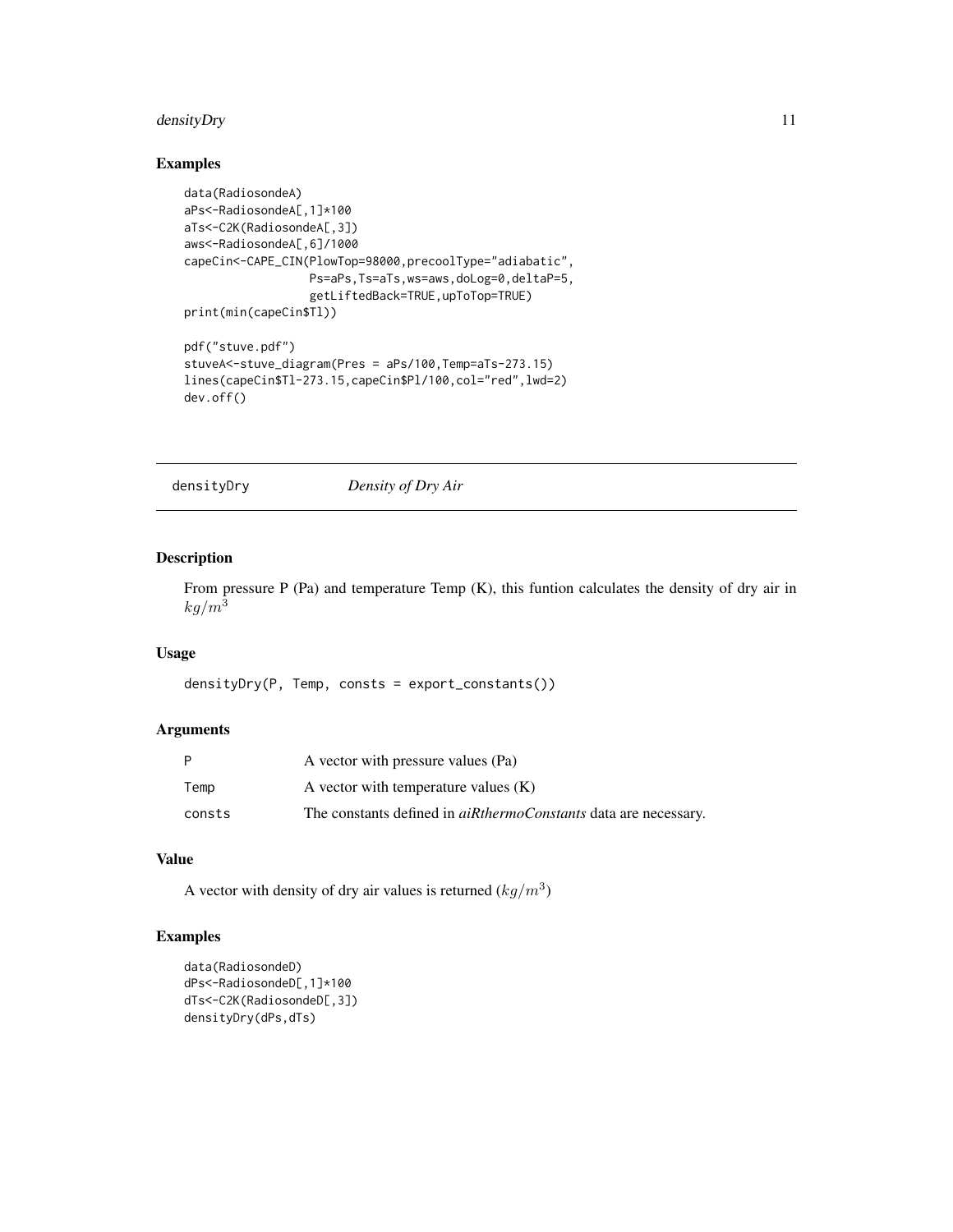<span id="page-11-0"></span>

From pressure of water vapour Pw (Pa) and temperature Temp (K), this function calculates density of water vapour  $(kg/m^3)$ 

#### Usage

densityH2Ov(Pw, Temp, consts = export\_constants())

#### Arguments

| Pw     | A vector with pressure water vapour values (Pa)                        |
|--------|------------------------------------------------------------------------|
| Temp   | A vector with temperature values $(K)$                                 |
| consts | The constants defined in <i>aiRthermoConstants</i> data are necessary. |

# Value

A vector with density of water vapour values is returned  $(kg/m^3)$ 

# See Also

[q2e](#page-28-1) and [w2q](#page-40-1)

# Examples

```
data(RadiosondeD)
dPs<-RadiosondeD[,1]*100
dTs<-C2K(RadiosondeD[,3])
dws<-RadiosondeD[,6]/1000
h2oe<-q2e(dPs,w2q(dws))
densityH2Ov(h2oe,dTs)
```
<span id="page-11-1"></span>densityMoistAir *Density of Moist Air*

# Description

From pressure P (Pa) temperature Temp (K) and mixing ratio (kg/kg), this function calculates the density of moist air  $(kg/m^3)$ 

#### Usage

```
densityMoistAir(P, Temp, w, consts = export_constants())
```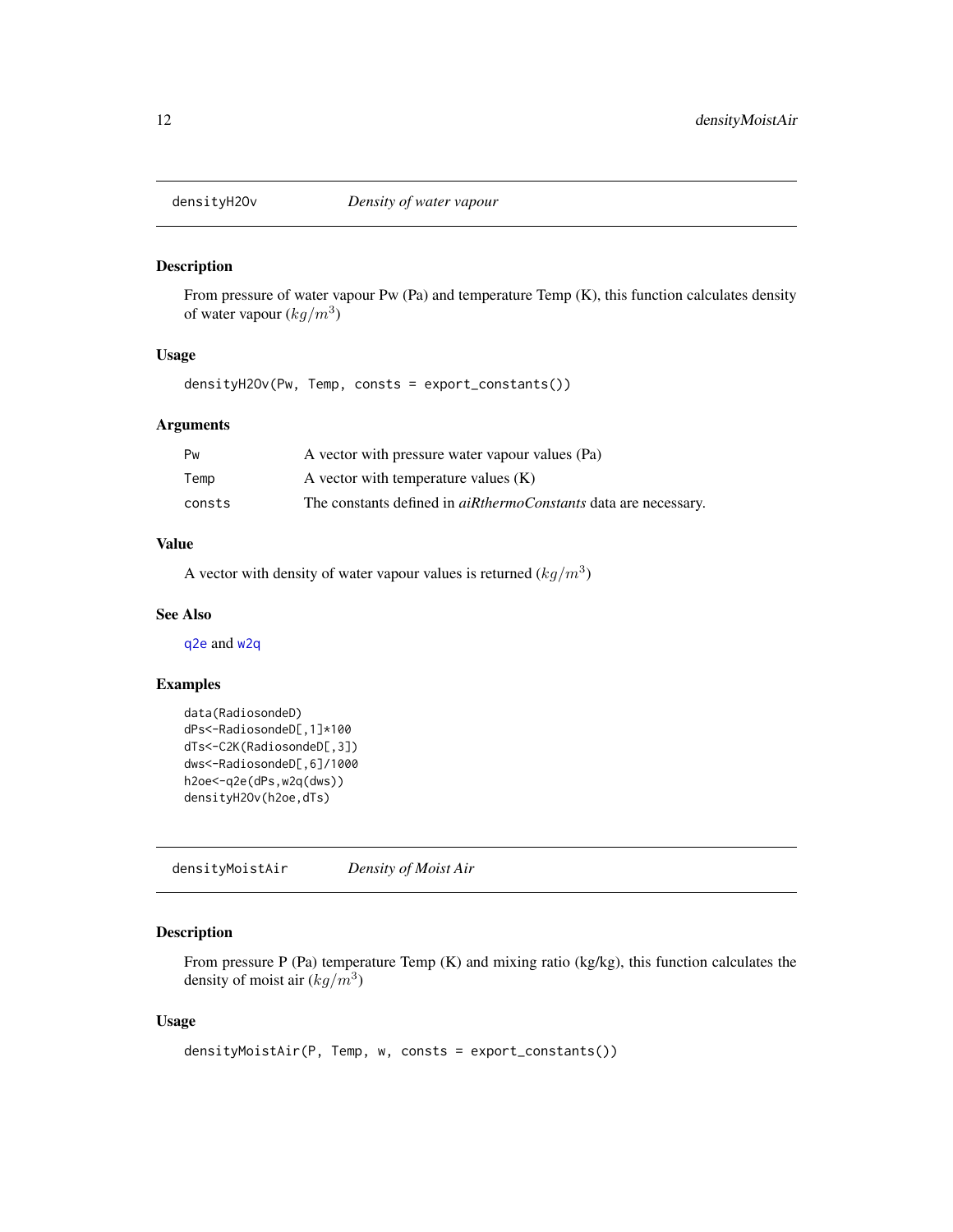# <span id="page-12-0"></span>Arguments

| P      | A vector with pressure values (Pa)                                     |
|--------|------------------------------------------------------------------------|
| Temp   | A vector with temperature values $(K)$                                 |
| W      | A vector with mixing ratio values (kg/kg)                              |
| consts | The constants defined in <i>aiRthermoConstants</i> data are necessary. |

# Value

A vector with density of moist air values is returned  $(kg/m^3)$ 

# See Also

[virtual\\_temperature](#page-40-2)

# Examples

```
data(RadiosondeA)
aPs<-RadiosondeA[,1]*100
aTs<-C2K(RadiosondeA[,3])
aws<-RadiosondeA[,6]/1000
densityMoistAir(aPs,aTs,aws)
```
dewpointdepression2rh *Relative Humidity from the dew point depression*

#### Description

This function calculates the relative humidity (%) from the dew point depression (K)

# Usage

```
dewpointdepression2rh(P, Temp, dpd, consts = export_constants())
```
# Arguments

| P      | A vector with pressure values (Pa)                                     |
|--------|------------------------------------------------------------------------|
| Temp   | A vector with temperature values $(K)$                                 |
| dpd    | A vector with dew point depression values $(K)$                        |
| consts | The constants defined in <i>aiRthermoConstants</i> data are necessary. |

# Value

A vector with relative humidity  $(\%)$ 

# See Also

[saturation\\_mixing\\_ratio](#page-34-1) and [saturation\\_pressure\\_H2O](#page-34-2)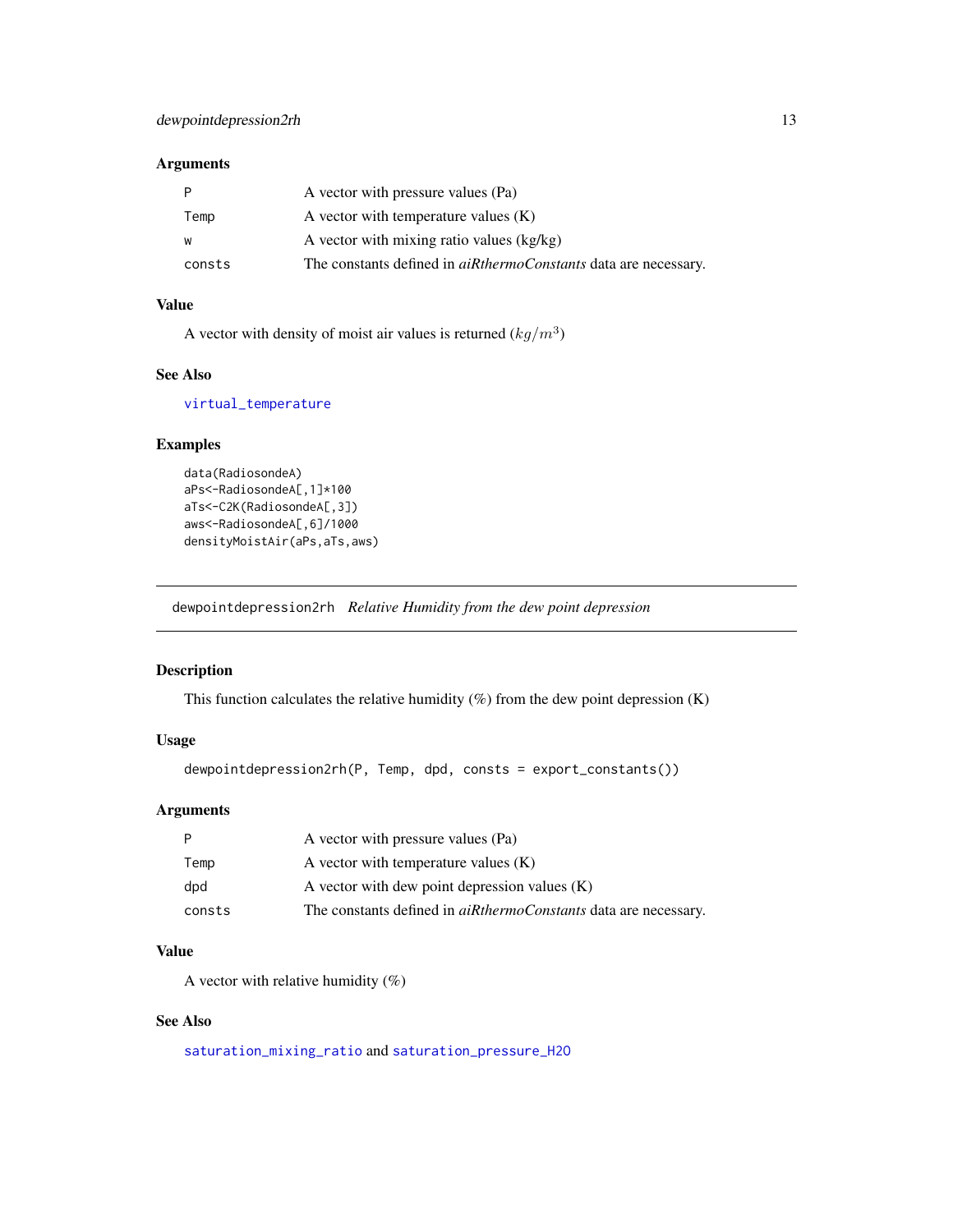#### Examples

```
data(RadiosondeD)
dPs<-RadiosondeD[,1]*100
dTs<-C2K(RadiosondeD[,3])
dws<-RadiosondeD[,6]/1000
dTds=w2Td(dPs,dws)
dDPDs=dTs-dTds
dewpointdepression2rh(dPs,dTs,dDPDs)
```
e2w *Compute Mixing Ratio from partial pressure of water vapour*

# Description

This function calculates the mixing ratio (kg/kg) from the partial vapour pressure of water vapour (Pa)

# Usage

e2w(eh2o, P, consts = export\_constants())

# Arguments

| eh2o   | A vector with partial pressure of water vapour (Pa)                    |
|--------|------------------------------------------------------------------------|
| P      | A vector with pressure (Pa) values                                     |
| consts | The constants defined in <i>aiRthermoConstants</i> data are necessary. |

# Value

A vector with mixing ratio values

# Examples

```
#Partial pressure of water vapour
data(RadiosondeA)
dPs<-RadiosondeA[,1]*100
dws<-RadiosondeA[,6]/1000
eh2o<-q2e(dPs,w2q(dws))
#Pressure
e2w(eh2o,dPs)
```
<span id="page-13-0"></span> $14$  e2w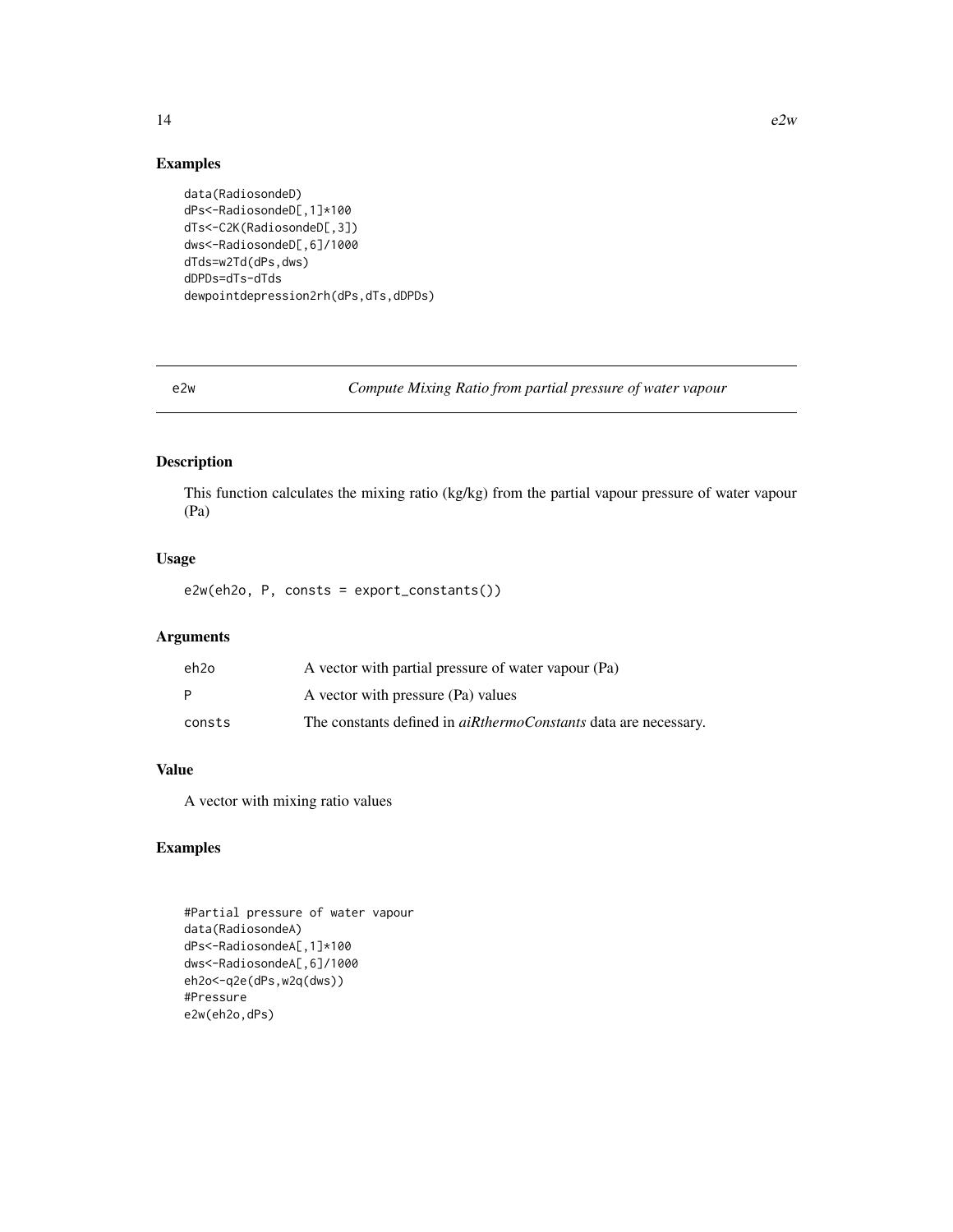<span id="page-14-0"></span>equivalentPotentialTemperature *Equivalent Potential Temperature*

# Description

This function calculates the equivalent potential temperature (K), following the techniques used in Davies-Jones (2009).

#### Usage

```
equivalentPotentialTemperature(P, Temp, w, TLCL, consts = export_constants())
```
#### Arguments

|             | The pressure (Pa) of the air parcel                                    |
|-------------|------------------------------------------------------------------------|
| Temp        | The temperature $(K)$ of the parcel                                    |
| W           | The mixing ratio $(kg/kg)$ of the parcel                               |
| <b>TLCL</b> | The temperature $(K)$ at the Lifting Condensation Level $(LCL)$        |
| consts      | The constants defined in <i>aiRthermoConstants</i> data are necessary. |

# Value

This function returns the value of the equivalent potential temp  $(K)$ 

# References

Davies-Jones, R. (2009). On formulas for equivalent potential temperature. Monthly Weather Review, 137(9), 3137-3148.

# See Also

[PT2Theta](#page-26-1) and [moistCp](#page-23-1)

# Examples

```
data(RadiosondeA)
aPs<-RadiosondeA[,1]*100
aP0<-aPs[1]
aT0<-C2K(RadiosondeA[1,3])
aw0<-RadiosondeA[1,6]/1000
deltaP=1
Na=length(aPs)
Ptop=aPs[Na]
fndlcl=find_lcl(Ptop,aP0,aT0,aw0,deltaP)
TLCL=fndlcl$Tlcl
equivalentPotentialTemperature(aP0,aT0,aw0,TLCL)
```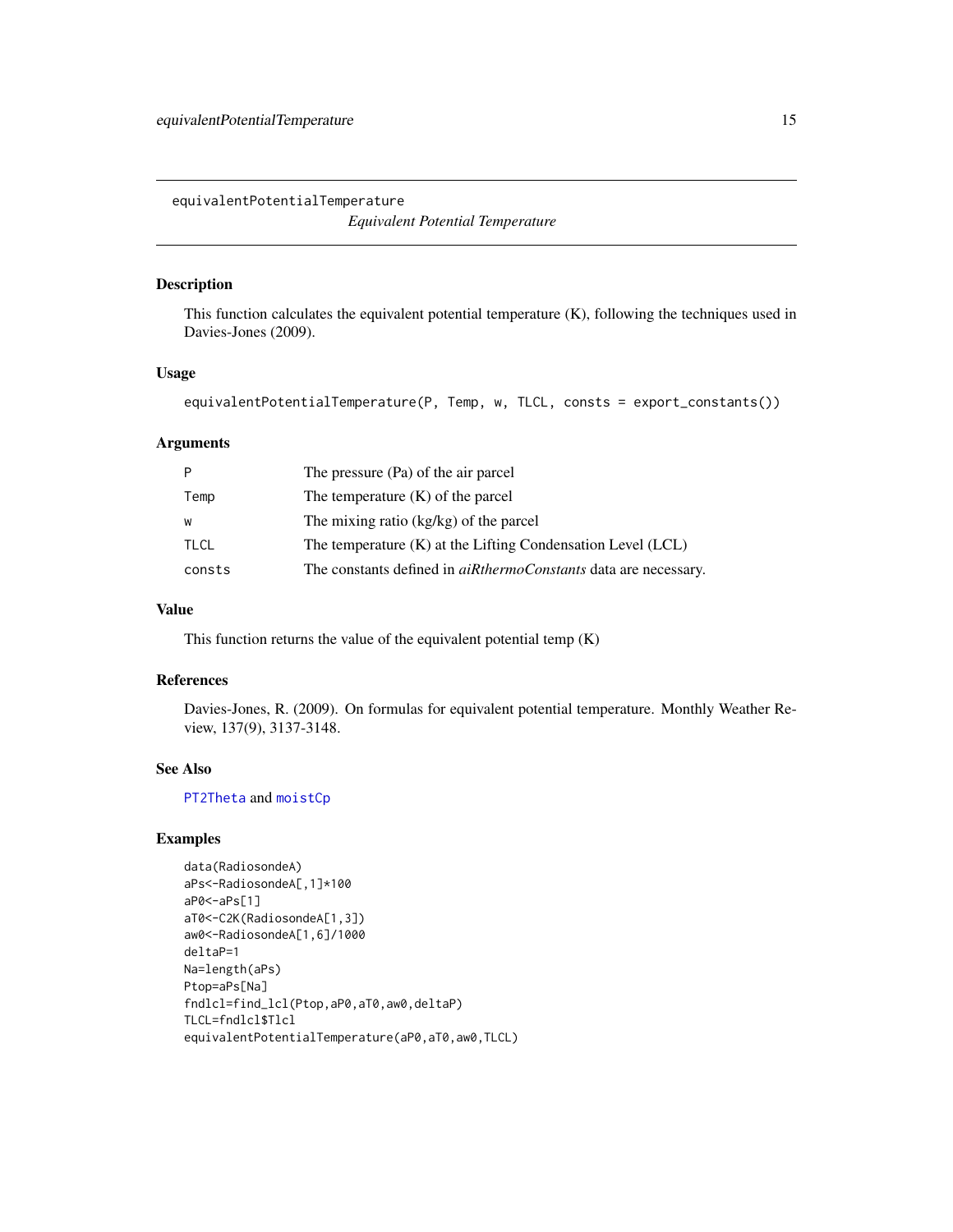<span id="page-15-0"></span>This function exports to R the constants frecuently used in the C part of *aiRthermo* for consistency.

#### Usage

export\_constants()

#### Details

The constants stored in the vector are (in SI units): the gas constant for dry air  $R_d$  and for water vapour  $R_v$  ( $\frac{J}{Kkg}$ ), the temperature  $T_0$  corresponding to 0 degree Celsius,  $es_0$  used to calculate the saturated vapour pressure (Pa), 1000 hPa in Pa (P1000), the specific heat of dry air for constant pressure  $c_p \left(\frac{J}{Kkg}\right)$  and for constant volume  $c_v \left(\frac{J}{Kkg}\right)$ , acceleration due to gravity at sea level g  $\left(\frac{m}{s^2}\right)$ , our definition of a missing value MISSING\_VALUE (-99999999) and epsilon  $\varepsilon$  ( $\frac{R_d}{R_v}$ ).

Constants are taken from Bohren & Albrecht (1998), and they are also consistent with those used in Petty (2008), Erukhimova & North (2009) and Davies-Jones (2009).

#### References

Bohren, C.F., & Albrecht, B. A. (1998). Atmospheric thermodynamics. Atmospheric thermodynamics. Publisher: New York; Oxford: Oxford University Press, 1998. ISBN: 0195099044.

Petty, G.W. (2008). A First Course in Atmospheric Thermodynamics, Sundog Publishing, Madison.

North, G. R. , Erukhimova,T. L. (2009). Atmospheric Thermodynamics, Cambridge University Press, New York.

Davies-Jones, R. (2009). On formulas for equivalent potential temperature, Monthly Weather Review, 137,3137-3148. doi:10.1175/2009MWR2774.1.

#### See Also

#### [aiRthermoConstants](#page-3-1)

#### Examples

aiRthermoConstants<-export\_constants()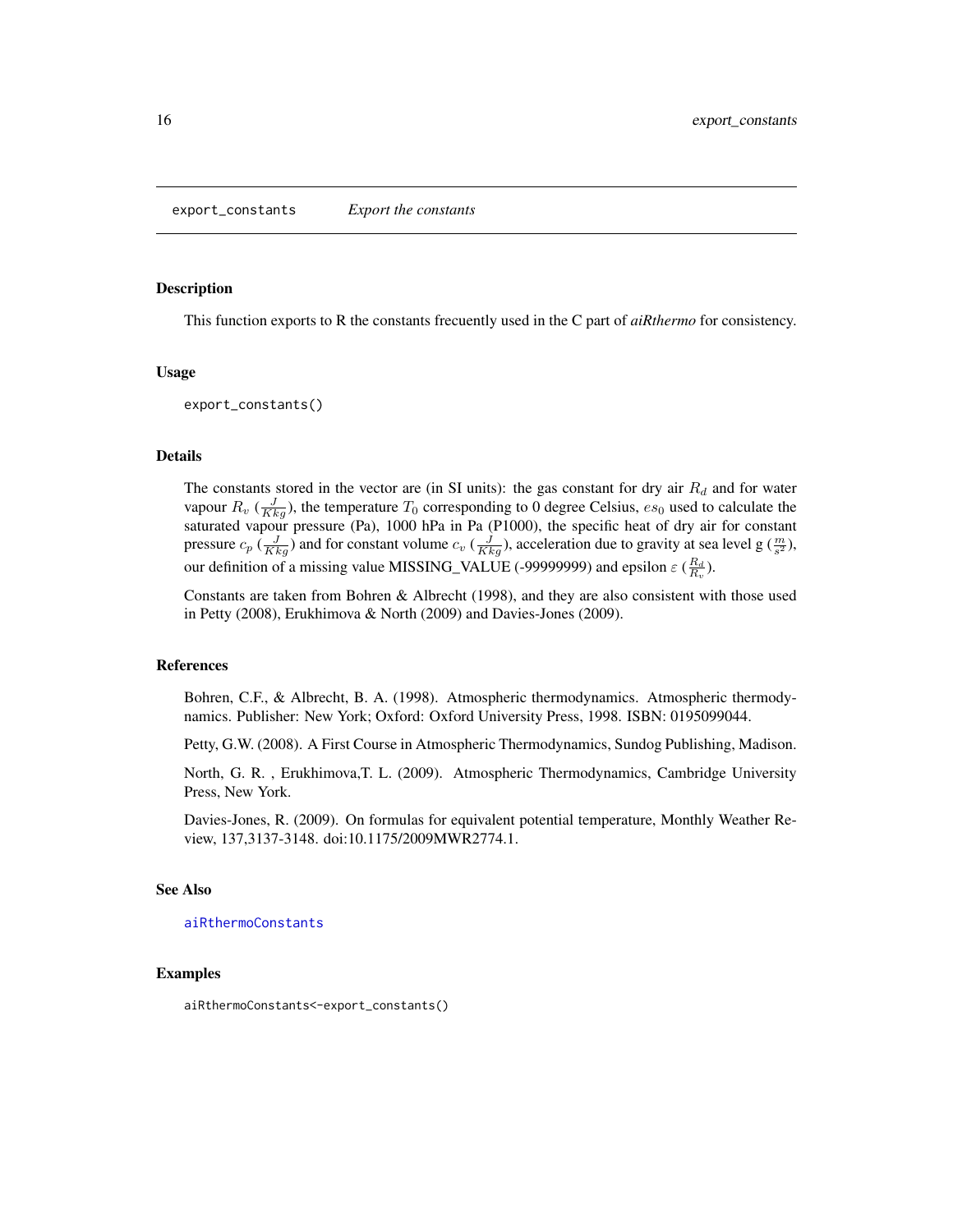<span id="page-16-1"></span><span id="page-16-0"></span>

This function exports the *fixedlines* for Stüve Diagram. It includes the data for plotting the pseudoadiabatic (adiabat\_\*\_T), dry adiabatic (theta\_\*\_T) and constant mixing ratio lines (wsat\_\*\_T).

#### Usage

export\_lines()

# See Also

[fixedlines](#page-17-1)

# Examples

```
data(RadiosondeA)
aPs<-RadiosondeA[,1]*100
aTs<-C2K(RadiosondeA[,3])
stuveA<-stuve_diagram(Pres = aPs/100,Temp=aTs-273.15)
```

```
find_lcl Calculation of the Lifted Condensation Level (LCL)
```
# Description

For a particle with initial conditions  $P_0$ ,  $T_0$  and  $w_0$ , this function performs an adiabatic vertical evolution until it gets saturated at most when Ptop is reached.

# Usage

find\_lcl(Ptop, P0, T0, w0, deltaP)

#### Arguments

| Ptop   | Maximun level pressure selected (Pa)                                                                                                           |
|--------|------------------------------------------------------------------------------------------------------------------------------------------------|
| P0     | Initial value of pressure (Pa)                                                                                                                 |
| T0     | Initial value of temperature $(K)$                                                                                                             |
| w0     | Initial value of mixing ratio (kg/kg)                                                                                                          |
| deltaP | The width (Pa) of the layers used in the calculation of the numerical solution for<br>the vertical evolution. A default value of 5 Pa is used. |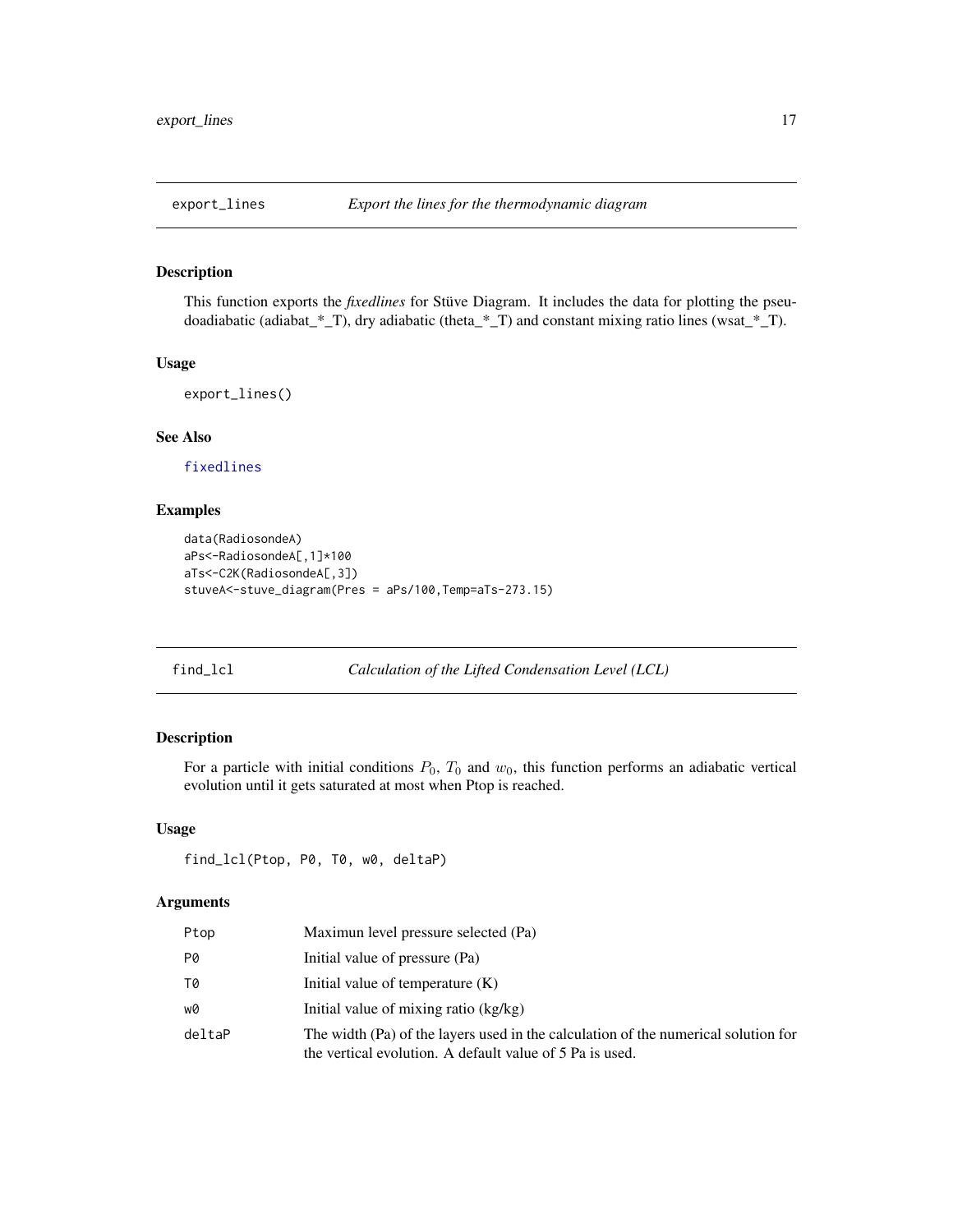18 fixedlines and the state of the state of the state of the state of the state of the state of the state of the state of the state of the state of the state of the state of the state of the state of the state of the state

#### Value

Returns a list including the following values:

| Plcl     | The pressure at LCL (Pa)                                                          |
|----------|-----------------------------------------------------------------------------------|
| Tlcl     | The temperature at $LCL(K)$                                                       |
| wlcl     | The mixing ratio at LCL (kg/kg)                                                   |
| thetalcl | The potential temperature at $LCL(K)$                                             |
| gotit    | 0 or 1 whether the particle arrived or not to saturation (LCL) before arriving to |
|          | Ptop                                                                              |

# Examples

```
Ptop=50000
P0=101325
T0=273.15
w0=0.0025
deltaP=5
rh=100*w0/saturation_mixing_ratio(P0,T0,export_constants())
fndlcl=find_lcl(Ptop,P0,T0,w0,deltaP)
```
<span id="page-17-1"></span>fixedlines *Data for plotting the lines of the thermodynamic (STUVE) diagram*

#### Description

The vectors included in the list are: both components of the pseudoadiabatic lines (adiabatic\_x\_T, and adiabatic\_y\_T), labels of the pseudoadiabatic lines (adiabatic\_z\_T), both components of the dry adiabatic lines (theta\_x\_T and theta\_y\_T), both components of the constant mixing ratio lines (wsat\_x\_T and wsat\_y\_T) and their labels (wsat\_z\_T). The X components are provided in Celsius and the Y components in hPa.

#### Usage

data(fixedlines)

#### Details

The pseudoadiabatic lines were calculated by the authors for this R-package following pseudoadiabatic evolutions from 1050 hPa.

The dry adiabatic lines were obtained using the functions in *aiRthermo* for different initial conditions and for a fixed set of initial potential temperatures. A similar procedure was applied on the calculation of the constant mixing ratio lines, starting from different values of saturation mixing ratio.

#### Source

The data were calculated by the authors for this R-package

<span id="page-17-0"></span>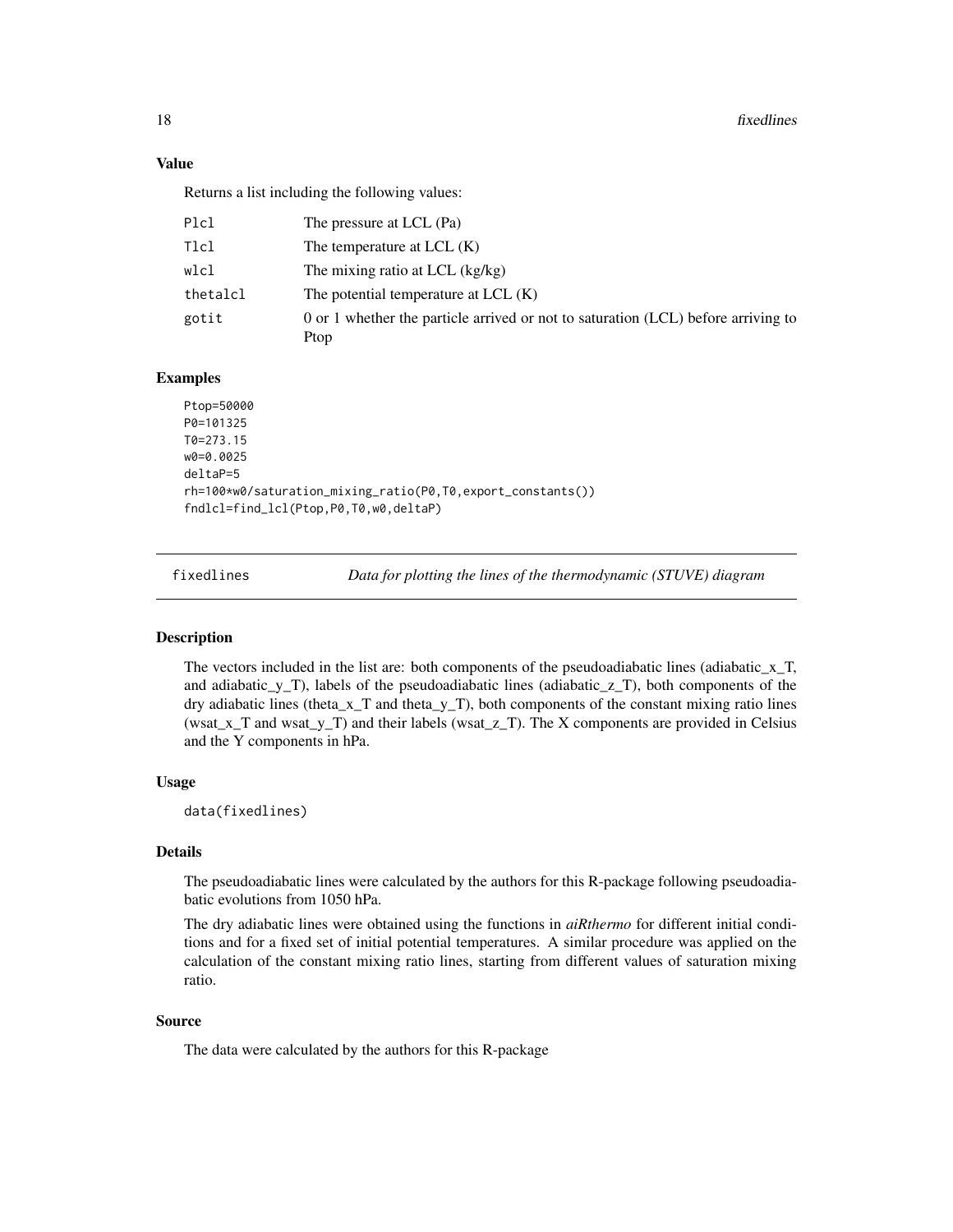<span id="page-18-0"></span>gamma\_saturated 19

# See Also

[export\\_lines](#page-16-1)

# Examples

data(fixedlines)

# gamma\_saturated *Saturated Adiabat Gamma*

# Description

Saturated adiabat at the points of the sounding as computed internally, considering hydrostatic balance and as  $\frac{dT}{dP}$  (in pressure levels) (K/Pa)

#### Usage

gamma\_saturated(Ps, Temps)

# Arguments

| Ps    | A vector with pressure values (Pa)     |
|-------|----------------------------------------|
| Temps | A vector with temperature values $(K)$ |

# Value

This function returns the vertical derivate  $\Gamma_s = \frac{dT}{dP} \Big|_s$  for a saturated adiabatic evolution

# Examples

```
data(RadiosondeA)
aPs<-RadiosondeA[,1]*100
aTs<-C2K(RadiosondeA[,3])
gamma_saturated(aPs,aTs)
```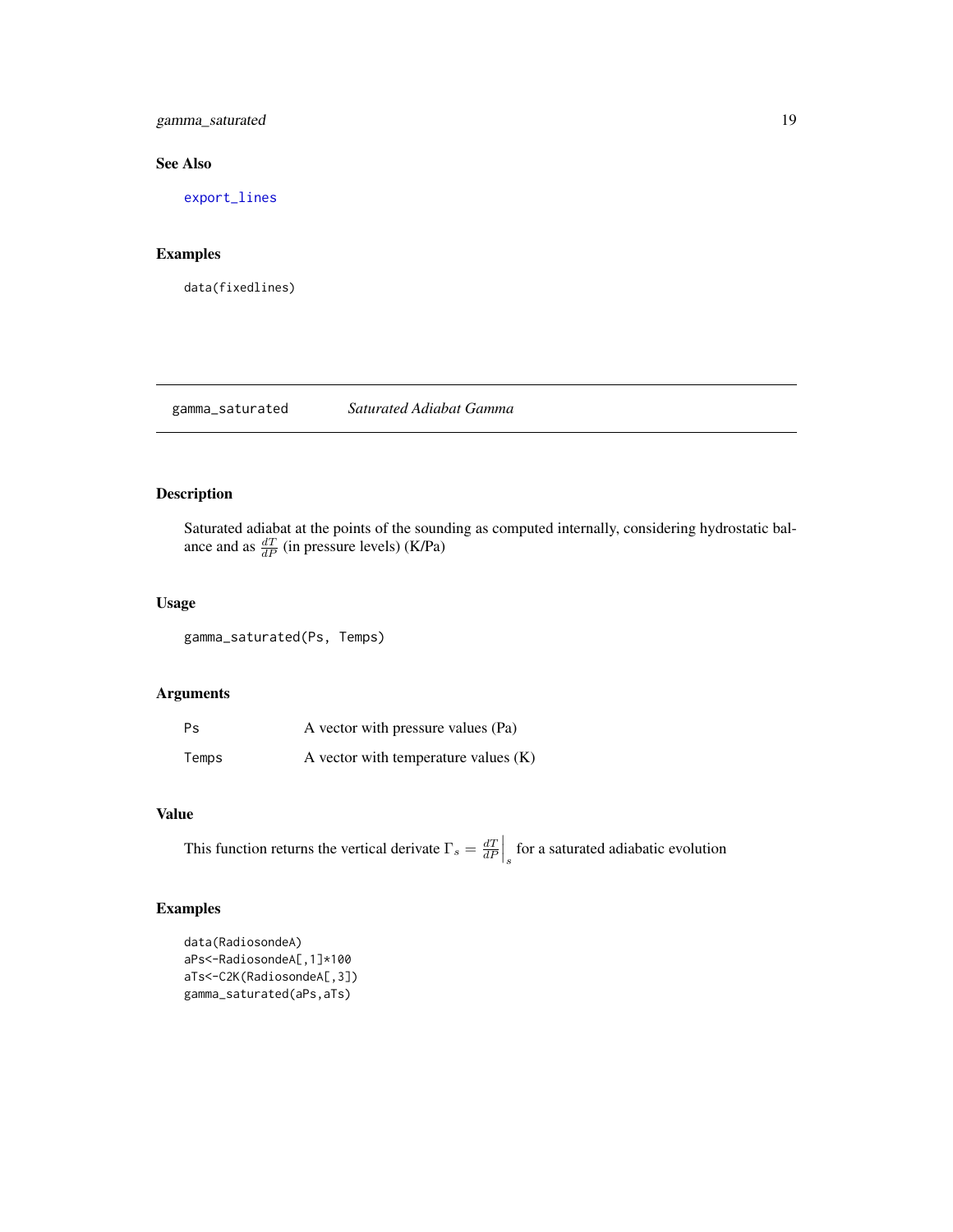This function makes the transformation from Kelvin degrees to Celsius

#### Usage

K2C(Tk, consts = export\_constants())

# Arguments

| Tk     | A vector of temperatures in Kelvin degrees                                   |
|--------|------------------------------------------------------------------------------|
| consts | This function uses the $T_0$ constant corresponding to 0 degree Celsius as K |

# Value

This function returns a vector of temperatures in Celsius degrees

# See Also

[aiRthermoConstants](#page-3-1) and [C2K](#page-7-1)

# Examples

```
data(RadiosondeD)
dTs<-RadiosondeD[,3]
K2C(C2K(dTs))
```
Kindex *K Instability Index*

# Description

This function calculates the K instability index (Celsius) from a sounding given by the measured arrays pressure Ps (Pa) temperature Ts (K) and mixing ratio ws (kg/kg).

# Usage

Kindex(Ps, Ts, ws, doLog = 0)

<span id="page-19-1"></span><span id="page-19-0"></span>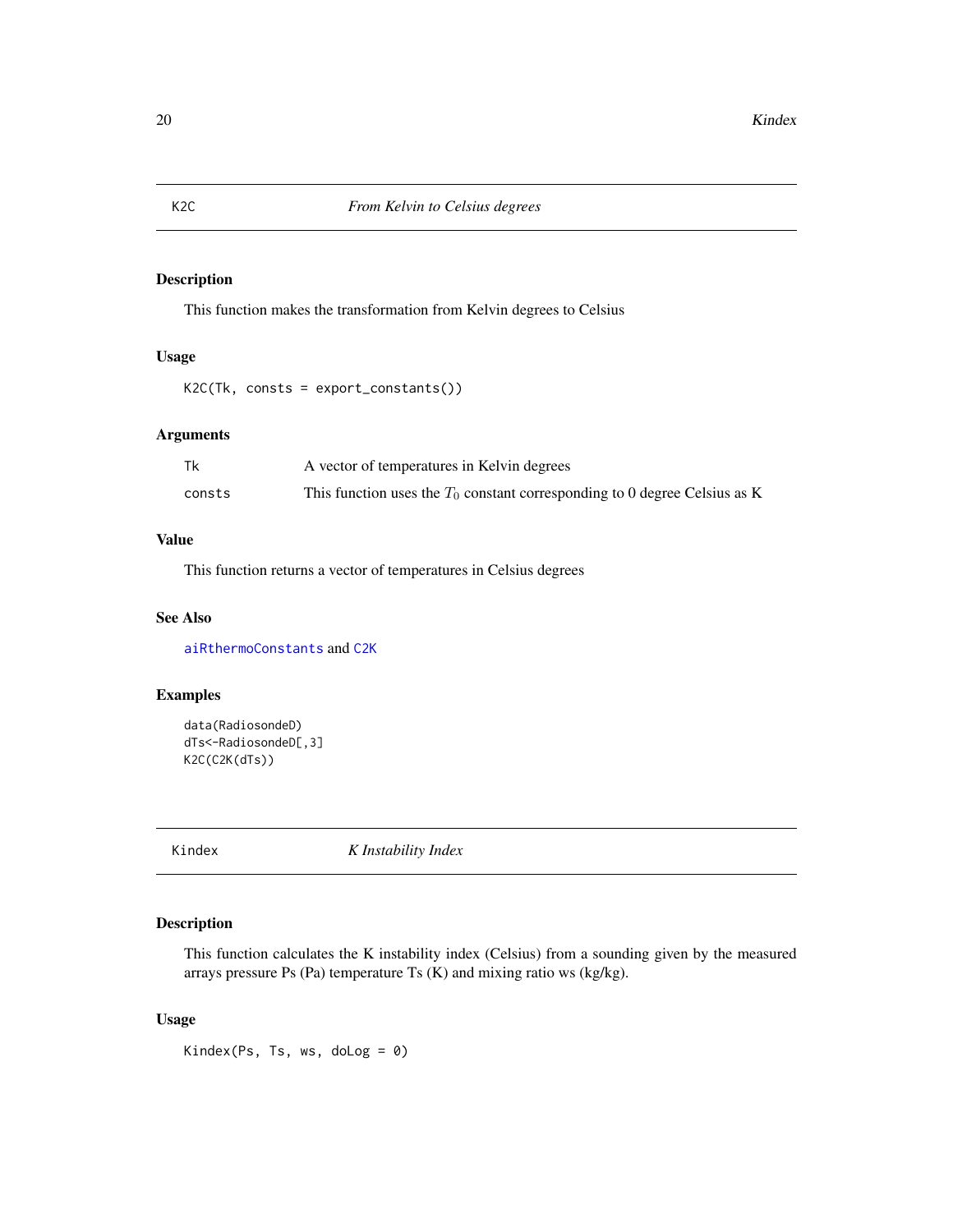#### <span id="page-20-0"></span>Arguments

| Ps    | A vector with pressure values (Pa) measured by the radiosonde.                                |
|-------|-----------------------------------------------------------------------------------------------|
| Ts    | A vector with temperature values $(K)$ measured by the radiosonde.                            |
| WS    | A vector with mixing ratio values (kg/kg) measured by the radiosonde.                         |
| doLog | Use logarithmic vertical interpolation between sounding levels. The default<br>value is $0$ . |

#### Details

If needed levels (850, 700 and 500 hPa) are not found in the input sounding (without extrapolation), the function returns -99999999. Use/do not use logarithmic interpolation in pressure (if needed because mandatory levels such as 700 hPa or 500 hPa are not given in the sounding) when finding the requested levels.

# Value

This function returns the K index

#### Examples

```
data(RadiosondeA)
aPs<-RadiosondeA[,1]*100
aTs<-C2K(RadiosondeA[,3])
aws<-RadiosondeA[,6]/1000
aK<-Kindex(aPs,aTs,aws,0)
data(RadiosondeD)
dPs<-RadiosondeD[,1]*100
dTs<-C2K(RadiosondeD[,3])
dws<-RadiosondeD[,6]/1000
dK<-Kindex(dPs,dTs,dws,0)
```
<span id="page-20-1"></span>latent\_heat\_H2O *Latent heat of vaporization or sublimation of water*

#### Description

This function calculates the latent heat of vaporization or sublimation of water depending as a function of temperature. It uses a polynomial approximation over water or ice.

# Usage

```
latent_heat_H2O(Temps)
```
#### Arguments

Temps A vector with temperature values (K)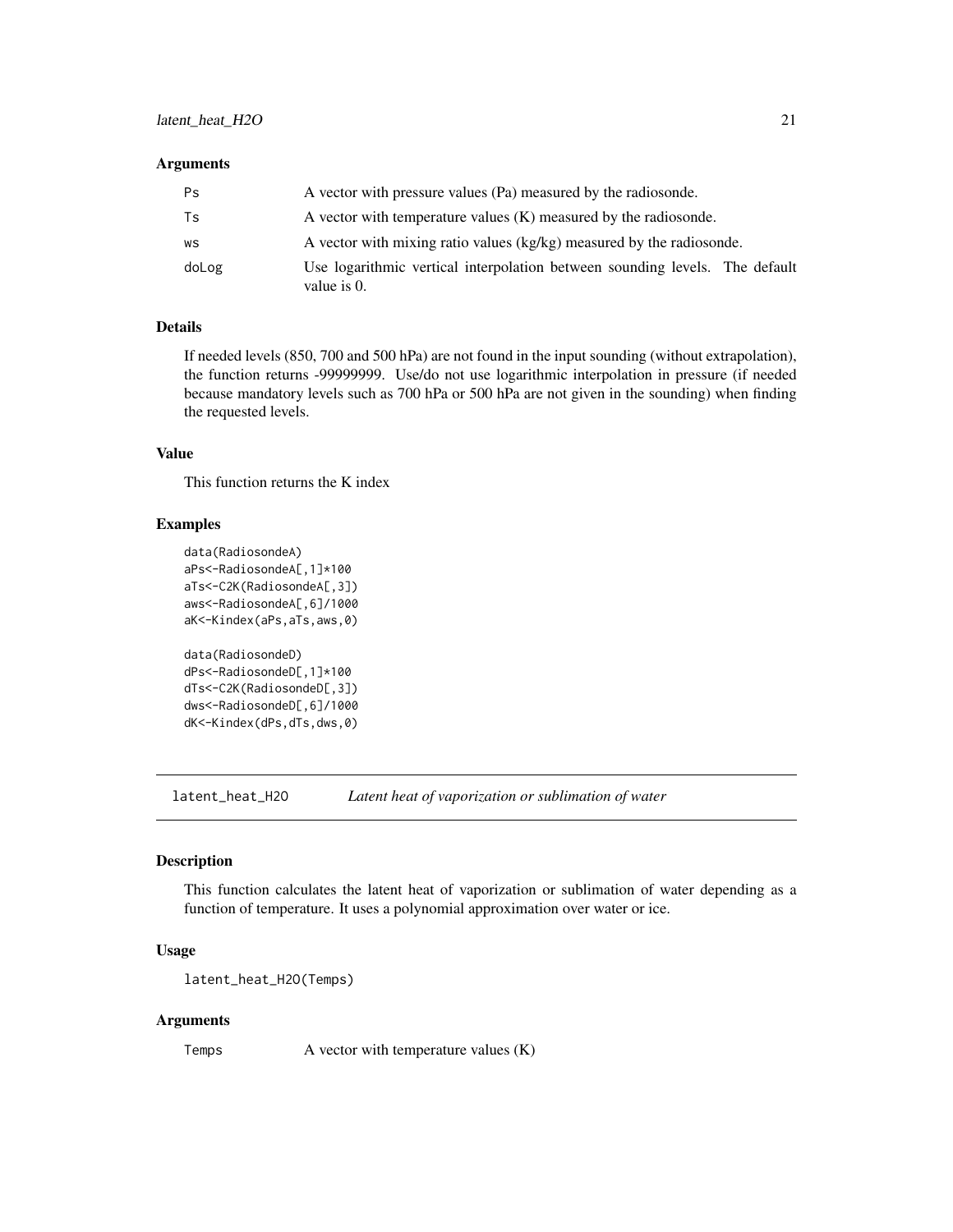# <span id="page-21-0"></span>Details

Taking into account the observed values in tables from Rogers and Yau (1989) and Feistel and Wagner (2006), a polynomial model is used to calculate the latent heat at different temperatures

#### Value

This function returns the latent heat of vaporization or sublimation of water

#### References

Rogers, R. R., and Yau, M. K. (1989). A Short Course in Cloud Physics, 3rd Edition, Pergamon Press, Oxford.

Feistel, R. and Wagner, W. (2006). A new equation of state for H2O ice Ih, Journal of Physical and Chemical Reference Data 35 1021-1047. doi:10.1063/1.2183324.

#### Examples

```
data(RadiosondeA)
aTs<-C2K(RadiosondeA[,3])
latent_heat_H2O(aTs)
```
<span id="page-21-1"></span>LIindex *Lifted index*

#### Description

This function calculates the instability parameter Lifted index (Celsius) from pressure, temperature and mixing ratio values described by a vertical sounding.

#### Usage

LIindex(Ps, Ts, ws, Psurface, deltaP, PWIDTH, doLog = 0)

#### Arguments

| <b>Ps</b> | Pressure (Pa) of the sounding                                                                                                                                                                                                       |
|-----------|-------------------------------------------------------------------------------------------------------------------------------------------------------------------------------------------------------------------------------------|
| Ts        | Temperature $(K)$ of the sounding                                                                                                                                                                                                   |
| WS        | Mixing ratio $(kg/kg)$ of the sounding                                                                                                                                                                                              |
| Psurface  | Surface pressure (Pa). If not available, the first level of the sounding can be<br>used.                                                                                                                                            |
| deltaP    | The width (Pa) of the layers used in the numerical solution of the vertical evo-<br>lution (integration of the ODE). A default value of 5 Pa is used. It must be<br>positive.                                                       |
| PWIDTH    | PWIDTH represents the width (Pa) of the lower layer that will be averaged for<br>P, T and w in order to calculate a "mixed-layer" average parcel that will be used<br>for the vertical evolution. Typically 5000-10000 Pa are used. |
| doLog     | Use logarithmic vertical interpolation between sounding levels if $d_{\text{O}} = 1$ . It is<br>not used by default $(doLog=0)$ .                                                                                                   |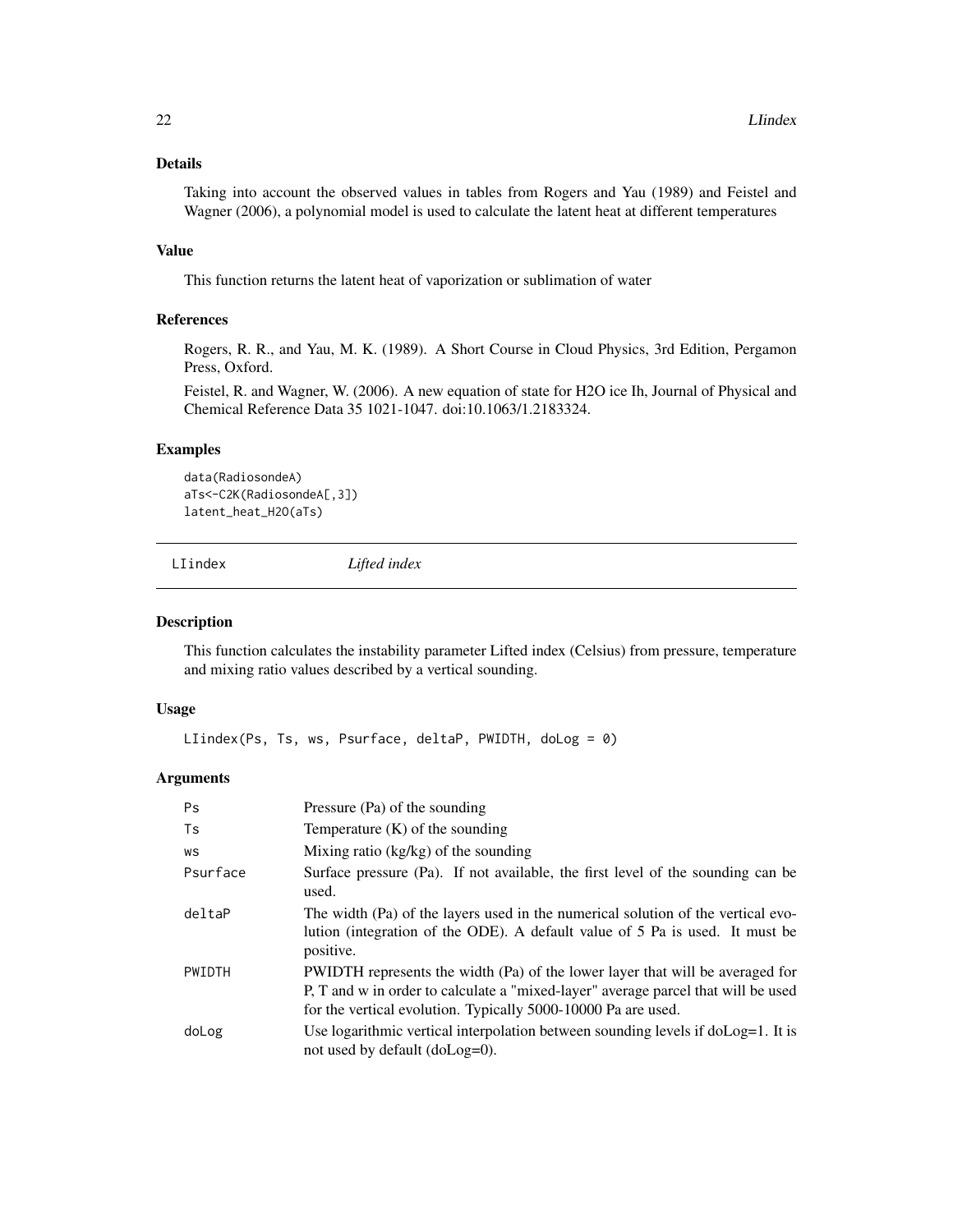#### <span id="page-22-0"></span>Details

If the 500 hPa needed level is not exactly found in the input sounding, logarithmic/linear vertical interpolation is run to get the corresponding T/w from the Ps/Ts/ws depending on the value of doLog 0/1.

The evolution of the lifted particle is computed by integrating the dT/dP ordinary differential equation (applying the Runge-Kutta 4th order method), that represents the vertical adiabatic evolution from the initial condition to 500 hPa using a pressure step deltaP (Pa). The vertical adiabatic evolution is either dry (before saturation) or pseudoadiabatic at every vertical step with a correction for moisture in  $c_p$  using the value of the mixing ratio ( $c_{pm}$  as in Tsonis, eq 7.11).

If the sounding does not enclose the needed level of 500 hPa and the interpolation fails, the function returns -99999999.

#### Value

This function returns the LI index (Celsius)

# References

Tsonis, A. A. (2002). An Introduction to Atmospheric Thermodynamics, Cam- 563 bridge University Press, Cambridge. Eq. 7.11.

#### Examples

```
data(RadiosondeA)
aPs<-RadiosondeA[,1]*100
aTs<-C2K(RadiosondeA[,3])
aws<-RadiosondeA[,6]/1000
LIindex(aPs,aTs,aws,max(aPs),5,2500,0)
```
moistAdiabaticLapseRate

*Moist Adiabatic Lapse Rate*

#### Description

This function calculates the moist adiabatic lapse rate according to a provided mixing ratio (kg/kg). (Tsonis, eq 7.29)

#### Usage

moistAdiabaticLapseRate(w, consts = export\_constants())

#### Arguments

| w      | A vector with mixing ratio values (kg/kg)                              |
|--------|------------------------------------------------------------------------|
| consts | The constants defined in <i>aiRthermoConstants</i> data are necessary. |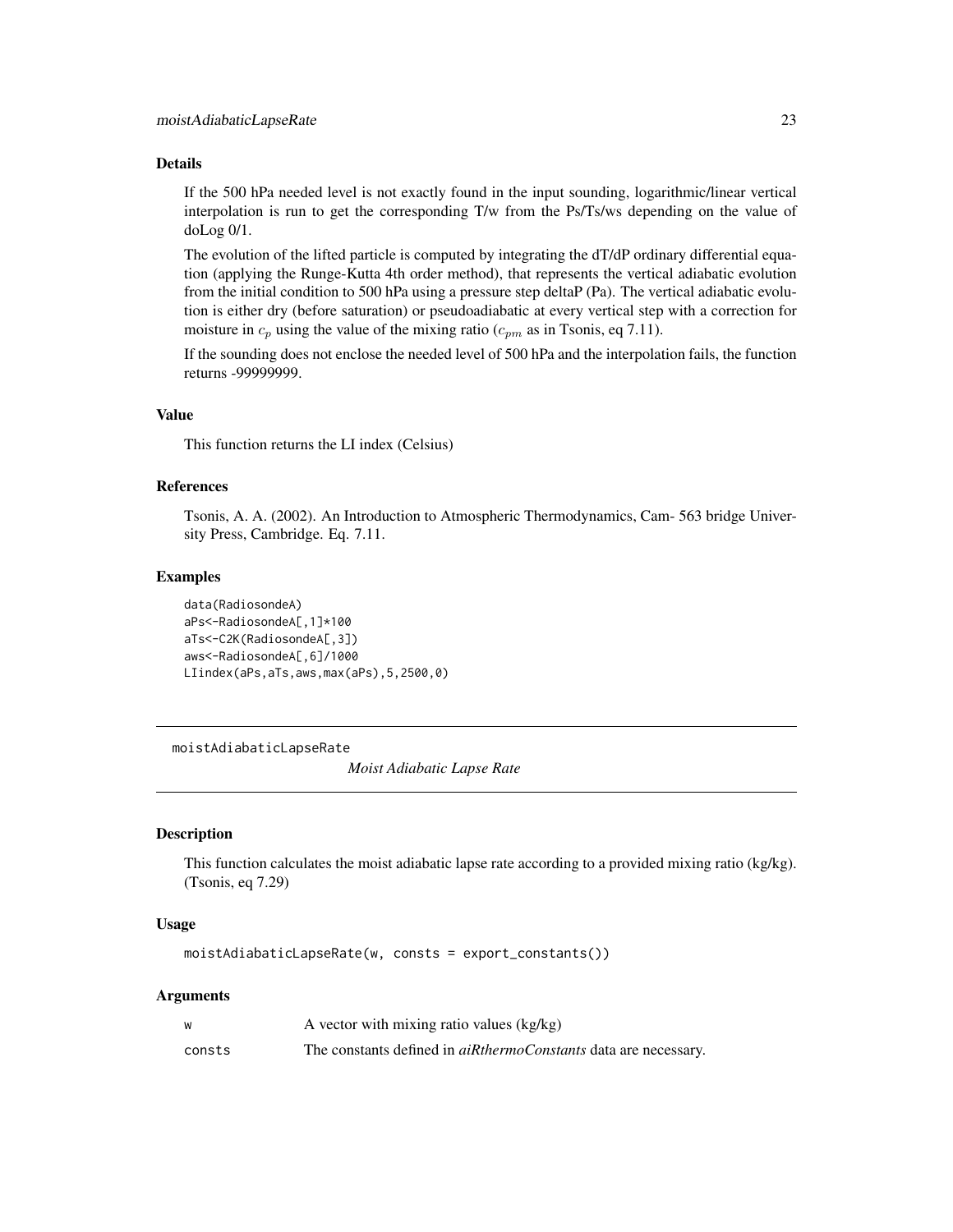#### <span id="page-23-0"></span>Value

This function returns a vector with the moist adiabatic lapse rate (dry adiabatic lapse rate with correction of  $c_p$  due to the water vapour in moist air).

#### References

Tsonis, A. A. (2002). An Introduction to Atmospheric Thermodynamics, Cam- 563 bridge University Press, Cambridge. Eq. 7.29.

#### Examples

```
data(RadiosondeA)
aws<-RadiosondeA[,6]/1000
moistAdiabaticLapseRate(aws)
```
<span id="page-23-1"></span>moistCp *Moist Cp*

#### Description

This function corrects the value of dry  $c_p$  due to the existence of water vapour acording to equation 7.11 from Tsonis (2002).

#### Usage

```
moistCp(w, consts = export_constants())
```
#### Arguments

| W      | A vector with mixing ratio values (kg/kg)                              |
|--------|------------------------------------------------------------------------|
| consts | The constants defined in <i>aiRthermoConstants</i> data are necessary. |

#### Value

This function returns the value of dry  $c_p$  corrected by the mixing ratio.

# References

Tsonis, A. A. (2002). An Introduction to Atmospheric Thermodynamics, Cam- 563 bridge University Press, Cambridge. Eq. 7.11.

# See Also

[w2q](#page-40-1) and [moistCv](#page-24-1)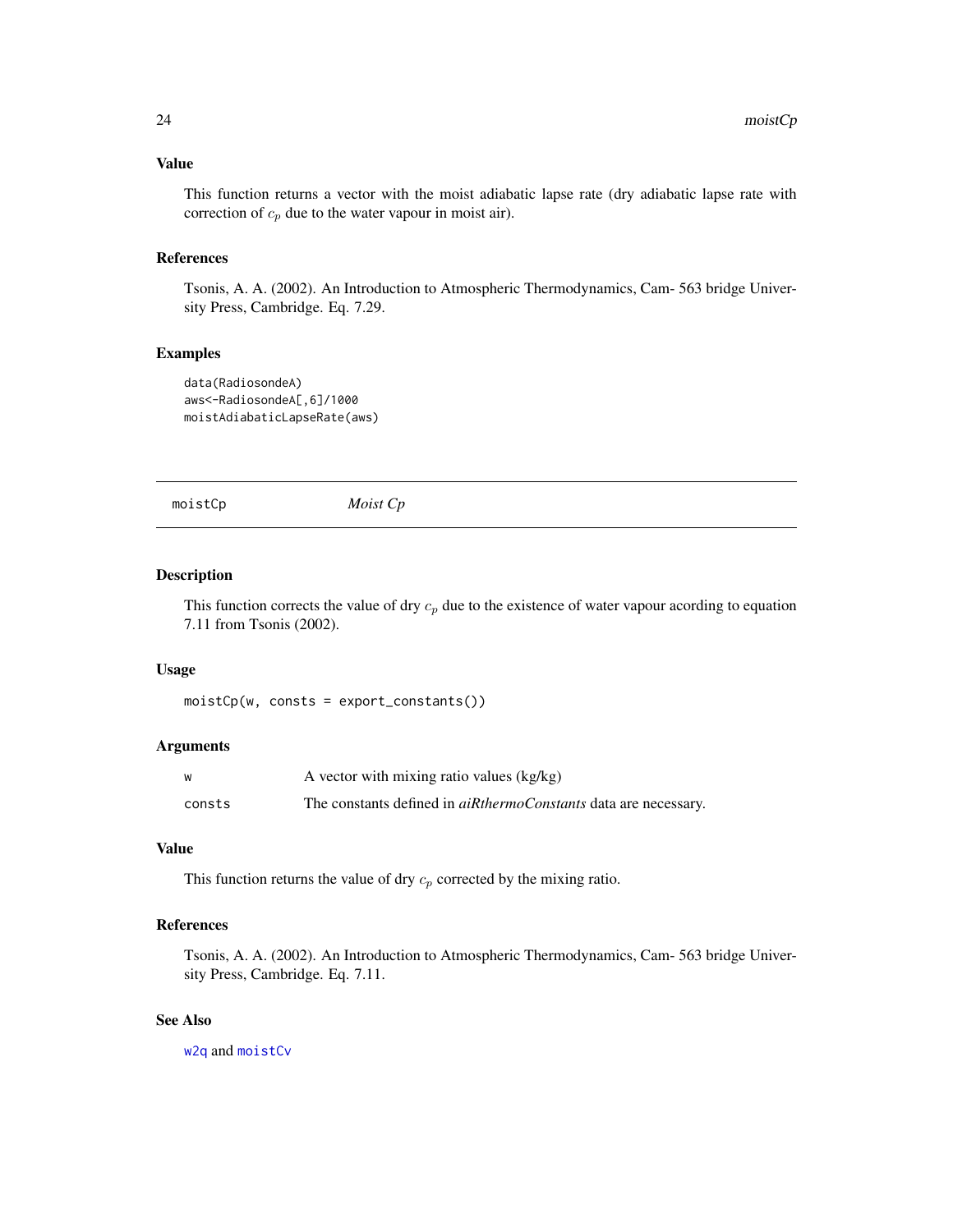#### <span id="page-24-0"></span> $\frac{1}{25}$  and  $\frac{1}{25}$  and  $\frac{1}{25}$  and  $\frac{1}{25}$  and  $\frac{1}{25}$  and  $\frac{1}{25}$  and  $\frac{1}{25}$  and  $\frac{1}{25}$  and  $\frac{1}{25}$  and  $\frac{1}{25}$  and  $\frac{1}{25}$  and  $\frac{1}{25}$  and  $\frac{1}{25}$  and  $\frac{1}{25}$  and  $\frac{1}{25}$

# Examples

```
data(RadiosondeD)
dws<-RadiosondeD[,6]/1000
moistCp(dws)
```
<span id="page-24-1"></span>moistCv *Moist cv value*

#### Description

This function is similar to [moistCp](#page-23-1) but for  $c_v$ . In this case, it is the value of  $c_v$  corrected due to the existence of water vapour (equation 7.12) from Tsonis (2002).

#### Usage

moistCv(w, consts = export\_constants())

#### Arguments

| W      | A vector with mixing ratio values (kg/kg)                              |
|--------|------------------------------------------------------------------------|
| consts | The constants defined in <i>aiRthermoConstants</i> data are necessary. |

### Value

This function returns the value of  $c_v$  corrected due to the existence of water vapour

# References

Tsonis, A. A. (2002). An Introduction to Atmospheric Thermodynamics, Cam- 563 bridge University Press, Cambridge. Eq. 7.12.

# See Also

[w2q](#page-40-1) and [moistCp](#page-23-1)

# Examples

```
data(RadiosondeD)
dws<-RadiosondeD[,6]/1000
moistCv(dws)
```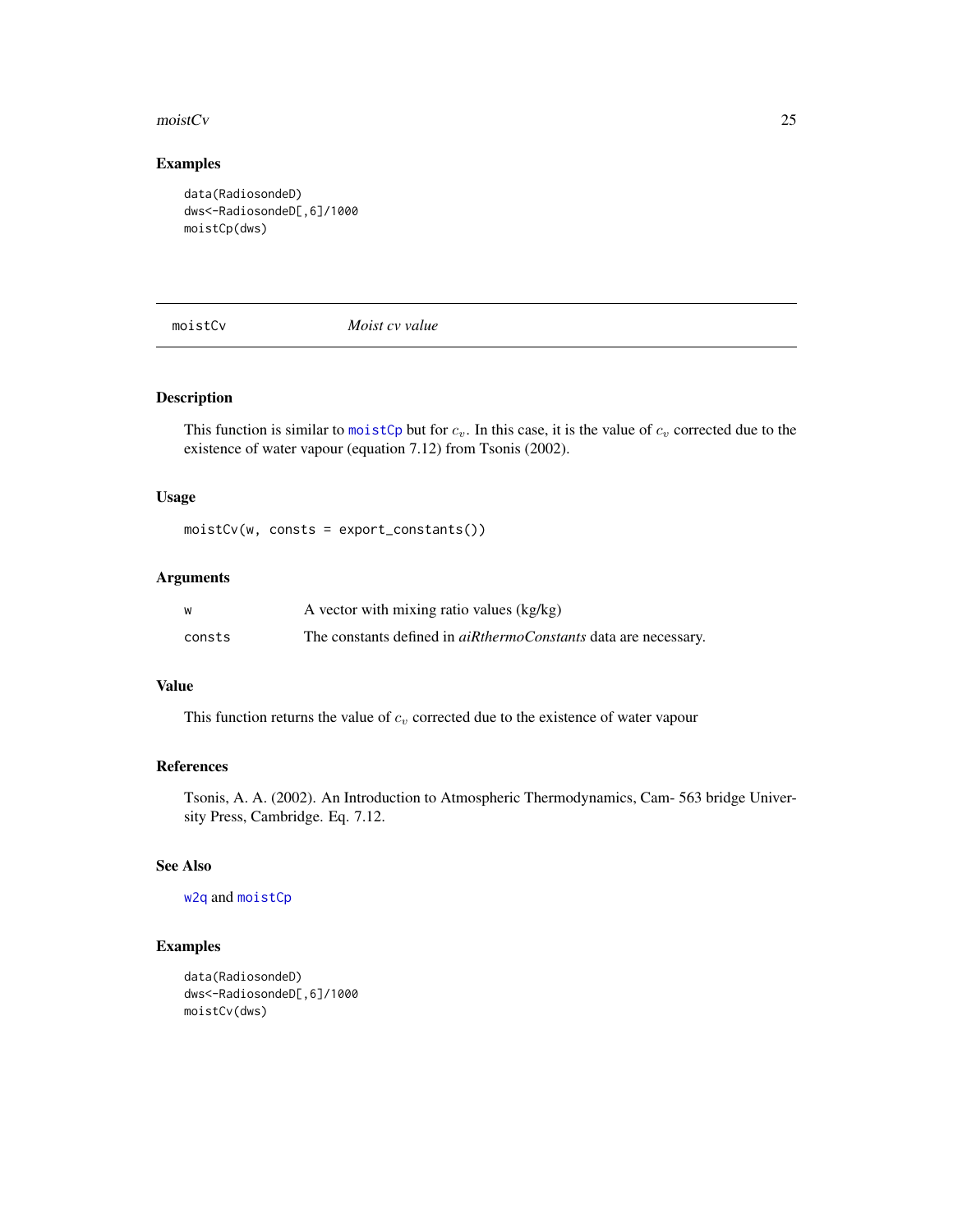<span id="page-25-0"></span>

The function calculates the state of a parcel for easier computations

# Usage

parcelState(Press, Temp, w = 0, consts = export\_constants())

# Arguments

| Press  | Value of pressure (Pa) of the parcel                                   |
|--------|------------------------------------------------------------------------|
| Temp   | Value of temperature $(K)$ of the parcel                               |
| W      | Value of mixing ratio (kg/kg) of the parcel                            |
| consts | The constants defined in <i>aiRthermoConstants</i> data are necessary. |

# Value

This function returns a list including the following values:

| pressure              | Pressure value (Pa)                   |  |
|-----------------------|---------------------------------------|--|
| temperature           | Temperature value $(K)$               |  |
| mixingratio           | Mixing ratio value $(kg/kg)$          |  |
| theta                 | Potential temperature value (K)       |  |
| virtualTemp           | Virtual temperature value $(K)$       |  |
| saturationMixingRatio |                                       |  |
|                       | Saturation mixing ratio value (kg/kg) |  |

# See Also

[PT2Theta](#page-26-1), [virtual\\_temperature](#page-40-2) and [saturation\\_mixing\\_ratio](#page-34-1)

# Examples

parcelState(101325,273.15,0.2)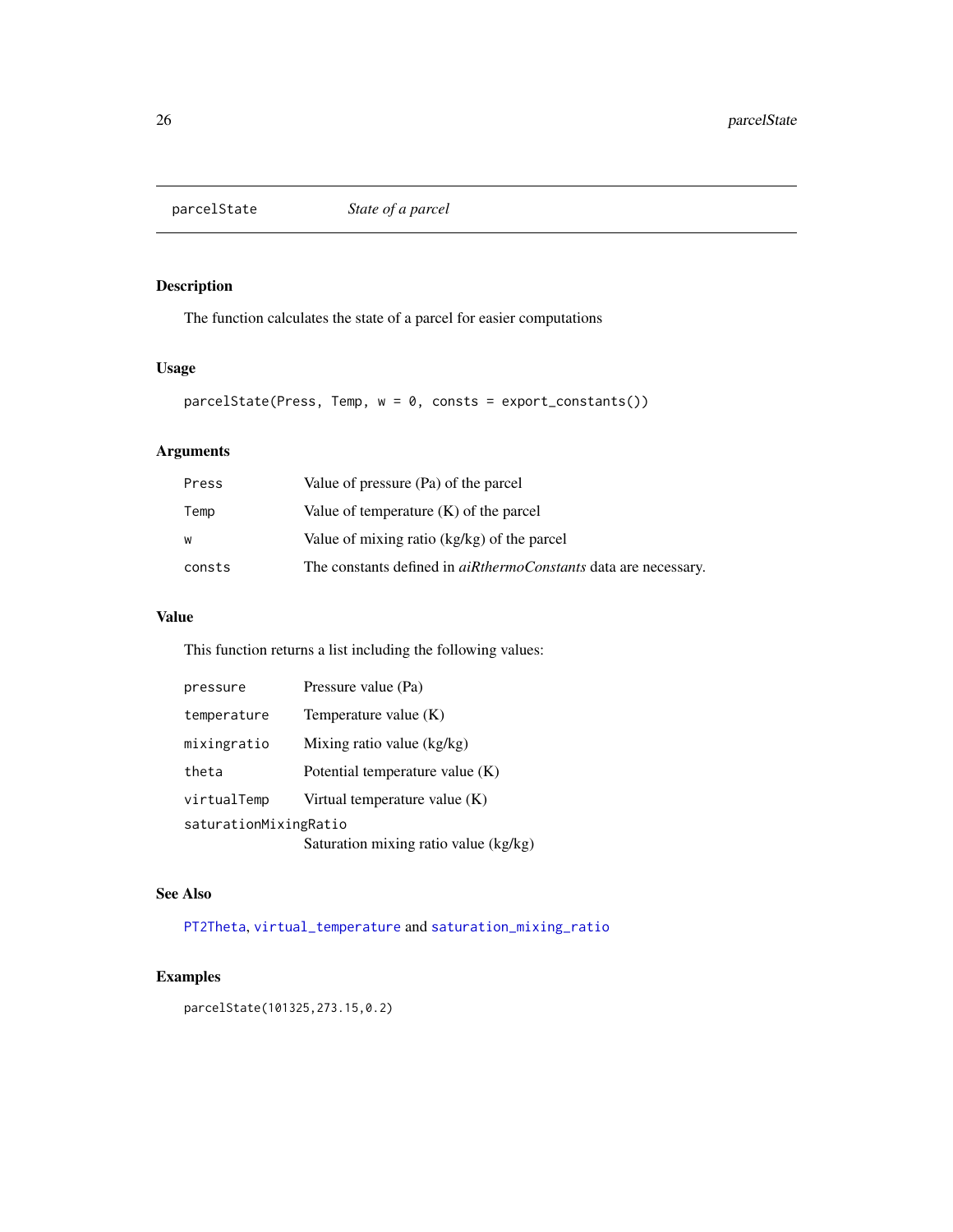<span id="page-26-1"></span><span id="page-26-0"></span>

This function calculates the potential temperature from given temperature and pressure

# Usage

PT2Theta(P, Temp,  $w = 0$ , consts = export\_constants())

#### Arguments

| P      | A vector with pressure values (Pa)                                     |
|--------|------------------------------------------------------------------------|
| Temp   | A vector with temperature values $(K)$                                 |
| W      | A vector with mixing ratio values (kg/kg). Default value 0.            |
| consts | The constants defined in <i>aiRthermoConstants</i> data are necessary. |

# Value

This function returns a vector with potencial temperature. Mixing ratio is only used to correct the value of  $c_p$ , not to calculate a moist adiabatic evolution.

# See Also

# [moistCp](#page-23-1)

#### Examples

```
data(RadiosondeD)
dPs<-RadiosondeD[,1]*100
dTs<-C2K(RadiosondeD[,3])
dThetas=PT2Theta(dPs,dTs)
```
PTheta2T *Temperature from pressure and potential temperature*

# Description

This function calculates the temperature from a given pressure and potential temperature

# Usage

```
PTheta2T(P, Theta, w = 0, consts = export_constants())
```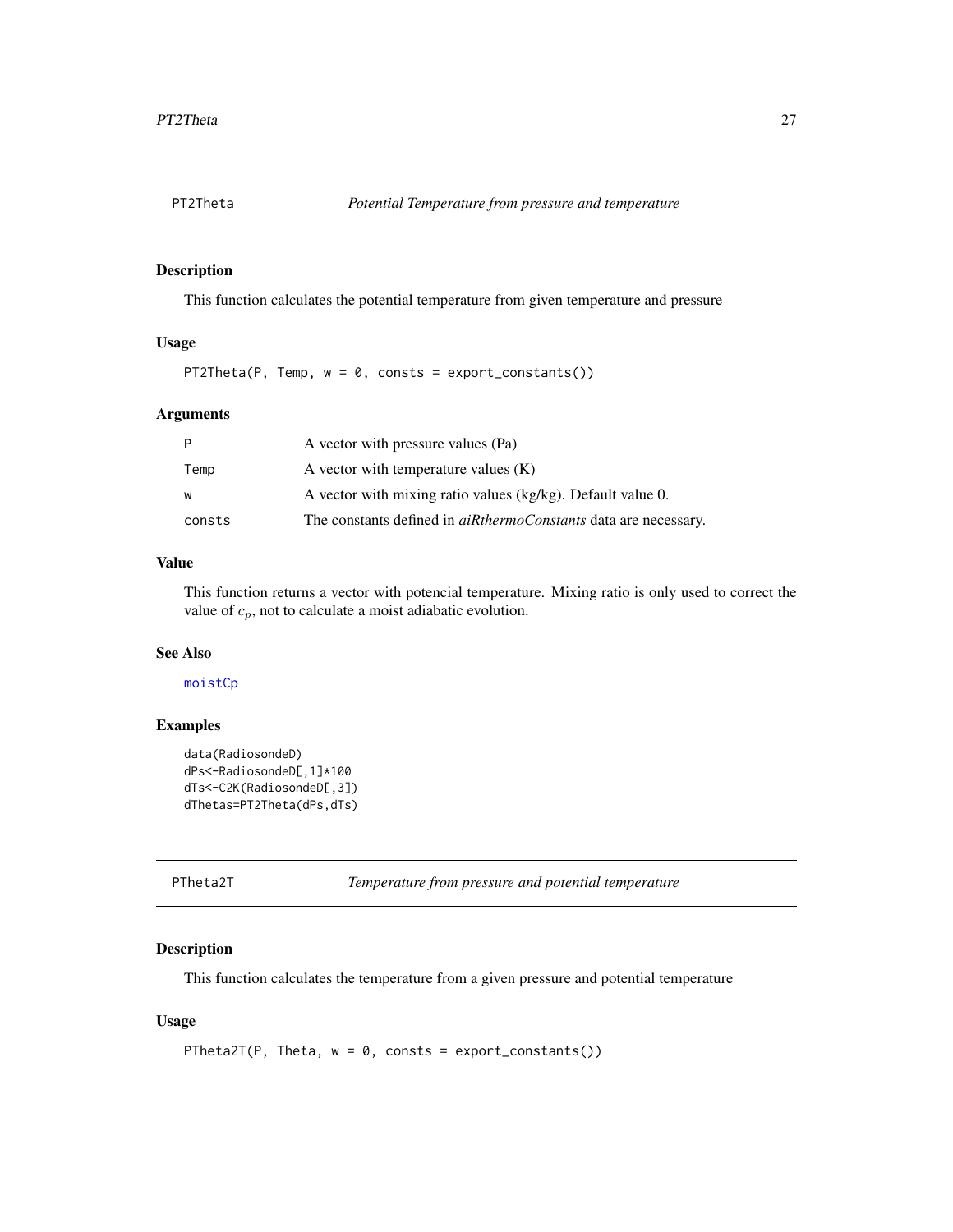# <span id="page-27-0"></span>Arguments

| P      | A vector with pressure values (Pa).                                    |
|--------|------------------------------------------------------------------------|
| Theta  | A vector with potential temperature $(K)$ .                            |
| W      | A vector with mixing ratio values (kg/kg). Default value 0.            |
| consts | The constants defined in <i>aiRthermoConstants</i> data are necessary. |

# Value

This function returns a vector with temperatures (K).

#### See Also

[moistCp](#page-23-1)

# Examples

```
data(RadiosondeD)
dPs<-RadiosondeD[,1]*100
dTs<-C2K(RadiosondeD[,3])
dThetas=PT2Theta(dPs,dTs)
PTheta2T(dPs,dThetas)
```
PW *Vertically integrated water vapour column*

# Description

This function calculates the vertically integrated water vapour column integrating in pressure vertical coordinates

#### Usage

PW(w, PRES, Psurf, consts = export\_constants())

#### Arguments

| W      | A vector with mixing ratio values of a sounding $(kg/kg)$              |
|--------|------------------------------------------------------------------------|
| PRFS   | A vector with pressure values of a sounding (Pa)                       |
| Psurf  | Is the mean sea level pressure at the place of a sounding (Pa)         |
| consts | The constants defined in <i>aiRthermoConstants</i> data are necessary. |

# Value

This function returns the vertically integrated water vapour column.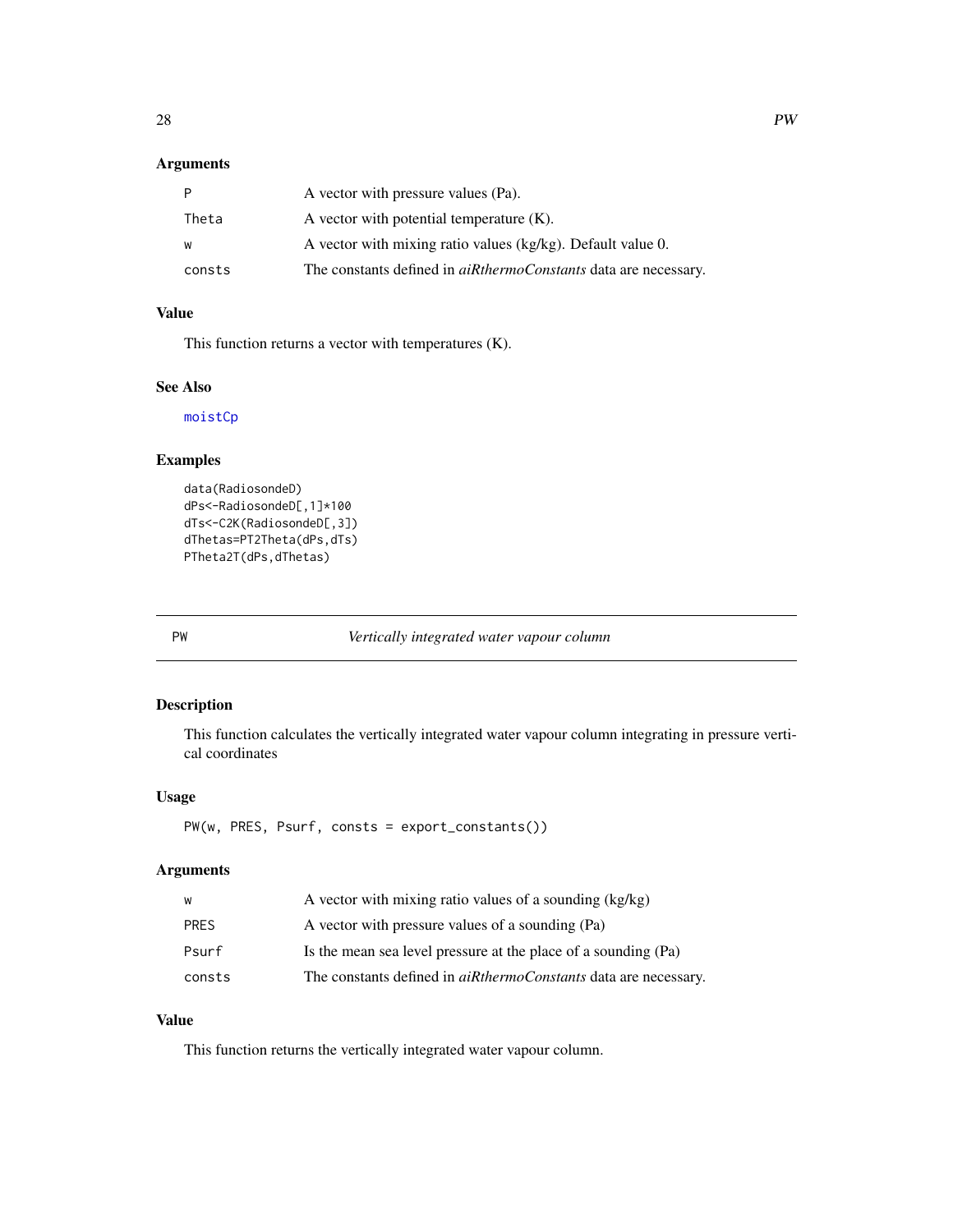#### Examples

```
data(RadiosondeD)
dPs<-RadiosondeD[,1]*100
dws<-RadiosondeD[,6]/1000
PW(dws,dPs,dPs[1])
```
#### <span id="page-28-1"></span>q2e *Partial Vapour Pressure*

# Description

This function calculates the partial vapour pressure from specific humidity

# Usage

q2e(P, q, consts = export\_constants())

#### Arguments

|        | A vector with pressure values (Pa)                                     |
|--------|------------------------------------------------------------------------|
|        | A vector with specific humidity values (kg/kg)                         |
| consts | The constants defined in <i>aiRthermoConstants</i> data are necessary. |

# Value

This function returns the value of the partial vapour pressure (Pa)

# Examples

```
# Get partial pressure of water vapour
data(RadiosondeD)
dPs<-RadiosondeD[,1]*100
dws<-RadiosondeD[,6]/1000
h2oe<-q2e(dPs,w2q(dws))
```
<span id="page-28-0"></span> $q2e$  29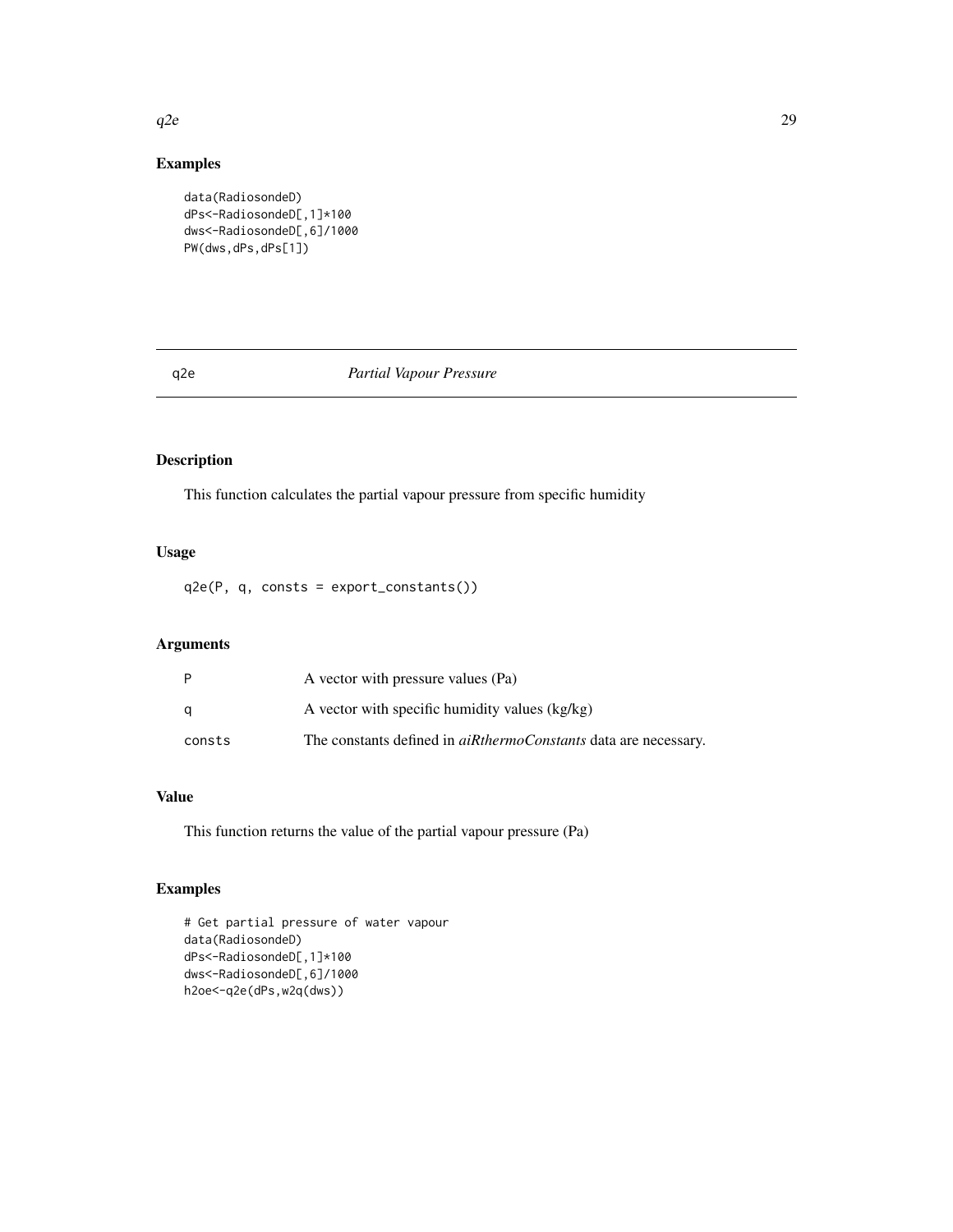This function calculates the water vapour mixing ratio (kg/kg) from specific humidity (kg/kg).

#### Usage

q2w(q)

#### Arguments

q A vector with specific humidity values (kg/kg)

#### Value

This function returns a vector with mixing ratio values in kg/kg

# Examples

```
data(RadiosondeD)
dws<-RadiosondeD[,6]/1000
q2w(w2q(dws))
```
<span id="page-29-1"></span>

|--|

# Description

Contains the information measured by a sounding in Santander (Station 08023) in 2010, June 16th at 12:00 UTC. It was not a really unstable day but a great amount of (large scale) precipitation was measured.

#### Usage

```
data("RadiosondeA")
```
#### Format

A data frame with 74 observations on the following 11 variables.

- V1 a vector with pressure values (hPa)
- V2 a vector with height (m)
- V3 a vector with temperature values (Celsius)
- V4 a vector with dew point temperature values (Celsius)

<span id="page-29-0"></span>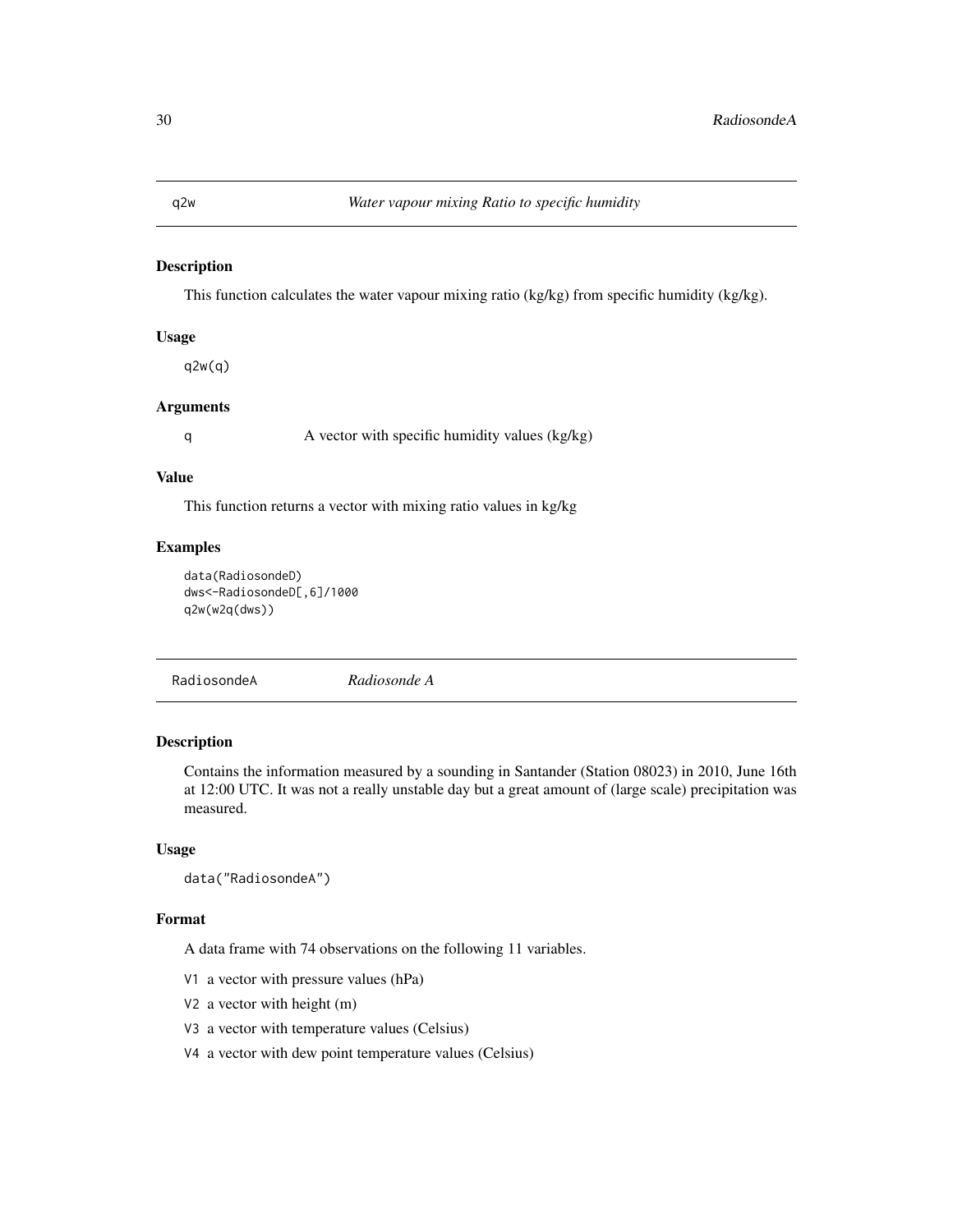#### <span id="page-30-0"></span>RadiosondeD 31

- V5 a vector with relative humidity values  $(\%)$
- V6 a vector with mixing ratio values (g/kg)
- V7 a vector with wind direction values (degrees)
- V8 a vector with wind speed values (knots)
- V9 a vector with potential temperature (K)
- V10 a vector with equivalent potential temperature (K)
- V11 a vector with virtual potential temperature (K)

# See Also

[RadiosondeD](#page-30-1) and [RadiosondeDavenport](#page-31-1)

#### Examples

data(RadiosondeA) #Calculate the pressure in Pa RadiosondeA\$V1\*100

#Calculate the temperature in K C2K(RadiosondeA\$V3)

<span id="page-30-1"></span>RadiosondeD *Radiosonde D*

# **Description**

Contains the information measured by a sounding in Barcelona (station 05190) in 2013, August 7th at 12:00 UTC. According to the university of Wyoming, the CAPE was higher than 3000 J/kg and a great amount of (convective) precipitation was measured.

#### Usage

data("RadiosondeD")

#### Format

A data frame with 70 observations on the following 11 variables.

- V1 a vector with pressure values (hPa)
- V2 a vector with height (m)
- V3 a vector with temperature values (Celsius)
- V4 a vector with dew point temperature values (Celsius)
- V5 a vector with relative humidity values  $(\%)$
- V6 a vector with mixing ratio values (g/kg)
- V7 a vector with wind direction values (degrees)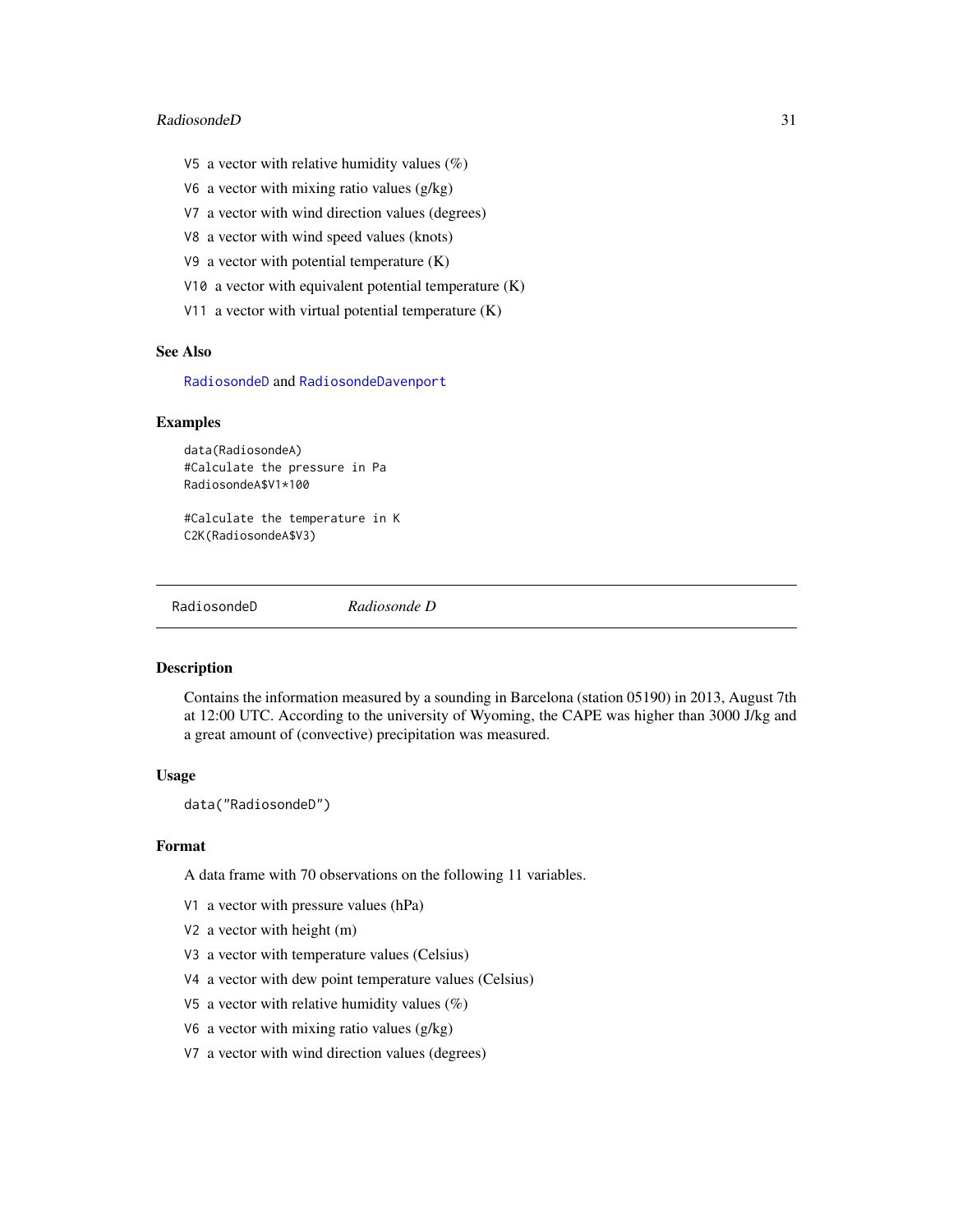- <span id="page-31-0"></span>V8 a vector with wind speed values (knots)
- V9 a vector with potential temperature (K)
- V10 a vector with equivalent potential temperature (K)
- V11 a vector with virtual potential temperature (K)

# See Also

[RadiosondeA](#page-29-1) and [RadiosondeDavenport](#page-31-1)

#### Examples

```
data(RadiosondeD)
#Calculate the pressure in Pa
RadiosondeD$V1*100
```
#Calculate the temperature in K C2K(RadiosondeD\$V3)

<span id="page-31-1"></span>RadiosondeDavenport *Radiosonde Davenport*

#### Description

Contains the information measured by a sounding in Davenport (station 74455) in 1997, June 21st at 00:00 UTC. That day was a very unstable situation.

#### Usage

data("RadiosondeDavenport")

#### Format

A data frame with 67 observations on the following 11 variables.

V1 a vector with pressure values (hPa)

- V2 a vector with height (m)
- V3 a vector with temperature values (Celsius)
- V4 a vector with dew point temperature values (Celsius)
- V5 a vector with relative humidity values  $(\%)$
- V6 a vector with mixing ratio values (g/kg)
- V7 a vector with wind direction values (degrees)
- V8 a vector with wind speed values (knots)
- V9 a vector with potential temperature (K)
- V10 a vector with equivalent potential temperature (K)
- V11 a vector with virtual potential temperature (K)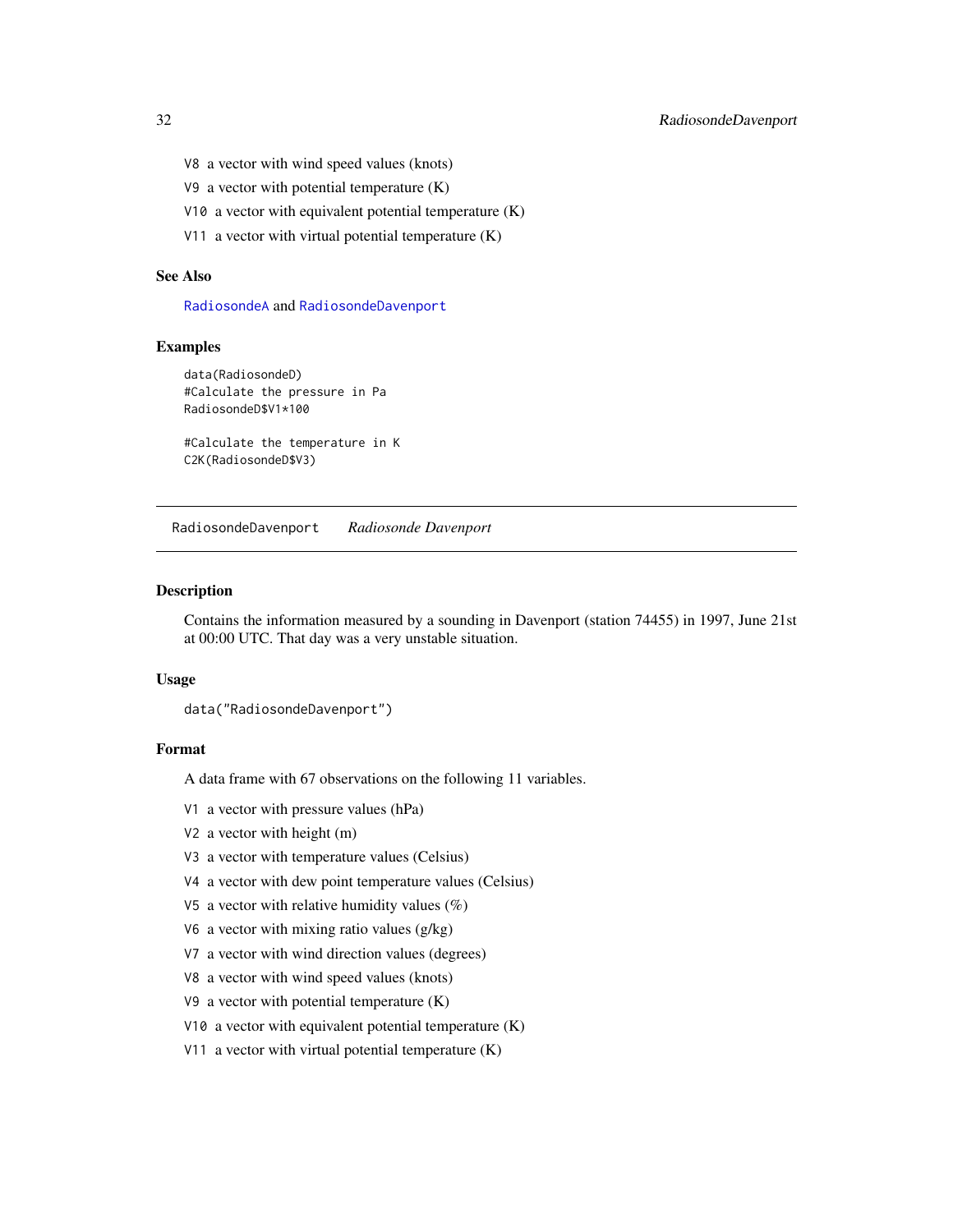#### <span id="page-32-0"></span>rh2shum 33

# See Also

[RadiosondeA](#page-29-1) and [RadiosondeD](#page-30-1)

#### Examples

```
data(RadiosondeDavenport)
#Calculate the pressure in Pa
RadiosondeDavenport$V1*100
```
#Calculate the temperature in K C2K(RadiosondeDavenport\$V3)

<span id="page-32-1"></span>rh2shum *Specific Humidity from relative humidity*

#### Description

This function calculates the specific humidity from a given relative humidity

#### Usage

rh2shum(P, Temp, rh, consts = export\_constants())

#### Arguments

| P      | A vector with pressure values (Pa)                                     |
|--------|------------------------------------------------------------------------|
| Temp   | A vector with temperature values (Kelvin)                              |
| rh     | A vector with relative humidity values $(\%)$                          |
| consts | The constants defined in <i>aiRthermoConstants</i> data are necessary. |

# Value

This function returns a vector with specific humidity (kg/kg)

#### See Also

[rh2shum](#page-32-1)

# Examples

```
data(RadiosondeD)
dPs<-RadiosondeD[,1]*100
dTs<-C2K(RadiosondeD[,3])
dws<-RadiosondeD[,6]/1000
dTds<-w2Td(dPs,dws)
rhs<-TTdP2rh(dTs,dTds,dPs)
rh2shum(dPs,dTs,rhs)
```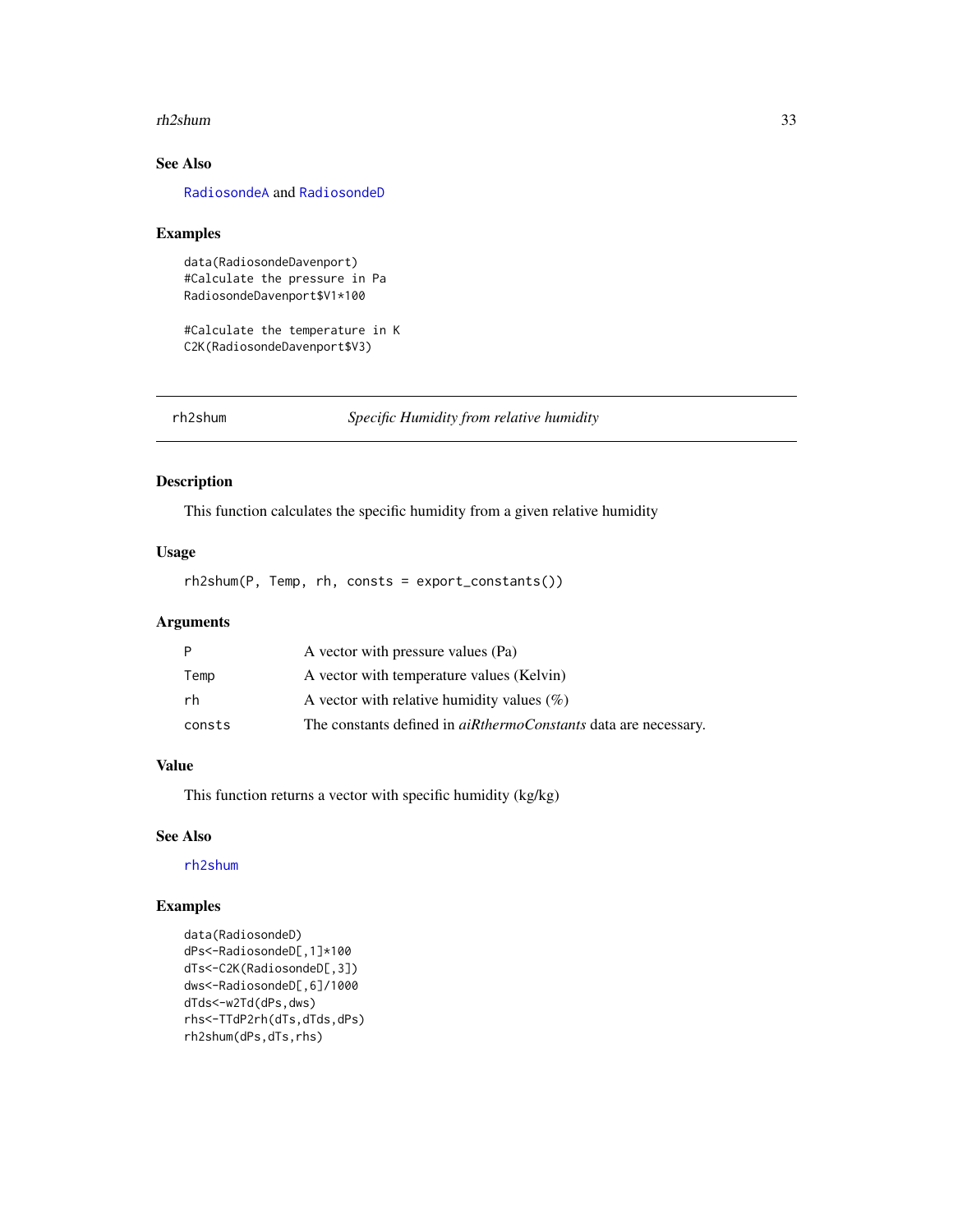<span id="page-33-0"></span>

This function gets the mixing ratio (kg/kg) from a given relative humidity (%), pressure (Pa) and temperature (K).

# Usage

rh2w(P, Temp, rh, consts = export\_constants())

# Arguments

| Þ      | A vector with pressure values in Pa                                    |
|--------|------------------------------------------------------------------------|
| Temp   | A vector with temperature values in Kelvin                             |
| rh     | A vector with relative humidity values in $(\%)$                       |
| consts | The constants defined in <i>aiRthermoConstants</i> data are necessary. |

#### Value

This function returns a vector with mixing ratio values (kg/kg).

#### See Also

[saturation\\_mixing\\_ratio](#page-34-1)

# Examples

data(RadiosondeD) dPs<-RadiosondeD[,1]\*100 dTs<-C2K(RadiosondeD[,3]) dws<-RadiosondeD[,6]/1000 dTds<-w2Td(dPs,dws) rhs<-TTdP2rh(dTs,dTds,dPs) wfromrh<-rh2w(dPs,dTs,rhs)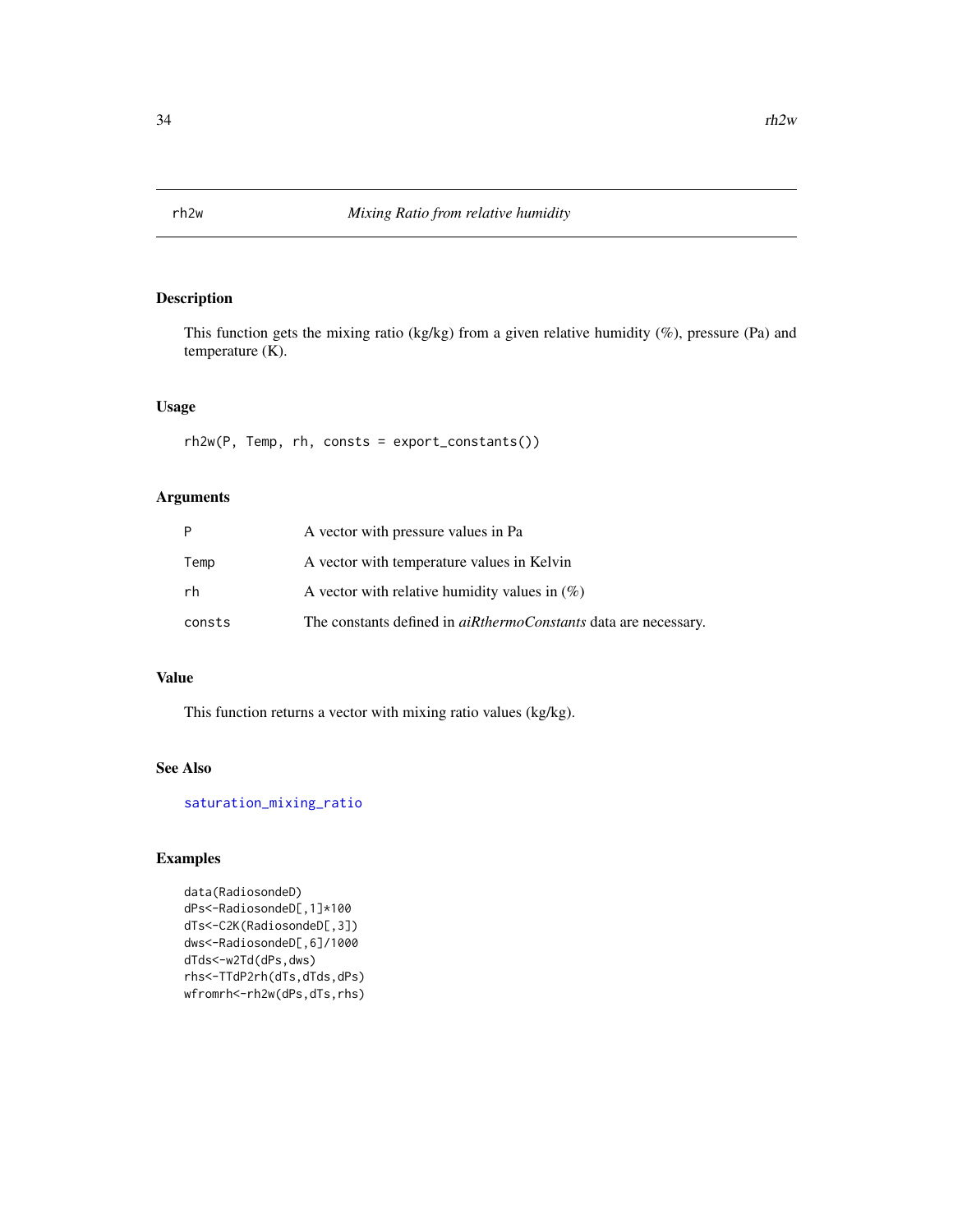<span id="page-34-1"></span><span id="page-34-0"></span>saturation\_mixing\_ratio

*Saturation Mixing Ratio*

#### Description

This function calculates the saturation mixing ratio from a given temperature and pressure

#### Usage

```
saturation_mixing_ratio(P, Temp, consts = export_constants())
```
#### Arguments

| P      | A vector with pressure values in Pa                                    |
|--------|------------------------------------------------------------------------|
| Temp   | A vector with temperature values in Kelvin                             |
| consts | The constants defined in <i>aiRthermoConstants</i> data are necessary. |

## Value

This function returns a vector with saturation mixing ratio values (kg/kg)

#### Examples

```
data(RadiosondeD)
dPs<-RadiosondeD[,1]*100
dTs<-C2K(RadiosondeD[,3])
saturation_mixing_ratio(dPs,dTs)
```
<span id="page-34-2"></span>saturation\_pressure\_H2O

*Saturation Pressure*

## Description

This function returns the saturation pressure (Pa) from a given array of temperatures (K). It uses approximate equations 5.67 and 5.70 in Bohren Albrecht, 1998.

# Usage

```
saturation_pressure_H2O(Temps)
```
#### Arguments

Temps A vector with temperature values in Kelvin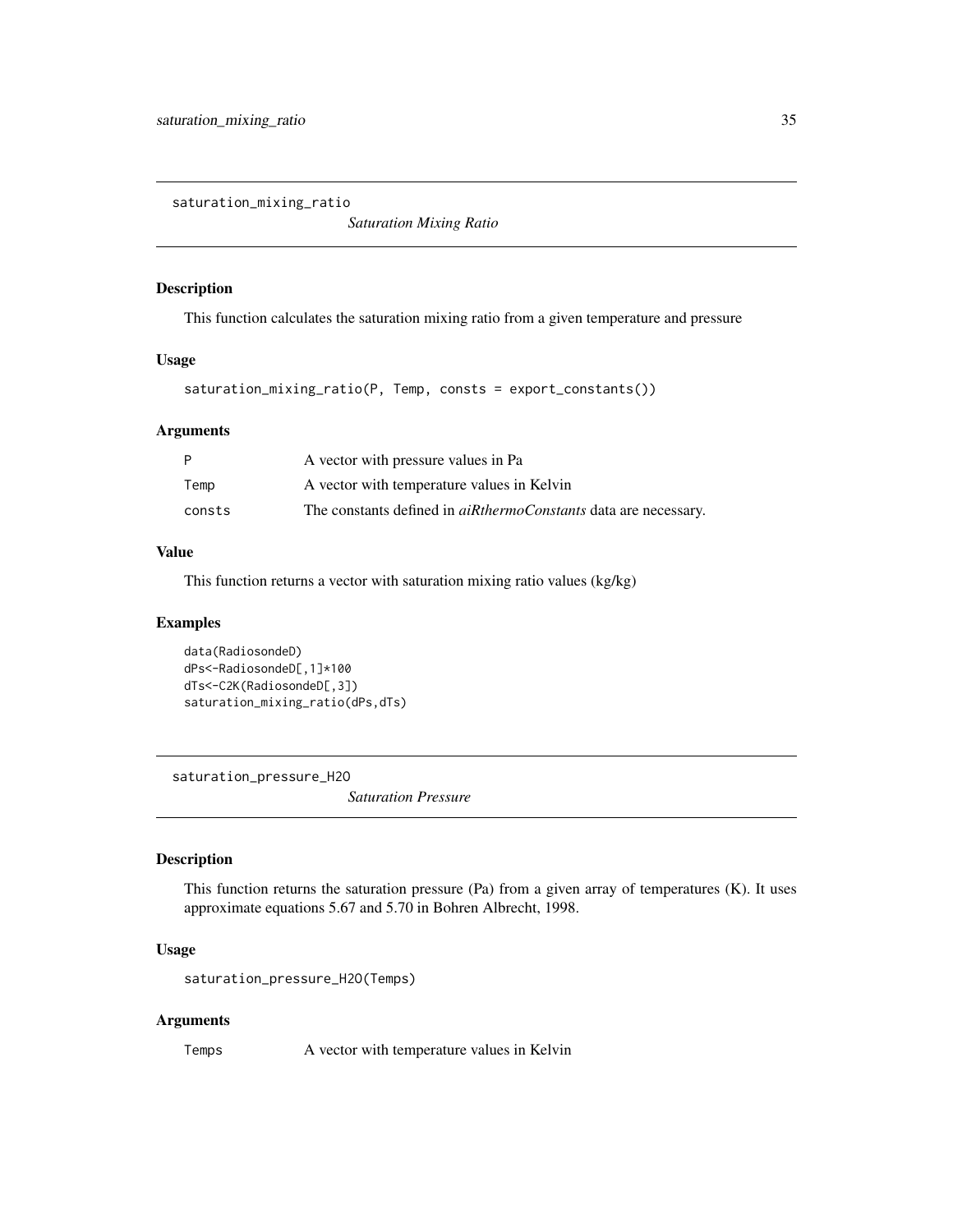# <span id="page-35-0"></span>Details

Saturation pressure of water vapour  $e_s$  is computed over ice/water depending whether the temperature is over/under 273.15 K (0 degree Celsius) at every element of the array.

#### Value

This function returns a vector with saturation pressure values (Pa)

# References

Bohren, C.F., & Albrecht, B. A. (1998). Atmospheric thermodynamics. Atmospheric thermodynamics. Publisher: New York; Oxford: Oxford University Press, 1998. ISBN: 0195099044. Equations 5.67 and 5.70.

#### Examples

```
data(RadiosondeA)
aTs<-C2K(RadiosondeA[,3])
esats<-saturation_pressure_H2O(aTs)
```
Sindex *Showalter Instability Index*

#### Description

This function computes Showalter instability index (Celsius) from given parameters from a vertical sounding pressure (Pa), temperature (K) and mixing ratio (kg/kg).

# Usage

```
Sindex(Ps, Ts, ws, deltaP, doLog = 0)
```
#### Arguments

| Ps.    | A vector with pressure values in Pa                                                         |
|--------|---------------------------------------------------------------------------------------------|
| Ts     | A vector with temperature values in Kelvin                                                  |
| WS     | A vector with mixing ratio values in kg/kg                                                  |
| deltaP | The width (Pa) of the layers used in the numerical solution of the vertical evolu-<br>tion. |
| doLog  | Use logarithmic vertical interpolation between sounding levels. A default value<br>is $0$ . |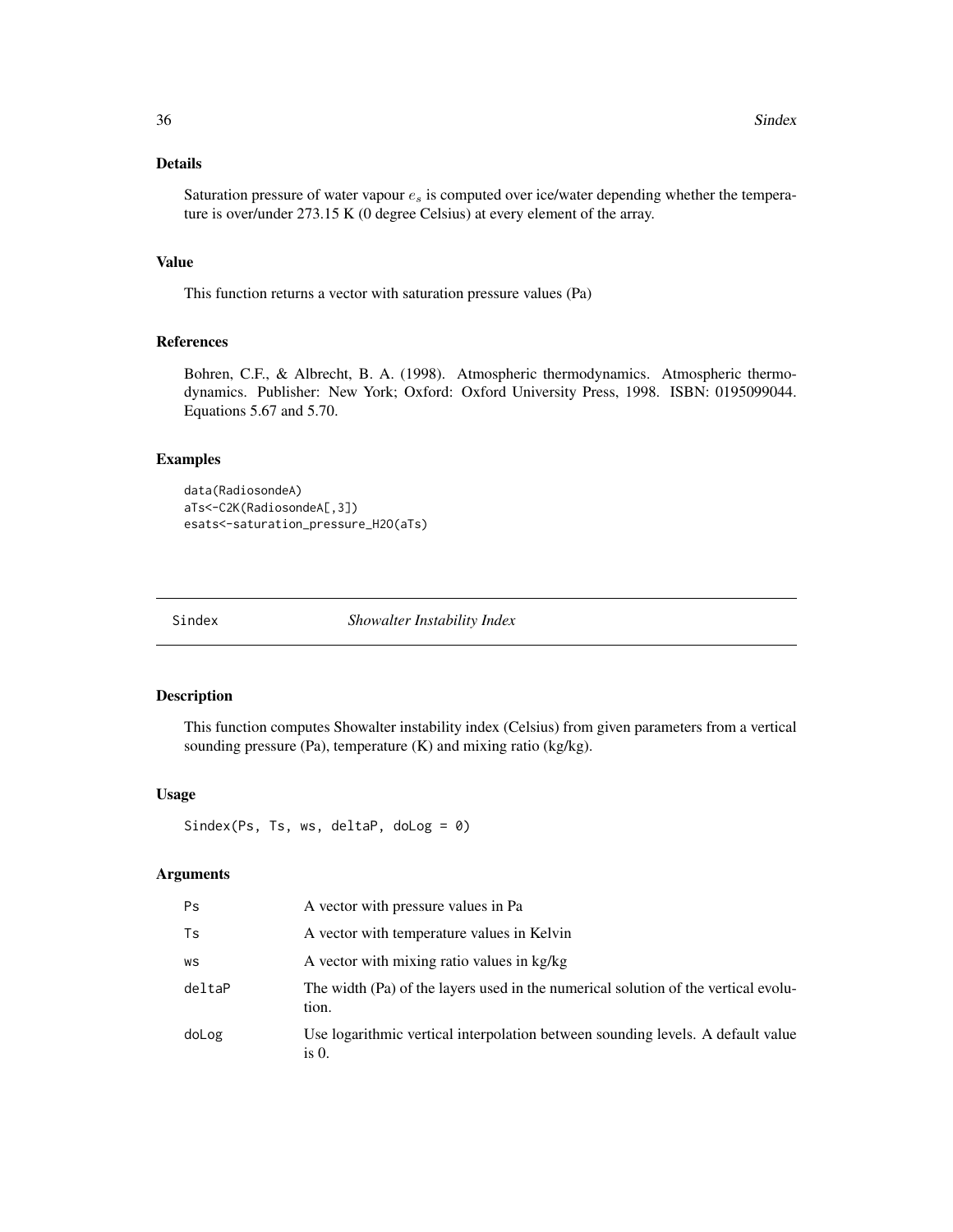#### <span id="page-36-0"></span>Details

If the needed levels (850 hPa or 500 hPa) are not exactly found in the input sounding, logarithmic/linear vertical interpolation is run to get the corresponding T/w from the Ps/Ts/ws depending on the value of doLog (TRUE or FALSE).

The evolution of the lifted particle is computed by integrating the dT/dP ordinary differential equation (applying the Runge Kutta 4th order method) that represents the vertical adiabatic evolution from 850 hPa to 500 hPa using a pressure step  $dP > 0$  (Pa). The vertical adiabatic evolution is either dry (before saturation) or pseudoadiabatic at every vertical step with a correction for moisture in the specific heat at constant pressure  $c_p$  during the dry steps (as in Tsonis, eq 7.11).

If the sounding does not enclose the needed levels and the interpolation fails, the function returns -99999999

# Value

This function returns the Showalter instability index (Celsius)

#### References

Djuric D. (1994). Weather Analysis, Prentice Hall, New Jersey.

### See Also

[LIindex](#page-21-1)

#### Examples

```
data(RadiosondeA)
aPs<-RadiosondeA[,1]*100
aTs<-C2K(RadiosondeA[,3])
aws<-RadiosondeA[,6]/1000
S<-Sindex(aPs,aTs,aws,5,0)
```
<span id="page-36-1"></span>stuve\_diagram *Thermodynamic (STUVE) Diagram*

#### Description

This function generates an Stüve diagram

#### Usage

```
stuve_diagram(Pres, Temp, TempD = NA, XLIM = c(-80, 45), YLIM = c(1050, 100))
```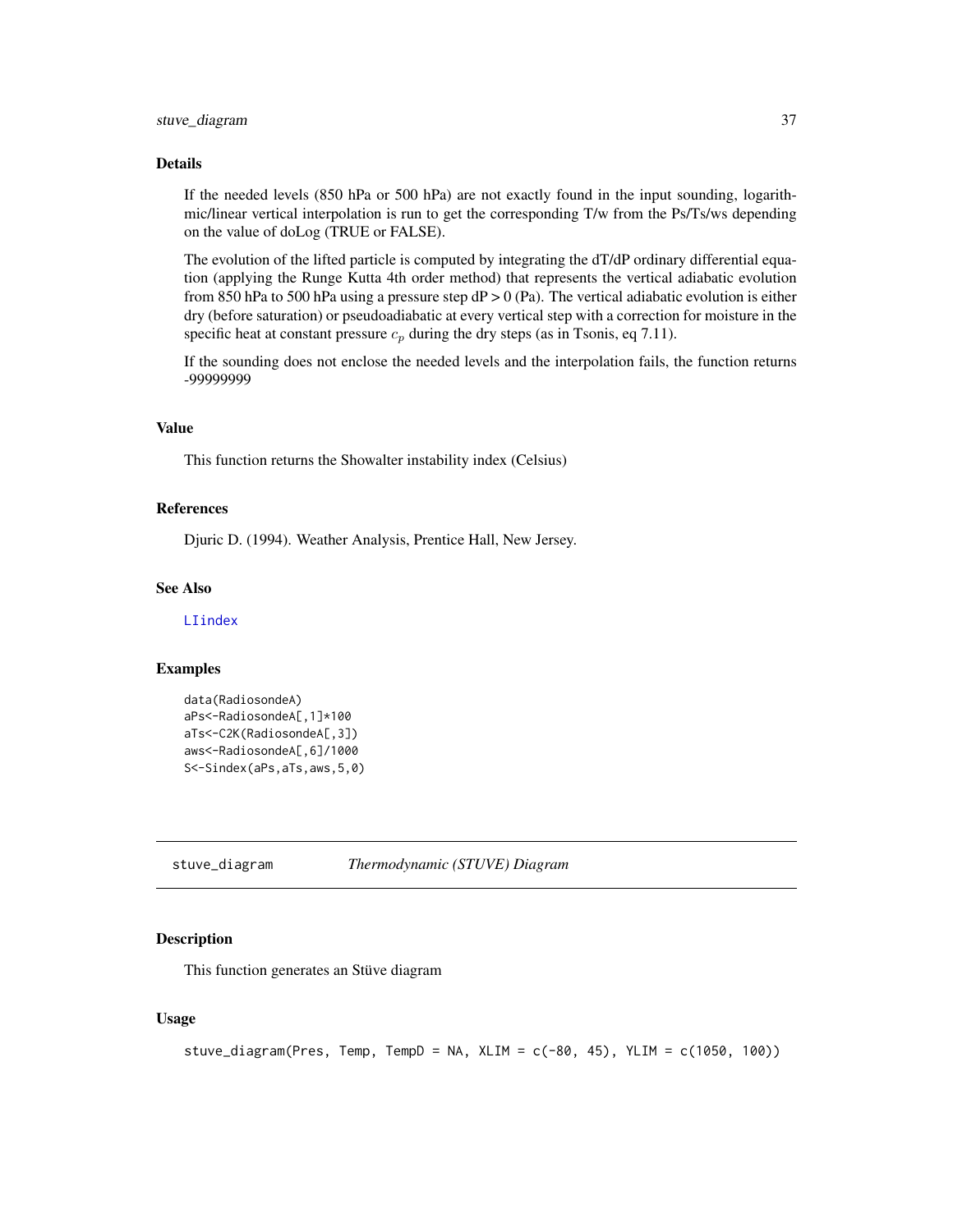# <span id="page-37-0"></span>Arguments

| Pres  | A vector with pressure values in hPa.                                                  |
|-------|----------------------------------------------------------------------------------------|
| Temp  | A vector with temperature values in Celsius.                                           |
| TempD | An optional vector with dew point temperatures in Celsius. The default value is<br>NA. |
| XLIM  | X axis limit in Celsius. Default value is $c(-80, 45)$                                 |
| YLIM  | Y axis limit in hPa. Default value is $c(1050, 100)$                                   |

# Details

It is possible to add extra lines and to save as a pdf, jpeg or png (see examples).

#### Value

The result is a plot object.

# Examples

```
data(RadiosondeA)
aPs<-RadiosondeA[,1]*100
aTs<-C2K(RadiosondeA[,3])
aws<-RadiosondeA[,6]/1000
capeCin<-CAPE_CIN(PlowTop=98000,precoolType="adiabatic",
                  Ps=aPs,Ts=aTs,ws=aws,doLog=0,deltaP=5,
                  getLiftedBack=TRUE,upToTop=TRUE)
#How to add a line to the plot
```

```
stuveA<-stuve_diagram(Pres = aPs/100,Temp=aTs-273.15)
lines(capeCin$Tl-273.15,capeCin$Pl/100,col="red",lwd=2)
```

| TTdP2rh | Relative Humidity from temperature, pressure and dew point tempera- |
|---------|---------------------------------------------------------------------|
|         | ture                                                                |

# Description

This function calculates the relative humidity from given temperature, dew point temperature and pressure.

# Usage

```
TTdP2rh(Temp, Td, P, consts = export_constants())
```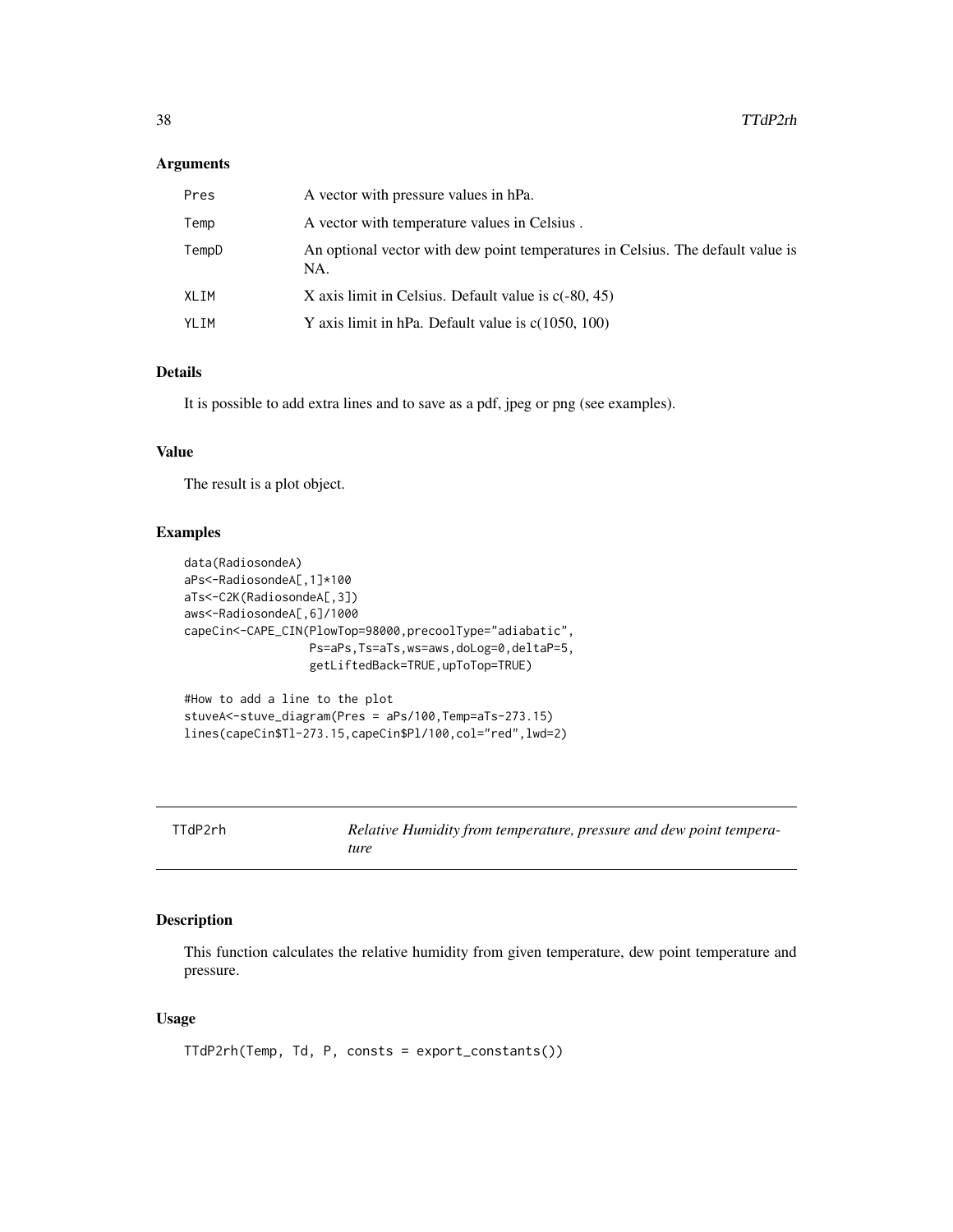#### <span id="page-38-0"></span> $T$ Theta $2P$  39

# Arguments

| Temp   | A vector with temperature values in Kelvin                             |
|--------|------------------------------------------------------------------------|
| Td     | A vector with dew point temperature in Kelvin                          |
| P      | A vector with pressure values in Pa                                    |
| consts | The constants defined in <i>aiRthermoConstants</i> data are necessary. |

#### Value

This function returns a vector with relative humidity values

# See Also

[saturation\\_mixing\\_ratio](#page-34-1)

# Examples

```
data(RadiosondeD)
dPs<-RadiosondeD[,1]*100
dTs<-C2K(RadiosondeD[,3])
dws<-RadiosondeD[,6]/1000
dTds<-w2Td(dPs,dws)
rhs<-TTdP2rh(dTs,dTds,dPs)
```
TTheta2P *Pressure from temperature and potential temperature*

# Description

This function calculates the pressure from given potential temperature and temperature, assuming a dry adiabatic evolution (mixing ratio is only used to correct the values of  $c_p$ ).

# Usage

```
TTheta2P(Temp, Theta, w = 0, consts = export_constants())
```
#### Arguments

| Temp   | A vector with temperature values in Kelvin                             |
|--------|------------------------------------------------------------------------|
| Theta  | A vector with potential temperature values in Kelvin                   |
| W      | Initial value of mixing ratio (kg/kg). By default 0.                   |
| consts | The constants defined in <i>aiRthermoConstants</i> data are necessary. |

# Value

This function returns a vector with pressure values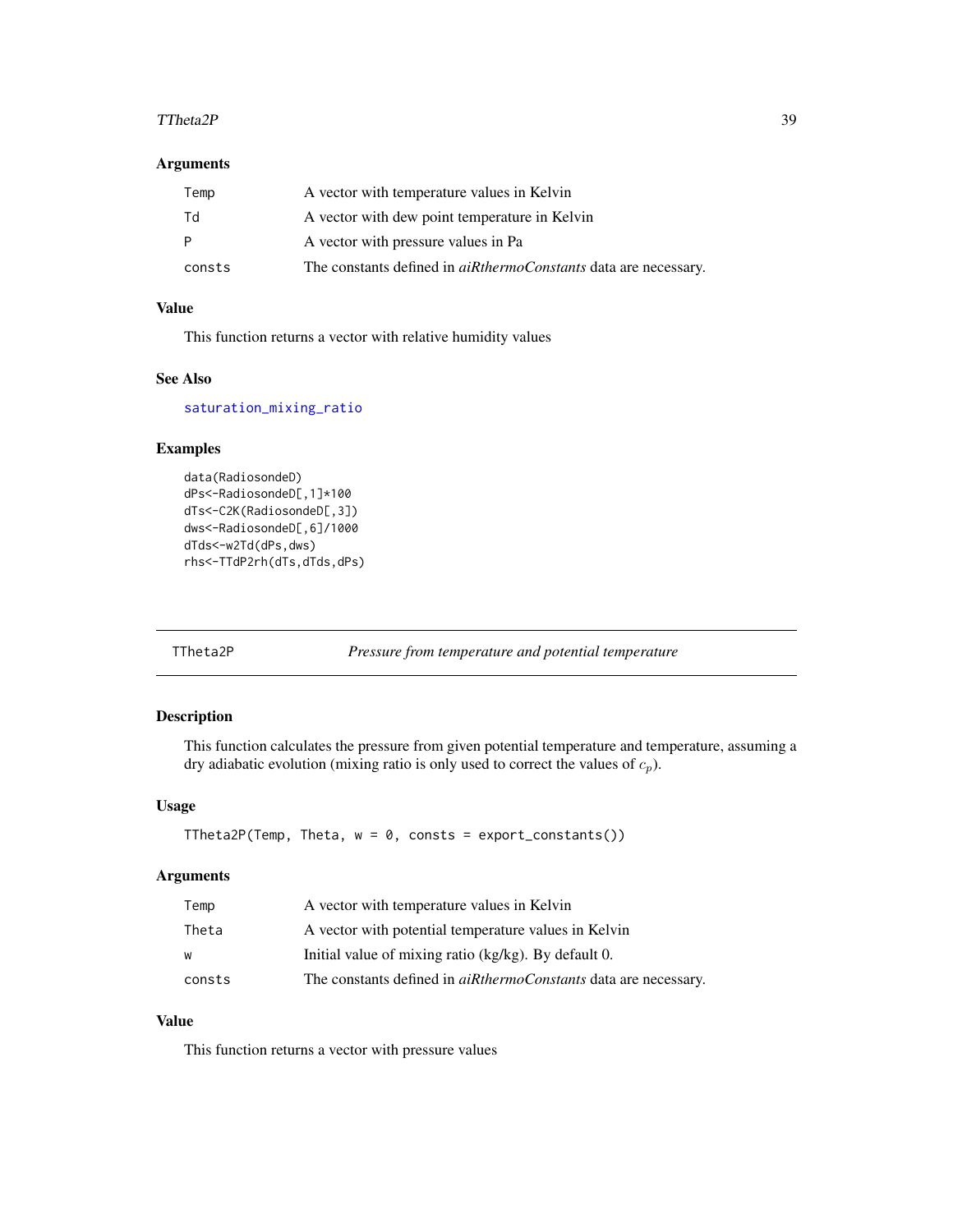40 TTindex

#### Examples

```
data(RadiosondeD)
dPs<-RadiosondeD[,1]*100
dTs<-C2K(RadiosondeD[,3])
dws<-RadiosondeD[,6]/1000
dTds<-w2Td(dPs,dws)
dThetas<-PT2Theta(dPs,dTs)
TTheta2P(dTs,dThetas)
```
TTindex *Total-Totals Instability Index*

#### Description

Total-Totals instability index (Celsius) from parameters (1D arrays) Ps (pressure, Pa) Ts (temperature, Kelvin) and ws (mixing ratio, kg/kg) obtained from a vertical sounding.

# Usage

TTindex(Ps, Ts, ws, doLog = 0)

### Arguments

| Ps    | A vector with pressure values in Pa                                                      |
|-------|------------------------------------------------------------------------------------------|
| Ts    | A vector with temperature values in Kelvin                                               |
| WS    | A vector with mixing ratio values in kg/kg                                               |
| doLog | Use logarithmic vertical interpolation between sounding levels. A default value<br>is 0. |

# Details

If the needed levels (850 hPa or 500 hPa) are not exactly found in the input sounding, logarithmic/linear vertical interpolation is run depending on the value of doLog (TRUE or FALSE)

If the sounding does not enclose the needed levels and the interpolation fails, the function returns -99999999.

#### Value

This function returns the Total-Totals instability index (Celsius)

#### Examples

```
data(RadiosondeDavenport)
aPs<-RadiosondeDavenport[,1]*100
aTs<-C2K(RadiosondeDavenport[,3])
aws<-RadiosondeDavenport[,6]/1000
aTT<-TTindex(aPs,aTs,aws,0)
```
<span id="page-39-0"></span>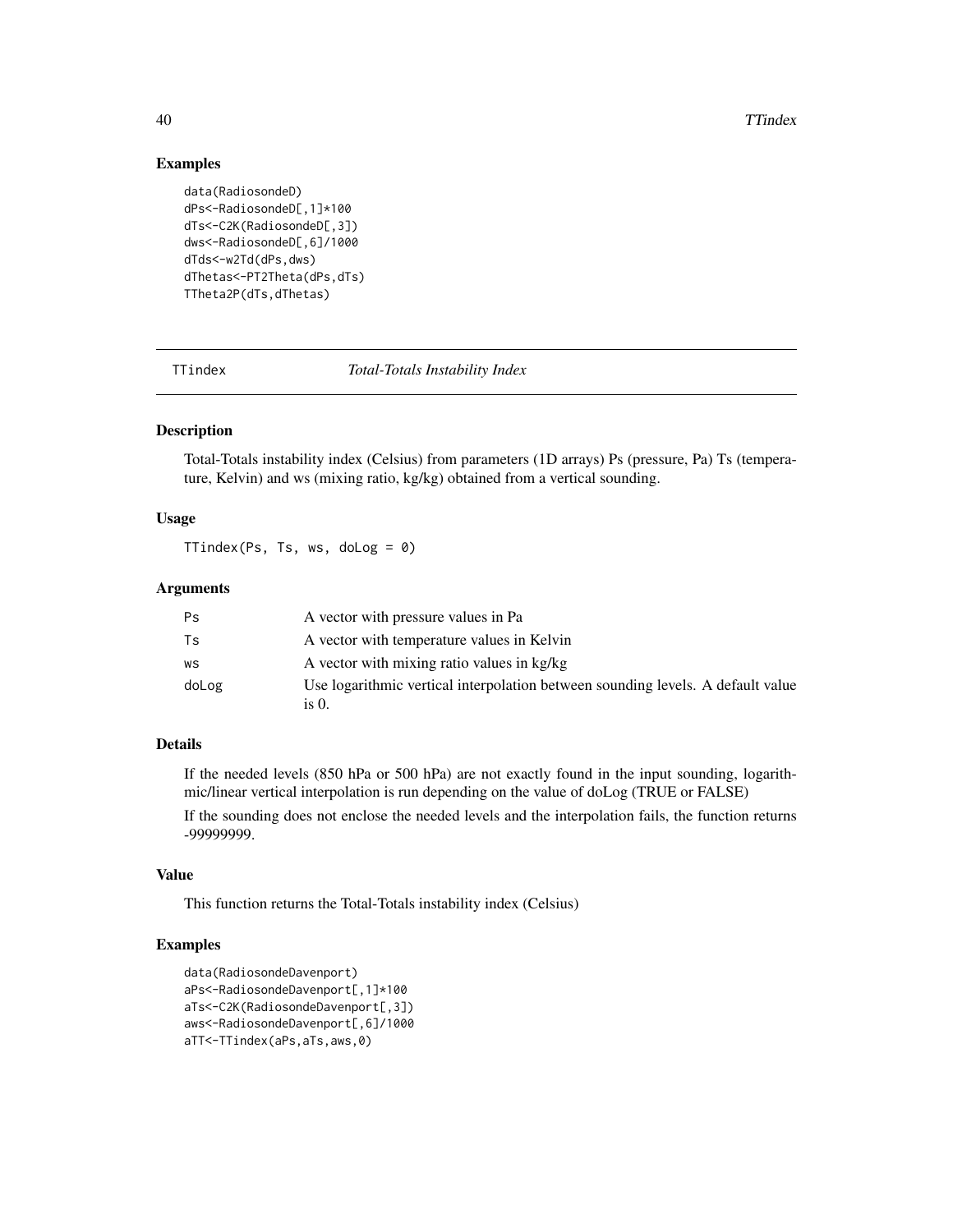<span id="page-40-2"></span><span id="page-40-0"></span>This function calculates the virtual temperature from given pressure and mixing ratio.

# Usage

virtual\_temperature(P, Temp, w, consts = export\_constants())

# Arguments

|        | A vector with pressure values in Pa                                    |
|--------|------------------------------------------------------------------------|
| Temp   | A vector with temperature values in Kelvin                             |
| W      | A vector with mixing ratio values in kg/kg                             |
| consts | The constants defined in <i>aiRthermoConstants</i> data are necessary. |

# Value

This function returns a vector with virtual temperature values

# See Also

[q2e](#page-28-1)

# Examples

```
data(RadiosondeD)
dPs<-RadiosondeD[,1]*100
dTs<-C2K(RadiosondeD[,3])
dws<-RadiosondeD[,6]/1000
virtual_temperature(dPs,dTs,dws)
```
<span id="page-40-1"></span>w2q *Specific Humidity from mixing ratio*

# Description

This function calculates the specific humidity from a given Water mixing ratio.

# Usage

w2q(w)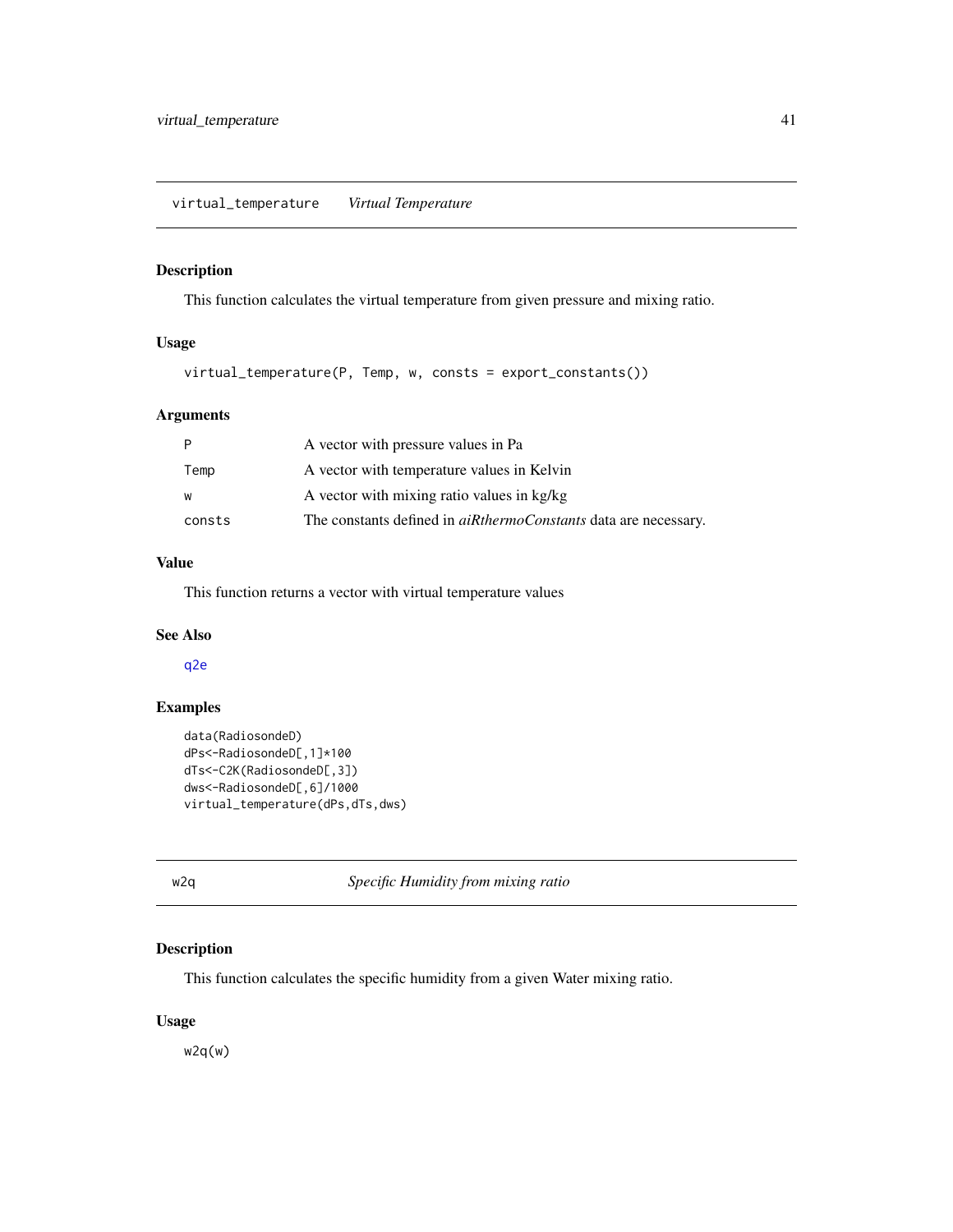#### <span id="page-41-0"></span>Arguments

w A vector with mixing ratio values in kg/kg

#### Value

The function returns a vector with the specific humidity

# Examples

```
data(RadiosondeD)
dws<-RadiosondeD[,6]/1000
w2q(dws)
```
w2Td *Dew point temperature from mixing ratio*

#### Description

This function calculates the dew point temperature from given mixing ratio and pressure, following the APPROXIMATE expression 5.68 in Bohren and Albrech (1998).

#### Usage

w2Td(P, w, consts = export\_constants())

#### Arguments

| P      | A vector with pressure values in Pa                                    |
|--------|------------------------------------------------------------------------|
| w      | A vector with mixing ratio (kg/kg)                                     |
| consts | The constants defined in <i>aiRthermoConstants</i> data are necessary. |

### Value

This function returns a vector with the dew point temperature

#### References

Bohren, C.F., & Albrecht, B. A. (1998). Atmospheric thermodynamics. Atmospheric thermodynamics. Publisher: New York; Oxford: Oxford University Press, 1998. ISBN: 0195099044. Equation 5.68.

# Examples

```
data(RadiosondeD)
dPs<-RadiosondeD[,1]*100
dws<-RadiosondeD[,6]/1000
w2Td(dPs,dws)
```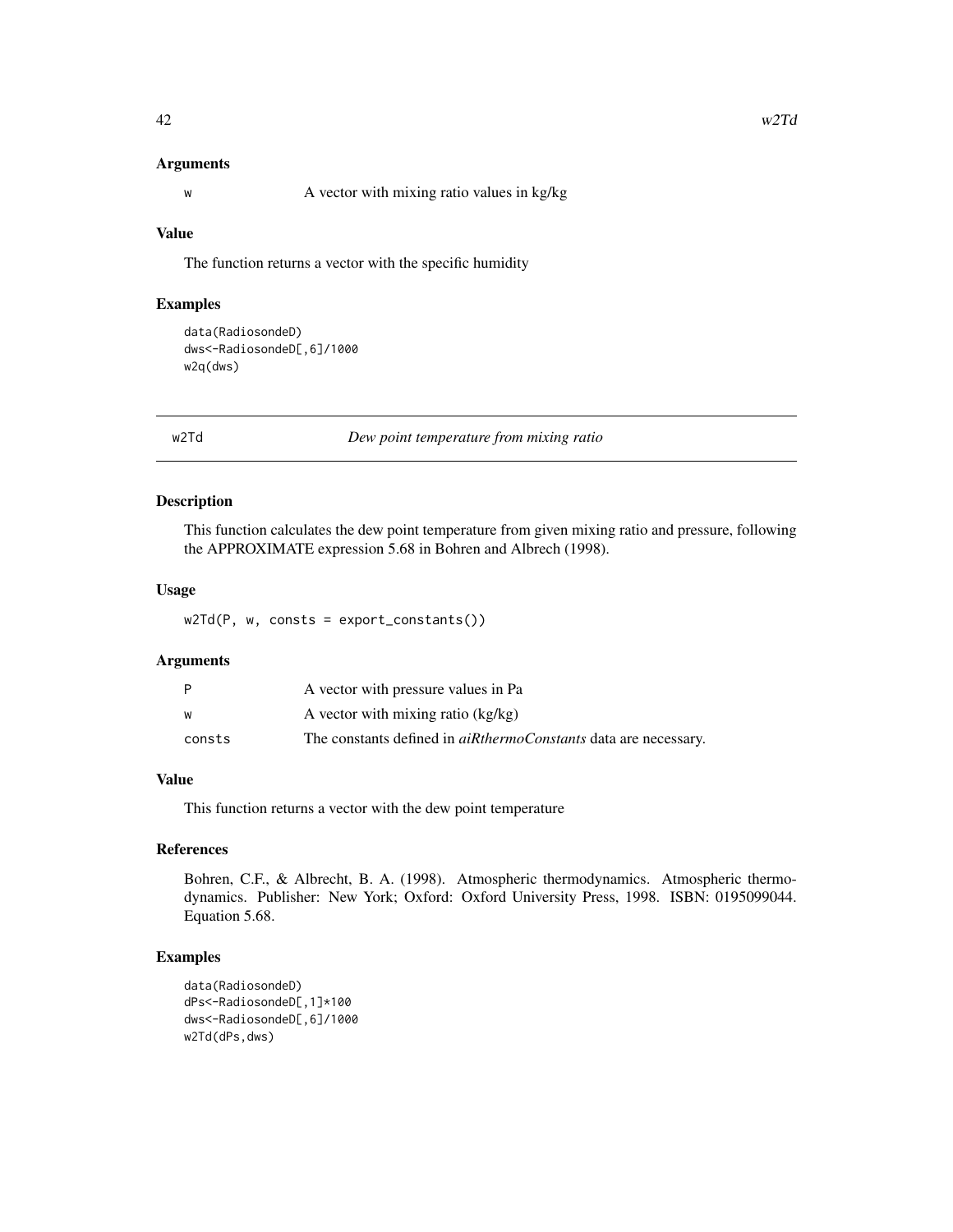# <span id="page-42-0"></span>Index

∗Topic Datasets aiRthermoConstants, [4](#page-3-0) fixedlines, [18](#page-17-0) RadiosondeA, [30](#page-29-0) RadiosondeD, [31](#page-30-0) RadiosondeDavenport, [32](#page-31-0) ∗Topic Functions adiabatic\_ascent, [3](#page-2-0) AnyAdiabaticDown, [5](#page-4-0) boltonTLCL, [6](#page-5-0) bruntVaisallaOmegaSquared, [7](#page-6-0) C2K, [8](#page-7-0) CAPE CIN. [9](#page-8-0) densityDry, [11](#page-10-0) densityH2Ov, [12](#page-11-0) densityMoistAir, [12](#page-11-0) dewpointdepression2rh, [13](#page-12-0) e2w, [14](#page-13-0) equivalentPotentialTemperature, [15](#page-14-0) export\_constants, [16](#page-15-0) export\_lines, [17](#page-16-0) find\_lcl, [17](#page-16-0) gamma\_saturated, [19](#page-18-0) K2C, [20](#page-19-0) Kindex, [20](#page-19-0) latent\_heat\_H2O, [21](#page-20-0) LIindex, [22](#page-21-0) moistAdiabaticLapseRate, [23](#page-22-0) moistCp, [24](#page-23-0) moistCv, [25](#page-24-0) parcelState, [26](#page-25-0) PT2Theta, [27](#page-26-0) PTheta2T, [27](#page-26-0) PW, [28](#page-27-0) q2e, [29](#page-28-0) q2w, [30](#page-29-0) rh2shum, [33](#page-32-0) rh2w, [34](#page-33-0) saturation\_mixing\_ratio, [35](#page-34-0)

saturation\_pressure\_H2O, [35](#page-34-0) Sindex, [36](#page-35-0) stuve\_diagram, [37](#page-36-0) TTdP2rh, [38](#page-37-0) TTheta2P, [39](#page-38-0) TTindex, [40](#page-39-0) virtual\_temperature, [41](#page-40-0) w2q, [41](#page-40-0) w2Td, [42](#page-41-0) ∗Topic Package aiRthermo-package, [2](#page-1-0) adiabatic\_ascent, [3](#page-2-0) aiRthermo *(*aiRthermo-package*)*, [2](#page-1-0) aiRthermo-package, [2](#page-1-0) aiRthermoConstants, [4,](#page-3-0) *[8](#page-7-0)*, *[16](#page-15-0)*, *[20](#page-19-0)* AnyAdiabaticDown, [5](#page-4-0) boltonTLCL, *[3](#page-2-0)*, [6](#page-5-0) bruntVaisallaOmegaSquared, [7](#page-6-0) C2K, [8,](#page-7-0) *[20](#page-19-0)* CAPE\_CIN, [9](#page-8-0) densityDry, [11](#page-10-0) densityH2Ov, [12](#page-11-0) densityMoistAir, *[7](#page-6-0)*, [12](#page-11-0) dewpointdepression2rh, [13](#page-12-0) e2w, [14](#page-13-0) equivalentPotentialTemperature, [15](#page-14-0) export\_constants, [16](#page-15-0) export\_lines, [17,](#page-16-0) *[19](#page-18-0)* find\_lcl, [17](#page-16-0) fixedlines, *[17](#page-16-0)*, [18](#page-17-0) gamma\_saturated, [19](#page-18-0) K2C, *[8](#page-7-0)*, [20](#page-19-0) Kindex, [20](#page-19-0)